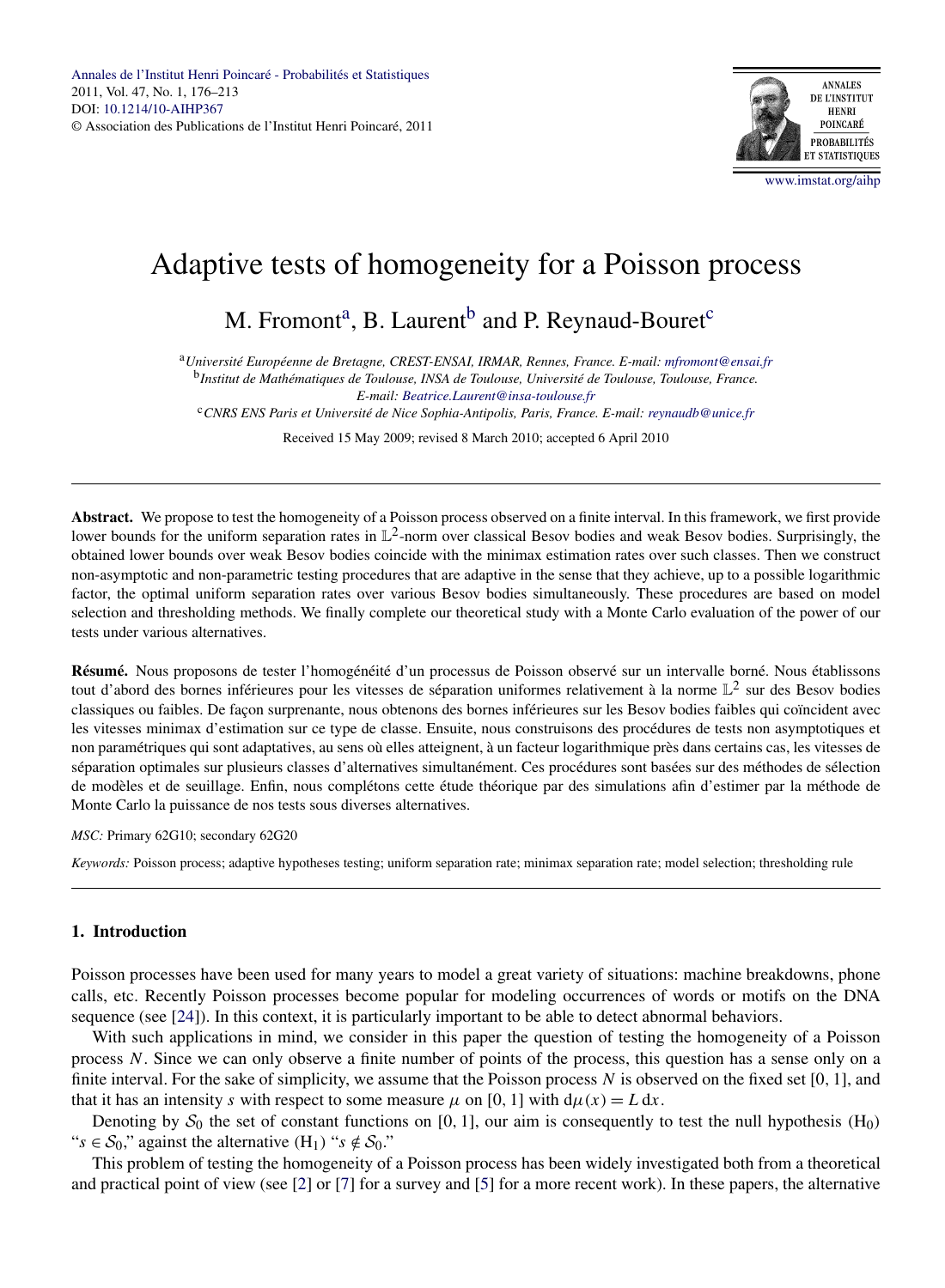<span id="page-1-0"></span>intensities are monotonous. Another related topic is the problem of testing the simple hypothesis that a point process is a Poisson process with a given intensity. We can cite for instance the papers by Fazli and Kutoyants [\[12\]](#page-36-0) where the alternative is also a Poisson process with a known intensity, Fazli [\[11\]](#page-36-0) where the alternatives are Poisson processes with one-sided parametric intensities or Dachian and Kutoyants [\[10\]](#page-36-0), where the alternatives are self-exciting point processes. The paper by Ingster and Kutoyants [\[18\]](#page-36-0) is the closest one to the present work. The alternatives considered by Ingster and Kutoyants are Poisson processes with nonparametric intensities in a Sobolev or Besov  $\mathcal{B}_{2,q}^{(\delta)}(R)$  ball with  $1 \leq q \leq +\infty$  and known smoothness parameter  $\delta$ .

However, in some practical cases like the study of occurrences of words or motifs on a DNA sequence, such smooth alternatives cannot be considered. The intensity of the Poisson process in these cases may burst at a particular position of special interest for the biologist (see [\[14\]](#page-36-0) for more details). The question of testing the homogeneity of a Poisson process then becomes "how can we distinguish a Poisson process with constant intensity from a Poisson process whose intensity has some small localized spikes?." This question has already been partially considered in the seventies in a precursory work by Watson [\[27\]](#page-37-0): he proposed a test based on the estimation of the Fourier coefficients of the intensity without evaluating the power of the resulting procedure.

In this paper, we focus on constructing adaptive testing procedures, i.e. which do not use any prior information about the smoothness of the intensity *s*, but which however have the best possible performances (in a minimax sense).

From a theoretical point of view, we evaluate the performances of the tests in terms of uniform separation rates with respect to some prescribed distance *d* over various classes of functions. Given  $\beta \in [0, 1]$ , a class of functions  $S_1$ , and a level  $\alpha$  test  $\Phi_{\alpha}$  with values in {0, 1} (rejecting (H<sub>0</sub>) when  $\Phi_{\alpha} = 1$ ), the uniform separation rate  $\rho(\Phi_{\alpha}, S_1, \beta)$ of  $\Phi_\alpha$  over the class  $S_1$  is defined as the smallest positive number  $\rho$  such that the test has an error of second kind at most equal to *β* for all alternatives *s* in  $S_1$  at an  $\mathbb{L}^2$ -distance *ρ* from  $S_0$ . More precisely, if  $\mathbb{P}_s$  denotes the distribution of the Poisson process *N* with intensity *s*,

$$
\rho(\Phi_{\alpha}, S_1, \beta) = \inf \left\{ \rho > 0, \sup_{s \in S_1, d(s, S_0) > \rho} \mathbb{P}_s(\Phi_{\alpha} = 0) \le \beta \right\}
$$
\n(1.1)

$$
= \inf \left\{ \rho > 0, \inf_{s \in \mathcal{S}_1, d(s, \mathcal{S}_0) > \rho} \mathbb{P}_s(\Phi_\alpha = 1) \ge 1 - \beta \right\}.
$$
 (1.2)

In view of the practical situations of our interest, we study some classes of alternatives that can be very irregular, for instance that can have some localized spikes. We then consider some classical Besov bodies and also some spaces that can be viewed as weak versions of these classical Besov bodies and that are defined precisely in the following. The interested reader may find in [\[23\]](#page-37-0) some illustrations of functions in weak Besov spaces and how the smoothness parameters of the functions govern the proportion and amplitude of their spikes.

As a first step, we evaluate the best possible value of the uniform separation rate over these spaces. In other words, we give a lower bound for

$$
\underline{\rho}(\mathcal{S}_1, \alpha, \beta) = \inf_{\Phi_{\alpha}} \rho(\Phi_{\alpha}, \mathcal{S}_1, \beta),\tag{1.3}
$$

where the infimum is taken over all level  $\alpha$  tests  $\Phi_{\alpha}$ , and where  $S_1$  can be either a Besov body or a weak Besov body. This quantity introduced by Baraud [\[3\]](#page-36-0) as the  $(\alpha, \beta)$ -minimax rate of testing over  $S_1$  or the minimax separation rate over  $S_1$  is a stronger version of the (asymptotic) minimax rate of testing usually considered. The key reference for the computation of minimax rates of testing in various statistical models is the series of papers due to Ingster [\[16\]](#page-36-0). Concerning the Poisson model, Ingster and Kutoyants [\[18\]](#page-36-0) give the minimax rate of testing for Sobolev or Besov  $\mathcal{B}_{2,q}^{(\delta)}(R)$  balls with  $1 \le q < +\infty$  and smoothness parameter  $\delta > 0$ . They find that this rate of testing for the Sobolev or Besov norm or semi-norm is of order *L*−2*δ/(*4*δ*+1*)* . Let us note that we find here lower bounds for the classical Besov bodies similar to Ingster and Kutoyants' ones. Furthermore, our lower bounds for the weak Besov bodies are larger than the ones for classical Besov bodies. Alternatives in weak Besov bodies are in fact so irregular that it is as difficult to detect them as to estimate them. The problem of estimation in weak Besov spaces is solved by using thresholding procedures: indeed the weak Besov spaces are closely related to the maxisets of those procedures (see [\[19\]](#page-36-0) in the Gaussian framework and [\[22\]](#page-37-0) in a Poisson model). To our knowledge, no previous results of this kind exist for weak Besov bodies in testing problems, even in more classical statistical models, like the density model. Despite the similarity of both models, our lower bounds over weak Besov bodies cannot however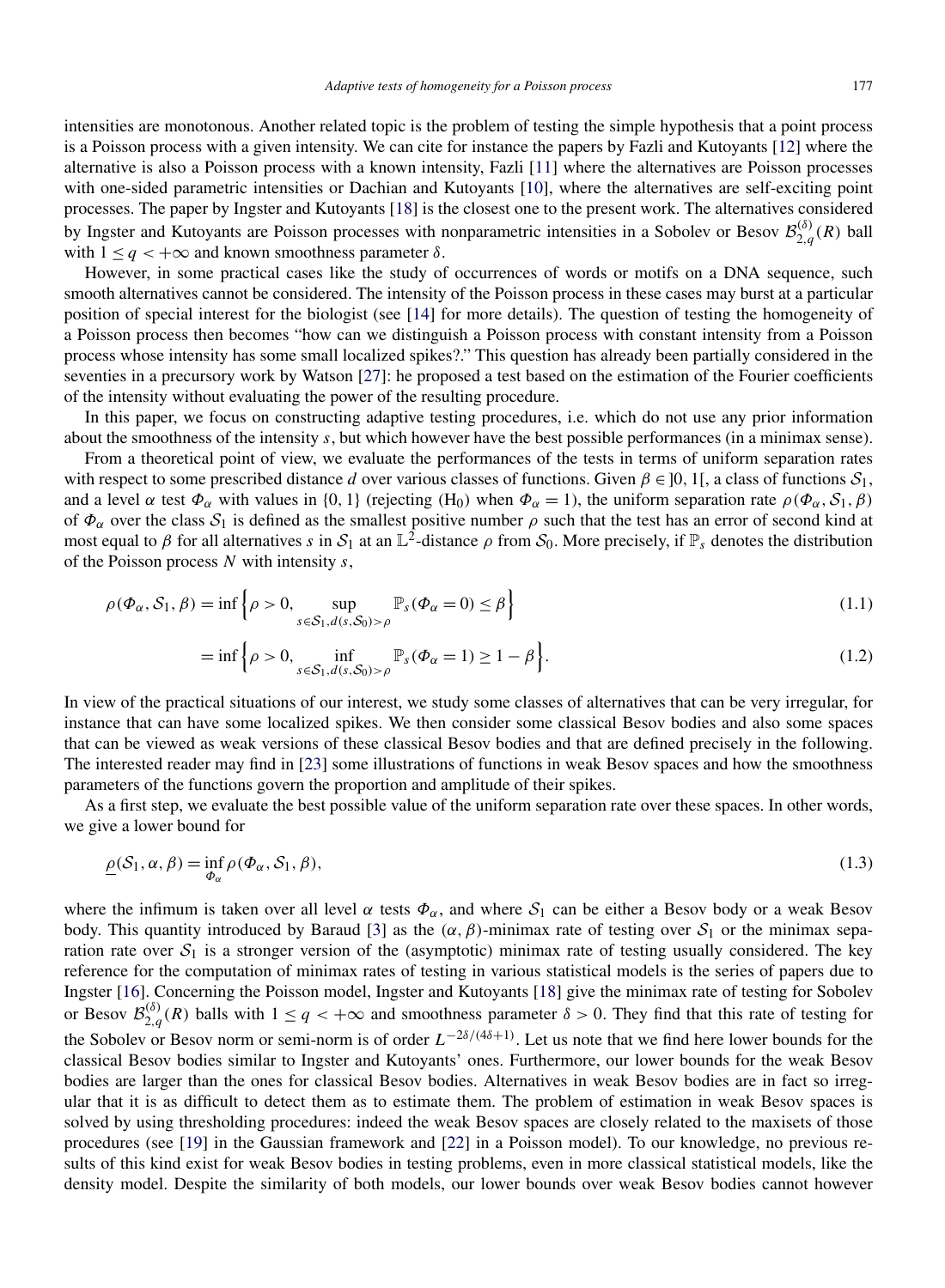<span id="page-2-0"></span>be straightly transposed to the density model since our proofs heavily rely on the Poissonian independence properties.

As a second and main step, we construct non asymptotic level *α* tests which achieve, up to a possible logarithmic factor, the minimax separation rates over many Besov bodies and weak Besov bodies simultaneously, whereas using no prior information about the smoothness of the intensity *s*. Our idea here is to combine some model selection methods that are effective for alternatives in classical Besov bodies and a thresholding type approach, inspired by the thresholding rules used for adaptive estimation in weak Besov bodies. Key tools in the proofs of our results are exponential inequalities for U-statistics of order 2 due to Houdré and Reynaud-Bouret [\[15\]](#page-36-0).

Of course, both model selection and thresholding approaches have already been used to construct adaptive tests in various statistical models. One can cite among others the papers by Spokoiny [\[25,26\]](#page-37-0) in Gaussian white noise models or by Baraud, Huet and Laurent [\[4\]](#page-36-0) in a Gaussian regression framework. These papers propose adaptive tests which combine methods closely related to both model selection and thresholding ones. As for the density framework, adaptive tests were proposed by Ingster [\[17\]](#page-36-0) or Fromont and Laurent [\[13\]](#page-36-0), using model selection type methods and by Butucea and Tribouley [\[6\]](#page-36-0) using thresholding type methods.

The present work is organized as follows. In Section 2, we provide lower bounds for the minimax separation rates over various Besov bodies. Our testing procedures are defined in Section [3,](#page-4-0) and their uniform separation rates over Besov bodies are established in Section [4.](#page-8-0) We carry out a simulation study in Section [5](#page-11-0) to illustrate these theoretical results, and the proofs are postponed to the last section.

## **2. Lower bounds for the minimax separation rates over Besov bodies**

We consider the Poisson process N with intensity *s* with respect to some measure  $\mu$  on [0, 1], with  $d\mu(x) = L dx$ . In the following, we assume that *s* belongs to  $\mathbb{L}^2([0, 1])$ , and  $\langle \cdot, \cdot \rangle$ ,  $\|\cdot\|$  and *d* respectively denote the scalar product

$$
\langle f, g \rangle = \int_{[0,1]} f(x)g(x) \, \mathrm{d}x,
$$

the  $\mathbb{L}^2$ -norm

$$
||f||^2 = \int_{[0,1]} f^2(x) \, \mathrm{d}x,
$$

and the associated distance.

Let us denote the Haar basis of  $\mathbb{L}^2([0, 1])$  by { $\phi_0, \phi_{(i,k)}$ , *j* ∈ N, *k* ∈ {0, ..., 2<sup>*j*</sup> − 1}} with

$$
\phi_0(x) = \mathbb{1}_{[0,1]}(x)
$$

and

$$
\phi_{(j,k)}(x) = 2^{j/2} \psi(2^j x - k),\tag{2.1}
$$

where  $\psi(x) = \mathbb{1}_{[0,1/2]}(x) - \mathbb{1}_{[1/2,1]}(x)$ .

We set  $\alpha_0 = \langle s, \phi_0 \rangle$  and for every  $j \in \mathbb{N}, k \in \{0, \ldots, 2^j - 1\}, \alpha_{(j,k)} = \langle s, \phi_{(j,k)} \rangle$ . We can now introduce the Besov bodies defined for  $\delta > 0$ ,  $R > 0$  by

$$
\mathcal{B}_{2,\infty}^{\delta}(R) = \left\{ s \ge 0, \ s \in \mathbb{L}^{2}([0,1]), s = \alpha_0 \phi_0 + \sum_{j \in \mathbb{N}} \sum_{k=0}^{2^{j}-1} \alpha_{(j,k)} \phi_{(j,k)}, \forall j \in \mathbb{N}, \sum_{k=0}^{2^{j}-1} \alpha_{(j,k)}^{2} \le R^2 2^{-2j\delta} \right\},
$$
\n(2.2)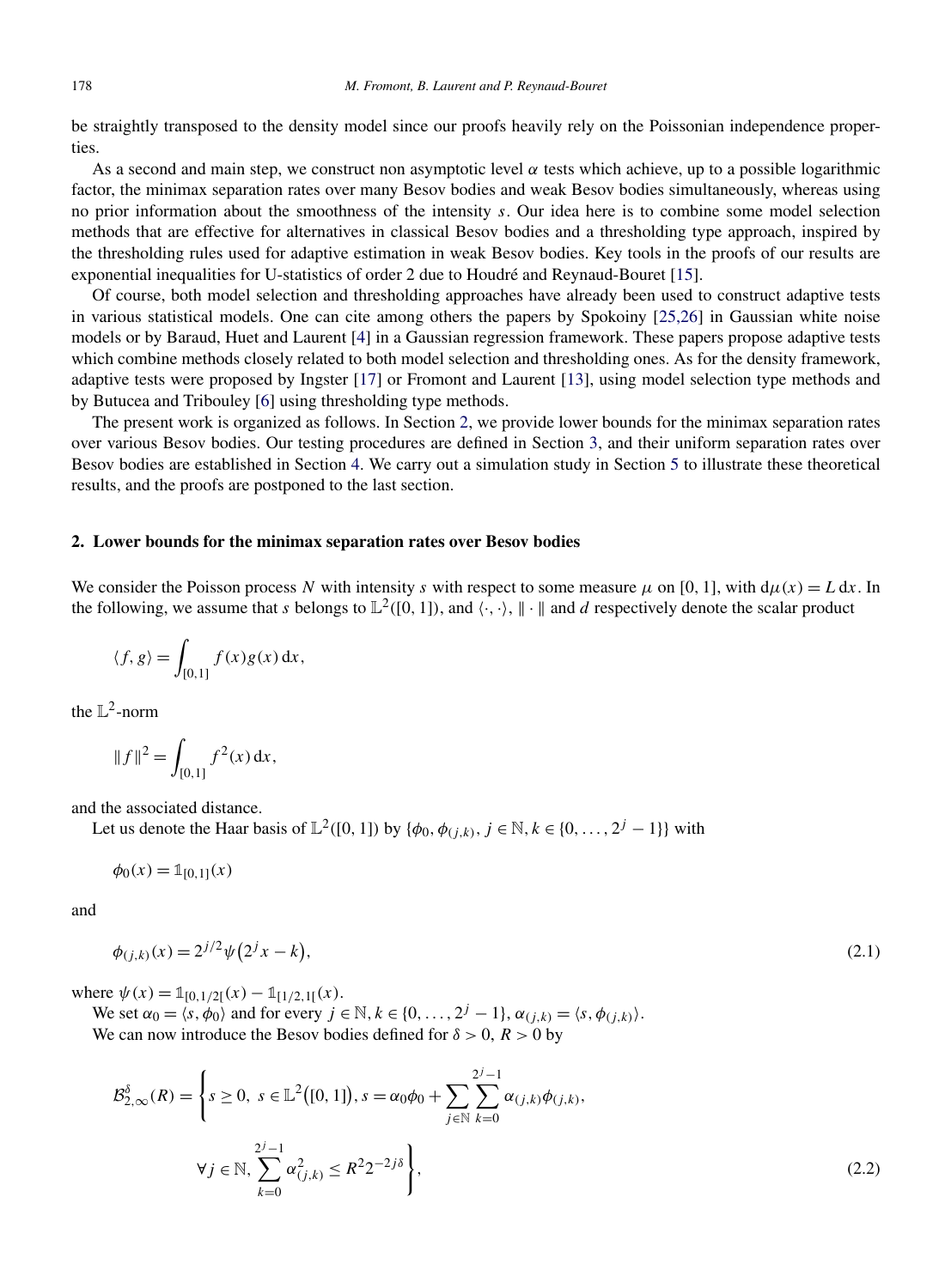<span id="page-3-0"></span>and more generally for  $p \ge 1$ ,  $R > 0$  and  $\delta > \max(0, 1/p - 1/2)$ , by

$$
\mathcal{B}_{p,\infty}^{\delta}(R) = \left\{ s \ge 0, \ s \in \mathbb{L}^{2}([0,1]), s = \alpha_0 \phi_0 + \sum_{j \in \mathbb{N}} \sum_{k=0}^{2^{j}-1} \alpha_{(j,k)} \phi_{(j,k)}, \forall j \in \mathbb{N}, \sum_{k=0}^{2^{j}-1} |\alpha_{(j,k)}|^p \le R^p 2^{-pj(\delta+1/2-1/p)} \right\}.
$$
\n(2.3)

As in [\[22\]](#page-37-0), we also introduce some weaker versions of the above Besov bodies given for  $\gamma > 0$  and  $R' > 0$  by

$$
W_{\gamma}(R') = \left\{ s \ge 0, s \in \mathbb{L}^{2}([0, 1]), s = \alpha_0 \phi_0 + \sum_{j \in \mathbb{N}} \sum_{k=0}^{2^{j}-1} \alpha_{(j,k)} \phi_{(j,k)}, \forall t > 0, \sum_{j \in \mathbb{N}} \sum_{k=0}^{2^{j}-1} \alpha_{(j,k)}^{2} \mathbb{1}_{\alpha_{(j,k)}^{2} \le t} \le R'^{2} t^{2\gamma/(1+2\gamma)} \right\}.
$$
\n(2.4)

Fixing some levels of error  $\alpha$  and  $\beta$  in ]0, 1[, and denoting by  $\mathbb{L}^{\infty}(R'')$  the set of functions bounded by  $R''$ , our purpose in this section is to find sharp lower bounds for  $\rho(\overline{B}_{2,\infty}^{\delta}(R) \cap W_{\gamma}(R') \cap \mathbb{L}^{\infty}(R'')$ ,  $\alpha, \beta$ ), where  $\rho$  is defined by [\(1.3\)](#page-1-0).

Starting from a general idea developed by Ingster [\[16\]](#page-36-0), we obtain the following result.

**Theorem 1.** Assume that  $R > 0$ ,  $R' > 0$ , and  $R'' \ge 2$ , and fix some levels  $\alpha$  and  $\beta$  in [0, 1] such that  $\alpha + \beta \le 0.59$ . *Let us consider the different cases that are represented in Fig*. 1.

*In case* (i) *where*  $\delta \ge \max(\gamma/2, \gamma/(1+2\gamma))$ *, then* 

$$
\liminf_{L\to+\infty}L^{2\delta/(1+4\delta)}\underline{\rho}(\mathcal{B}_{2,\infty}^{\delta}(R)\cap W_{\gamma}(R')\cap \mathbb{L}^{\infty}(R''),\alpha,\beta)>0.
$$

*In case* (ii) *where*  $\delta < \gamma/2$  *and*  $\gamma > 1/2$ *, then* 

$$
\liminf_{L\to+\infty}\left(\frac{L}{\ln L}\right)^{\gamma/(1+2\gamma)}\underline{\rho}\big(\mathcal{B}_{2,\infty}^{\delta}(R)\cap W_{\gamma}\big(R'\big)\cap \mathbb{L}^{\infty}\big(R''\big),\alpha,\beta\big)>0.
$$



Fig. 1. The set of possible parameters (*δ,γ* ): visualization of the different cases appearing in Theorem 1.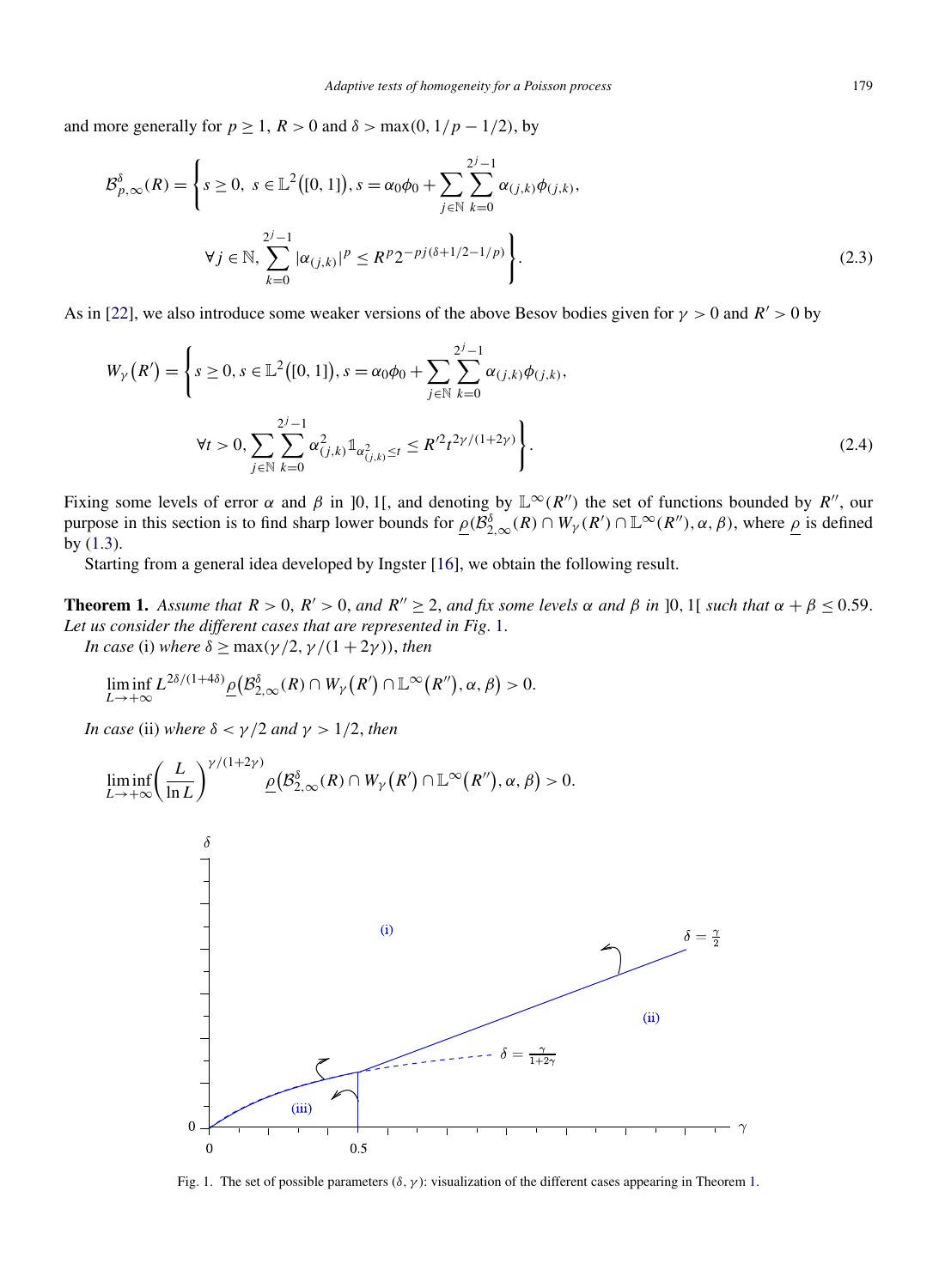<span id="page-4-0"></span>*In case* (iii) *where*  $\delta < \gamma/(1+2\gamma)$  *and*  $\gamma \leq 1/2$ *, then* 

$$
\liminf_{L\to+\infty}\bigl(L^{1/4}\wedge L^{2\gamma/((1+4\delta)(1+2\gamma))}\bigr)\underline{\rho}\bigl(\mathcal{B}_{2,\infty}^{\delta}(R)\cap W_{\gamma}\bigl(R'\bigr)\cap \mathbb L^{\infty}\bigl(R''\bigr),\alpha,\beta\bigr)>0.
$$

*Comments:*

- (1) For the whole set of parameters  $(\delta, \gamma)$  such that  $\delta \geq \gamma/(1+2\gamma)$ , we prove in Section [4](#page-8-0) that these lower bounds are actually sharp.
- (2) We have in case (i) lower bounds which coincide with the minimax rates of testing obtained by Ingster and Kutoyants [\[18\]](#page-36-0) when testing that a periodic Poisson process has a given intensity in the Besov spaces  $\mathcal{B}_{2,\infty}^{(\delta)}(R)$ . We know (see [\[13,17\]](#page-36-0), for instance) that such rates can be achieved by some multiple testing procedure based on model selection type methods. This is the principle of our first procedure described in Section [3.1.](#page-5-0)
- (3) We notice that the lower bounds obtained in case (ii) are equal to the minimax estimation rates on the maxisets of the thresholding estimation procedure, namely  $\mathcal{B}_{2,\infty}^{\kappa \gamma/(1+2\gamma)}(R) \cap W_{\gamma}(R')$  with some constant  $\kappa < 1$  (see [\[19,](#page-36-0) [22,23\]](#page-36-0) for more details). This means that it is at least as difficult to test as to estimate over such classes of functions, phenomenon which is quite unusual. Since the minimax estimation rates on these classes are achieved by thresholding rules, it will be natural to construct a testing procedure based on thresholding methods: this is the idea that originated our second procedure described in Section [3.2.](#page-6-0)
- (4) As for the case (iii), our present results do not allow us to say anything about the possible optimality of the obtained lower bound.

#### **3. Two tests of homogeneity**

Let us recall that  $S_0$  denotes the set of constant functions on [0, 1] and that we assume that *s* belongs to  $\mathbb{L}^2([0, 1])$ .

In this section, we construct level *α* tests of the null hypothesis (H<sub>0</sub>) "*s* ∈ S<sub>0</sub>," against the alternative (H<sub>1</sub>) "*s* ∉ S<sub>0</sub>," from the observation of the Poisson process *N*, or the points  $\{X_l, l = 1, ..., N_L\}$  of the Poisson process.

We introduce two testing procedures that come from two different statistical approaches. The first one originates in general model selection methods, while the second one is closer to the thresholding type methods.

In order to understand the global ideas of these procedures, let us notice that the squared  $\mathbb{L}^2$ -distance  $d^2(s, S_0)$ between *s* and the set of constant functions  $S_0$  can be rewritten as

$$
d^{2}(s, S_{0}) = \int_{[0,1]} \left( s(x) - \int_{[0,1]} s(y) dy \right)^{2} dx
$$
  
=  $||s||^{2} - \alpha_{0}^{2}$   
=  $\sum_{\lambda \in \Lambda_{\infty}} \alpha_{\lambda}^{2}$ ,

where  $\alpha_0 = \langle s, \phi_0 \rangle$ , and for all  $\lambda \in \Lambda_\infty = \{(j, k), j \in \mathbb{N}, k \in \{0, \ldots, 2^j - 1\}\}, \alpha_\lambda = \langle s, \phi_\lambda \rangle$ . For every  $\lambda \in \Lambda_{\infty}$ ,  $\alpha_{\lambda}$  can be estimated by

$$
\widehat{\alpha_\lambda} = \frac{1}{L} \int_{[0,1]} \phi_\lambda(x) dN_x,
$$

which is also equal to

$$
\widehat{\alpha_{\lambda}} = \frac{1}{L} \sum_{l=1}^{N_L} \phi_{\lambda}(X_l).
$$

From this variable, we deduce an unbiased estimator of  $\alpha_{\lambda}^2$  given by

$$
T_{\lambda} = \widehat{\alpha_{\lambda}}^2 - \frac{1}{L^2} \int_{[0,1]} \phi_{\lambda}^2(x) dN_x = \frac{1}{L^2} \sum_{l \neq l'=1}^{N_L} \phi_{\lambda}(X_l) \phi_{\lambda}(X_{l'}).
$$
 (3.1)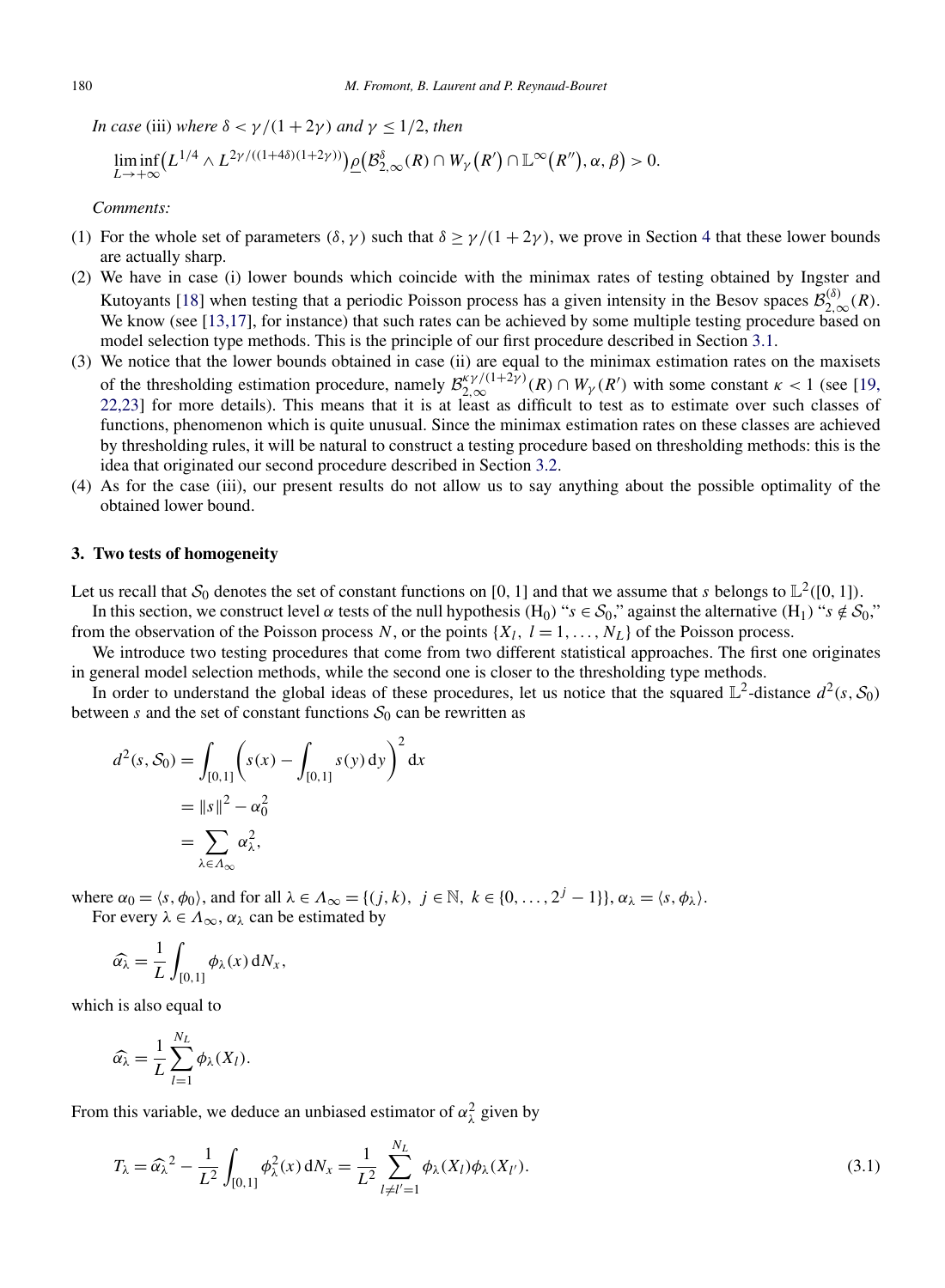<span id="page-5-0"></span>Our first approach will consist in constructing estimators of  $d^2(s, S_0) = \sum_{\lambda \in \Lambda_\infty} \alpha_\lambda^2$  based on a combination of the  $T_{\lambda}$ 's, and in rejecting the null hypothesis when one of these estimators is too large. This was already the spirit of Watson's procedure (see [\[27\]](#page-37-0)). Our second approach is related to the test considered in [\[4\]](#page-36-0) to detect local alternatives. It will consist in considering a set of  $T_\lambda$ 's and rejecting the null hypothesis directly when one of the  $T_\lambda$ 's is too large. Let us now precisely define both procedures.

#### 3.1. *A first procedure based on model selection*

Assuming that  $s \in L^2([0, 1])$ , a natural idea is to construct a testing procedure from an estimation of the squared  $\mathbb{L}^2$ -distance  $d^2(s, \mathcal{S}_0)$ .

In order to estimate this functional of *s*, following the ideas of Laurent [\[20\]](#page-36-0) and Fromont and Laurent [\[13\]](#page-36-0), we introduce embedded finite-dimensional linear subspaces of  $\mathbb{L}^2([0,1])$ . We choose here to consider for  $J \ge 1$  the subspaces *S<sub>J</sub>* generated by the subsets  $\{\phi_0, \phi_\lambda, \lambda \in \Lambda_J\}$  of the Haar basis defined by [\(2.1\)](#page-2-0), with  $\Lambda_J = \{(j, k), j \in \Lambda_J\}$  $\{0,\ldots,J-1\}, k \in \{0,\ldots,2^j-1\}\}.$  Each subspace  $S_J$  is called a *model*. We denote by  $D_J = 2^J$  the dimension of  $S_J$ and by *sJ* the orthogonal projection of *s* onto the model *SJ* .

Focusing on one model *S<sub>J</sub>*, we estimate  $d^2(s, S_0) = ||s||^2 - \alpha_0^2$  by the unbiased estimator of  $||s_J||^2 - \alpha_0^2 = \sum_{k=0}^{\infty} a_k \alpha_k^2$  given by  $\lambda$ ∈*Λ<sub>J</sub>*  $\alpha_{\lambda}^{2}$  given by

$$
T'_J = \sum_{\lambda \in \Lambda_J} T_\lambda,\tag{3.2}
$$

with  $T_{\lambda}$  defined by [\(3.1\)](#page-4-0). The estimator  $T'_{J}$  obviously depends on the choice of the model  $S_{J}$ .

Since we do not want to choose a priori such a model, we consider a collection of models  $\{S_J, J \in \mathcal{J}\}\$  where  $\mathcal J$  is a finite subset of  $\mathbb{N}^*$ , and the corresponding collection of estimators  $\{T'_j, J \in \mathcal{J}\}\$ .

The procedure that we introduce here then consists in rejecting  $(H_0)$  " $s \in S_0$ " when there exists *J* in  $J$  such that the estimator  $T'_J$  given by (3.2) is too large.

At this point there are several ways to decide when  $T'_J$  is too large.

In all cases, we use the well-known argument that, conditionally on the event "the number of points  $N<sub>L</sub>$  falling into [0, 1] is *n*," the points of the process obey the same law as an *n*-sample  $(\tilde{X}_1, \ldots, \tilde{X}_n)$  with common density  $s / \int_{[0,1]} s(x) dx$ . It follows that for all  $n \in \mathbb{N}$ ,

$$
\mathbb{P}_{s}\big(T'_{J} > q'|N_{L} = n\big) = \mathbb{P}\Bigg(\frac{1}{L^{2}}\sum_{\lambda \in \Lambda_{J}}\sum_{l \neq l'=1}^{n} \phi_{\lambda}(\tilde{X}_{l})\phi_{\lambda}(\tilde{X}_{l'}) > q'\Bigg).
$$

Under the null hypothesis, the intensity *s* is constant on [0, 1], and the  $\tilde{X}_l$ 's are i.i.d., with uniform distribution on [0*,* 1]. This distribution is free from the parameter *s*. As a consequence, for every *u* ∈]0*,* 1[, we can introduce and estimate by Monte Carlo experiments the  $(1 - u)$  quantile of the distribution of  $T'_j | N_L = n$  under the null hypothesis, that we denote by  $q_J^{\prime(n)}(u)$ .

We now consider the test statistics:

$$
\mathcal{T}_{\alpha}^{(1)} = \sup_{J \in \mathcal{J}} (T'_J - q'^{(N_L)}_J(u'^{(N_L)}_{J,\alpha})),\tag{3.3}
$$

with  $u'_{J,\alpha}^{(N_L)}$  to be correctly chosen.

Finally, we define the corresponding test function:

$$
\Phi_{\alpha}^{(1)} = \mathbb{1}_{\mathcal{T}_{\alpha}^{(1)} > 0}.\tag{3.4}
$$

And our first test consists in rejecting the null hypothesis  $(H_0)$  when  $\Phi_{\alpha}^{(1)} = 1$ .

Let us see how we can choose  $u_{J,\alpha}^{\prime(N_L)}$  so that our test has a level  $\alpha$ .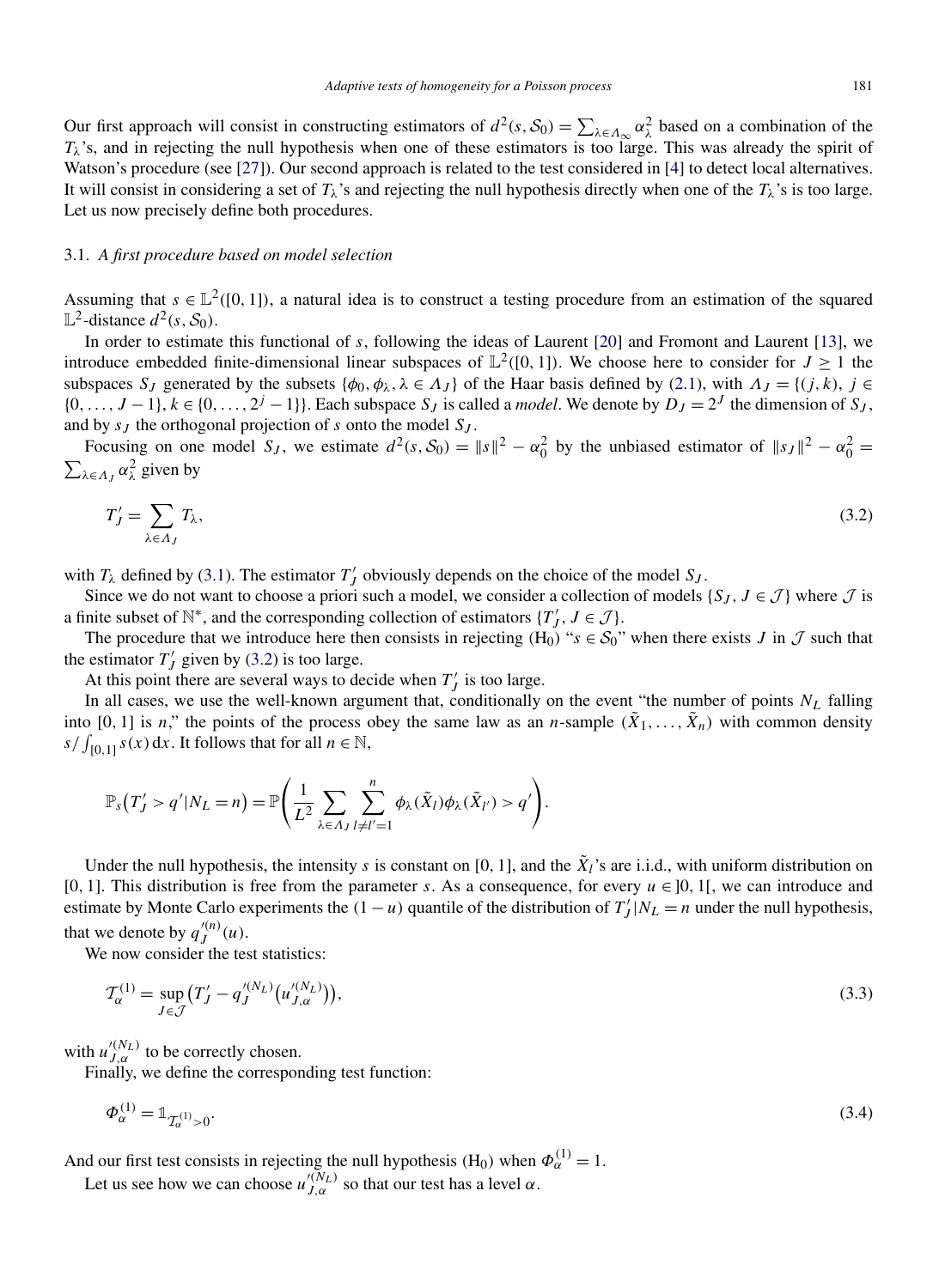<span id="page-6-0"></span>An obvious possibility is to set

$$
u_{J,\alpha}^{\prime(n)} = \frac{\alpha}{|\mathcal{J}|}
$$
 for every  $J$  in  $\mathcal{J}$  and  $n$  in  $\mathbb{N}$ .

This choice corresponds to a Bonferroni procedure and  $\Phi_{\alpha}^{(1)}$  actually defines a level  $\alpha$  test. Indeed, for  $s \in \mathcal{S}_0$ ,

$$
\mathbb{P}_{s} \Big( \sup_{J \in \mathcal{J}} \big( T'_{J} - q'_{J}^{(N_{L})} (u'_{J,\alpha}^{(N_{L})} ) \big) > 0 \Big)
$$
\n
$$
= \sum_{n \in \mathbb{N}} \mathbb{P}_{s} \Big( \sup_{J \in \mathcal{J}} \bigg( T'_{J} - q'_{J}^{(n)} \bigg( \frac{\alpha}{|\mathcal{J}|} \bigg) \bigg) > 0 \Big| N_{L} = n \Big) \mathbb{P}_{s} (N_{L} = n)
$$
\n
$$
\leq \sum_{n \in \mathbb{N}} \sum_{J \in \mathcal{J}} \frac{\alpha}{|\mathcal{J}|} \mathbb{P}_{s} (N_{L} = n)
$$
\n
$$
\leq \alpha.
$$

Another choice for  $u_{J,\alpha}^{\prime(n)}$ , inspired by Fromont and Laurent [\[13\]](#page-36-0), consists in setting

$$
u_{J,\alpha}^{\prime(n)} = e^{-W_J} \sup \left\{ u \in [0, 1[, \sup_{s \in S_0} \mathbb{P}_s \left( \sup_{J \in \mathcal{J}} (T_J' - q_J^{\prime(n)}(u e^{-W_J})) > 0 \middle| N_L = n \right) \le \alpha \right\},\tag{3.5}
$$

where  $\{W_J, J \in \mathcal{J}\}\$ is a collection of positive weights such that

$$
\sum_{J \in \mathcal{J}} e^{-W_J} \le 1.
$$

Since this new definition of  $u_{J,\alpha}^{\prime(n)}$  leads to a less conservative procedure, this is the one that we use in the rest of the paper. We notice that  $u'_{J,\alpha} \geq \alpha e^{-W_J}$  for every *n* in N, and that in practice,  $u'_{J,\alpha}$  can be estimated by Monte Carlo experiments.

#### 3.2. *A second procedure based on a thresholding approach*

Let us recall here that the squared  $\mathbb{L}^2$ -distance  $d^2$ Let us recall here that the squared  $\mathbb{L}^2$ -distance  $d^2(s, S_0)$  between *s* and the set of constant functions  $S_0$  is equal to  $\sum_{\lambda \in \Lambda} \alpha^2$  and that  $T_{\lambda}$  defined by (3.1) is an unbiased estimator of  $\alpha^2$ . Ba  $\lambda \in A_{\infty}$  *α*<sub> $\lambda$ </sub><sup>2</sup> and that *T*<sub> $\lambda$ </sub> defined by [\(3.1\)](#page-4-0) is an unbiased estimator of *α*<sub> $\lambda$ </sub><sup>2</sup>. Based on general thresholding ideas, our second procedure consists in fixing some  $\bar{J} \ge 1$  and rejecting the null hypothesis  $(H_0)$  when there exists  $\lambda$  in  $\Lambda_{\bar{J}}$  such that  $T_{\lambda}$  is too large.

Let us now see what we mean by " $T_{\lambda}$  is too large." We can still use the fact that

$$
\mathbb{P}_s(T_\lambda > q | N_L = n) = \mathbb{P}\Bigg(\frac{1}{L^2} \sum_{l \neq l' = 1}^n \phi_\lambda(\tilde{X}_l) \phi_\lambda(\tilde{X}_{l'}) > q\Bigg),
$$

and that under the null hypothesis, the  $\tilde{X}_l$ 's are i.i.d., with uniform distribution on [0, 1]. We can therefore introduce and estimate by Monte Carlo experiments the  $(1 - u)$  quantile of the distribution of  $T_{\lambda}|N_L = n$  under the null hypothesis, that we denote by  $q_{\lambda}^{(n)}(u)$ , for every  $u \in ]0,1[$ . Notice that for  $\lambda = (j,k) \in \Lambda_{\bar{J}}, q_{\lambda}^{(n)}(u)$  does not depend on *k*.

We set

$$
\mathcal{T}_{\alpha}^{(2)} = \sup_{\lambda \in \Lambda_{\bar{J}}} \left( T_{\lambda} - q_{\lambda}^{(N_L)} \left( u_{\lambda, \alpha}^{(N_L)} \right) \right),\tag{3.6}
$$

with  $u_{\lambda,\alpha}^{(N_L)}$  to be correctly chosen.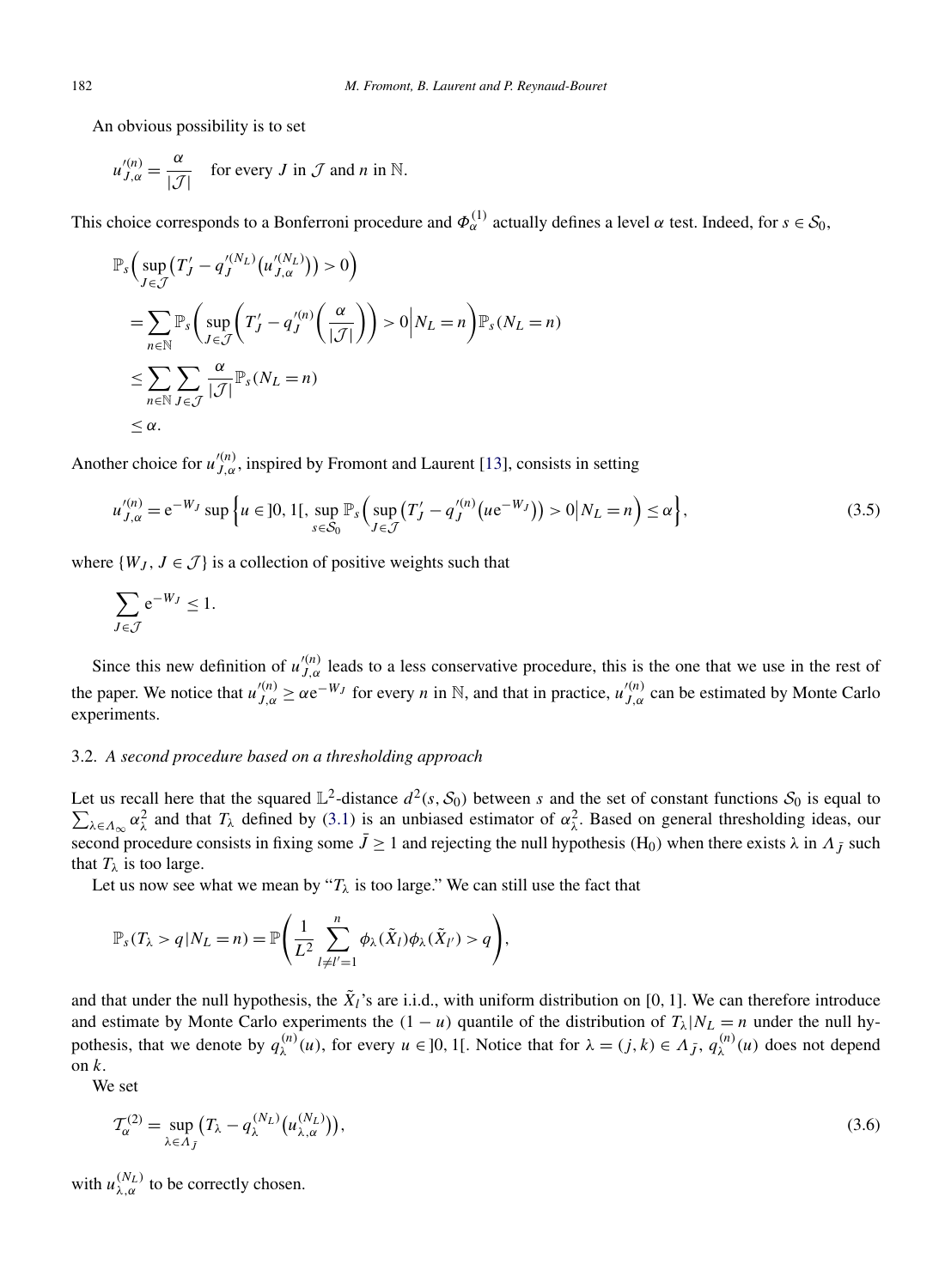<span id="page-7-0"></span>We also define

$$
\Phi_{\alpha}^{(2)} = \mathbb{1}_{\mathcal{T}_{\alpha}^{(2)} > 0}.\tag{3.7}
$$

Our test consists in rejecting the null hypothesis  $(H_0)$  when  $\Phi_{\alpha}^{(2)} = 1$ .

Let us now see how we choose  $u_{\lambda,\alpha}^{(n)}$ . An obvious choice corresponding to the Bonferroni procedure would be

$$
u_{\lambda,\alpha}^{(n)} = \frac{\alpha}{2^j \bar{J}}
$$
 for every  $\lambda = (j,k)$  in  $\Lambda_{\bar{J}}$  and *n* in N.

To obtain a less conservative procedure, we prefer setting

$$
u_{\lambda,\alpha}^{(n)} = \frac{u_{\alpha}^{(n)}}{2^{j}\bar{J}}
$$
 for every  $\lambda = (j,k)$  in  $\Lambda_{\bar{J}}$  and *n* in N, (3.8)

with

$$
u_{\alpha}^{(n)} = \sup \left\{ u \in [0, 1[, \sup_{s \in S_0} \mathbb{P}_s \left( \sup_{(j,k) \in A_j} \left( T_{(j,k)} - q_{(j,k)}^{(n)} \left( \frac{u}{2^j \bar{J}} \right) \right) > 0 \middle| N_L = n \right) \le \alpha \right\}.
$$
 (3.9)

When  $s \in \mathcal{S}_0$ ,

$$
\mathbb{P}_{s}\Big(\sup_{\lambda \in \Lambda_{\tilde{J}}} \big(T_{\lambda} - q_{\lambda}^{(N_{L})}(u_{\lambda,\alpha}^{(N_{L})})\big) > 0\Big)
$$
\n
$$
= \mathbb{P}_{s}\Big(\sup_{(j,k)\in\Lambda_{\tilde{J}}} \bigg(T_{(j,k)} - q_{(j,k)}^{(N_{L})}\bigg(\frac{u_{\alpha}^{(N_{L})}}{2^{j}\bar{J}}\bigg)\bigg) > 0\Big)
$$
\n
$$
= \sum_{n\in\mathbb{N}} \mathbb{P}_{s}\Big(\sup_{(j,k)\in\Lambda_{\tilde{J}}} \bigg(T_{(j,k)} - q_{(j,k)}^{(n)}\bigg(\frac{u_{\alpha}^{(n)}}{2^{j}\bar{J}}\bigg)\bigg) > 0\Big| N_{L} = n\Big) \mathbb{P}(N_{L} = n)
$$
\n
$$
\leq \alpha,
$$

which means that  $\Phi_{\alpha}^{(2)}$  defines a level  $\alpha$  test.

Note that  $u_\alpha^{(n)}$  satisfies  $u_\alpha^{(n)} \ge \alpha$  and that it can be estimated in practice by Monte Carlo experiments.

#### *Comments:*

(1) Though the two testing procedures defined by [\(3.4\)](#page-5-0) and (3.7) are very different in their spirit, they can formally be written in a common way. For any subset *Λ* of  $\Lambda_{\infty}$ , we denote by  $S_{\Lambda}$  the subspace generated by { $\phi_0$ ,  $\phi_\lambda$ ,  $\lambda \in$ *Λ*}, by *s<sub>Λ</sub>* the orthogonal projection of *s* onto *S<sub>Λ</sub>*, and we introduce the unbiased estimator  $T''_A = \sum_{\lambda \in A} T_\lambda$  of  $||s_A||^2 - \alpha_0^2 = \sum_{\lambda \in A} \alpha_\lambda^2$ . Then our test functions can be written as

$$
\Phi_{\alpha} = \mathbb{1}_{\mathcal{T}_{\alpha} > 0},\tag{3.10}
$$

where

$$
\mathcal{T}_{\alpha} = \sup_{\Lambda \in \mathcal{C}} (T_{\Lambda}'' - t_{\Lambda,\alpha}''^{(N_L)}),
$$

and C is a finite collection of subsets of *Λ*∞.

Noticing that  $T'_J = T''_{J_J}$ , we can easily see that our first test amounts in taking a collection C equal to { $\Lambda_J$ ,  $J \in$  $\mathcal{J}$ , and  $t''_{\Delta_J,\alpha}$   $N_L$  =  $q''_J$   $(u''_{J,\alpha}$ . Furthermore, our second test amounts in taking a collection C composed of all subsets of  $\Lambda_{\bar{J}}$ , and for  $\Lambda \subset \Lambda_{\bar{J}}$ ,  $t''_{\Lambda,\alpha}^{(N_L)} = \sum_{\lambda \in \Lambda} q_{\lambda}^{(N_L)}(u_{\lambda,\alpha}^{(N_L)})$ . Indeed, there exists a subset  $\Lambda$  of  $\Lambda_{\bar{J}}$  such that  $\sum_{\lambda \in \Lambda} T_{\lambda} > \sum_{\lambda \in \Lambda} q_{\lambda}^{(N_L)}(u_{\lambda,\alpha}^{(N_L)})$  if and only if there exists  $\lambda$  in  $\Lambda_{\tilde{J}}$  such that  $T_{\lambda} > q_{\lambda}^{(N_L)}(u_{\lambda,\alpha}^{(N_L)})$ .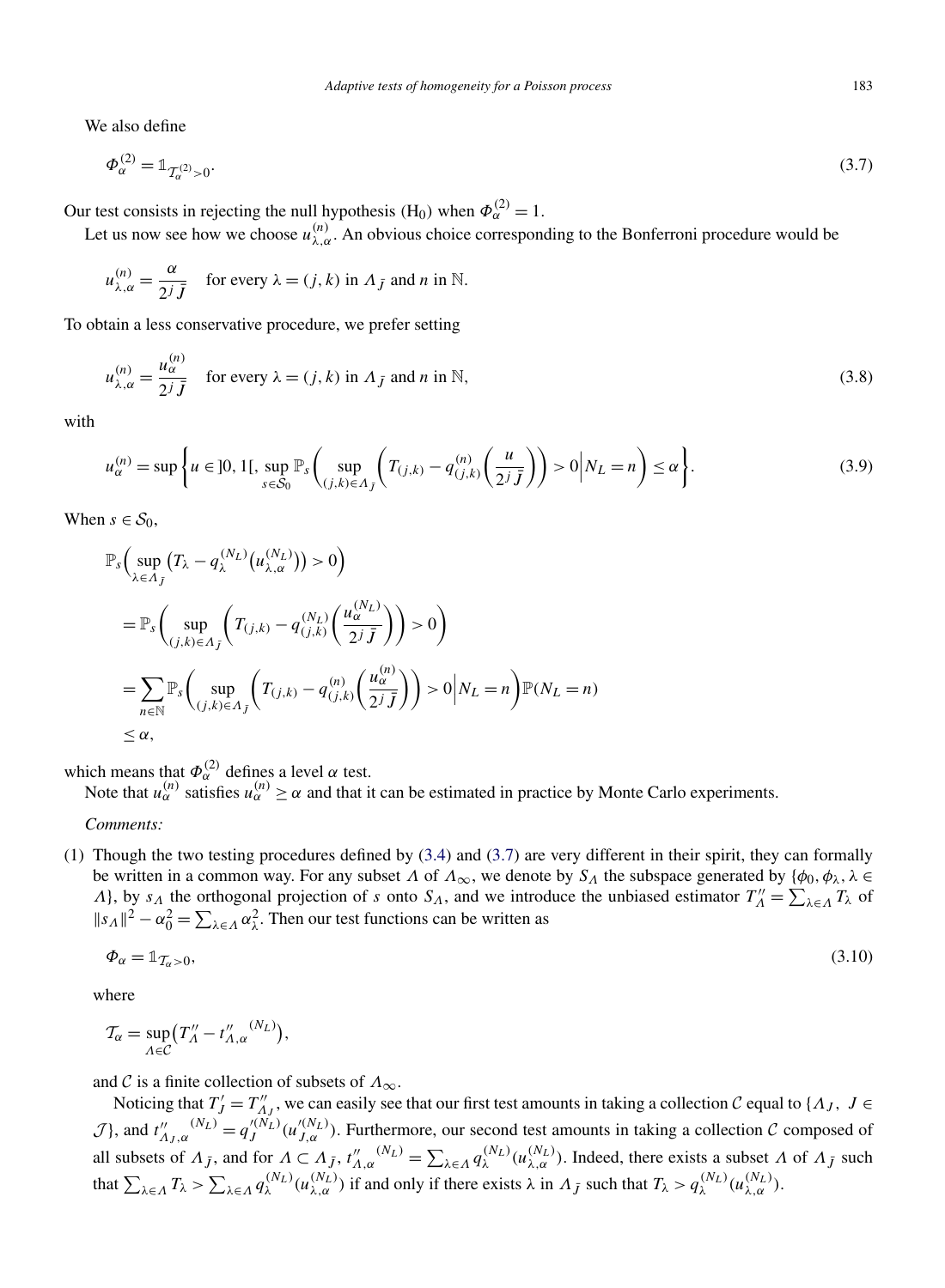Such a common expression will be particularly useful to derive the properties of the tests.

<span id="page-8-0"></span>It also allows us to see our tests as multiple testing procedures. Indeed, we can consider that for each *Λ* in C, we construct a test rejecting the null hypothesis when  $T''_A - t''^{(N_L)}_{A,\alpha} > 0$ . We thus obtain a collection of tests and we finally decide to reject the null hypothesis when it is rejected for at least one of the tests of the collection.

(2) Both procedures have a specific interest to prove the optimality of lower bounds obtained in Theorem [1.](#page-3-0) We will actually prove in the next section that the first one achieves the lower bounds obtained in case (i) of Theorem [1](#page-3-0) (up to a possible logarithmic factor) whereas the second one achieves lower bounds obtained in case (ii) of Theorem [1.](#page-3-0) However, if we want a procedure that achieves lower bounds of cases (i) and (ii) simultaneously, we will have to consider the test which consists in mixing the two procedures. In this case, we reject the null hypothesis *(*H0*)* when sup  $\{\Phi_{\alpha/2}^{(1)}, \Phi_{\alpha/2}^{(2)}\} = 1.$ 

# **4. Uniform separation rates**

In this section, we evaluate the performances of our new testing procedures from a theoretical point of view. More precisely, we prove that our procedures are optimal in the sense that their uniform separation rates over Besov bodies are of the same order as the lower bounds for *ρ* obtained in Section [2.](#page-2-0) These results justify the construction of our procedures as well as they provide the upper bounds needed for the exact evaluation of the minimax separation rates over weak and classical Besov bodies in the Poisson framework.

In the following, the expression  $C(\alpha, \beta, R, R', R'', \delta, \gamma, ...)$  or  $C_k(\alpha, \beta, R, R', R'', \delta, \gamma, ...)$  is used to denote some constant which only depends on the parameters  $\alpha$ ,  $\beta$ ,  $R$ ,  $R'$ ,  $R''$ ,  $\delta$ ,  $\gamma$ , ..., and which may vary from line to line.

## 4.1. *Uniform separation rates of the first procedure*

#### 4.1.1. *The error of second kind*

The aim of the following theorem is to give a condition on the alternative so that our first level  $\alpha$  test has a prescribed error of second kind.

**Theorem 2.** Assume that  $s \in \mathbb{L}^{\infty}([0, 1])$ , and that  $L \ge 1$ . Fix some levels  $\alpha$  and  $\beta$  in [0, 1[, and let  $\Phi_{\alpha}^{(1)}$  be the test *function defined by* [\(3.4\)](#page-5-0). *There exist some positive constants*  $C_1(\alpha, \beta, \|\mathbf{s}\|_{\infty})$ ,  $C_2(\alpha, \beta)$ ,  $C_3$ ,  $C_4(\beta)$  *and*  $C_5$  *such that when s satisfies*

$$
d^{2}(s, S_{0}) > \inf_{J \in \mathcal{J}} \left\{ \|s - s_{J}\|^{2} + C_{1}(\alpha, \beta, \|s\|_{\infty}) \frac{\sqrt{D_{J}}}{L} + C_{2}(\alpha, \beta) \frac{D_{J}}{L^{2}} + \left(C_{3} \int_{[0,1]} s(x) dx + C_{4}(\beta)\right) \left(\frac{\sqrt{D_{J}W_{J}}}{L} + \frac{W_{J}}{L}\right) + C_{5} \frac{D_{J}W_{J}^{2}}{L^{2}}\right\}
$$
(4.1)

*then*

 $\mathbb{P}_s(\Phi_\alpha^{(1)}=0)\leq \beta.$ 

*Comment:* Considering here a multiple testing procedure instead of a simple one allows to obtain in the right-hand side of the inequality (4.1) an infimum over all *J* in  $J$  at the only price of introducing some terms with  $W_J$ . These last terms will appear in the following uniform separation rates over classical Besov bodies as a ln ln*L* factor, which is now known to be the price to pay for adaptivity in some classical statistical models. As a consequence, our multiple testing procedure will be proved to be adaptive over classical Besov bodies in Proposition [1,](#page-9-0) which would not occur with a simple testing procedure.

#### 4.1.2. *Uniform separation rates over Besov bodies*

In this section, we evaluate the uniform separation rates  $\rho(\Phi_{\alpha}^{(1)}, \mathcal{B}_{2,\infty}^{\delta}(R) \cap \mathbb{L}^{\infty}(R'')$ ,  $\beta$ ) where  $\rho$  is defined by [\(1.1\)](#page-1-0), and  $\mathcal{B}_{2,\infty}^{\delta}(R)$  $\mathcal{B}_{2,\infty}^{\delta}(R)$  $\mathcal{B}_{2,\infty}^{\delta}(R)$  is any Besov body defined by (2.2).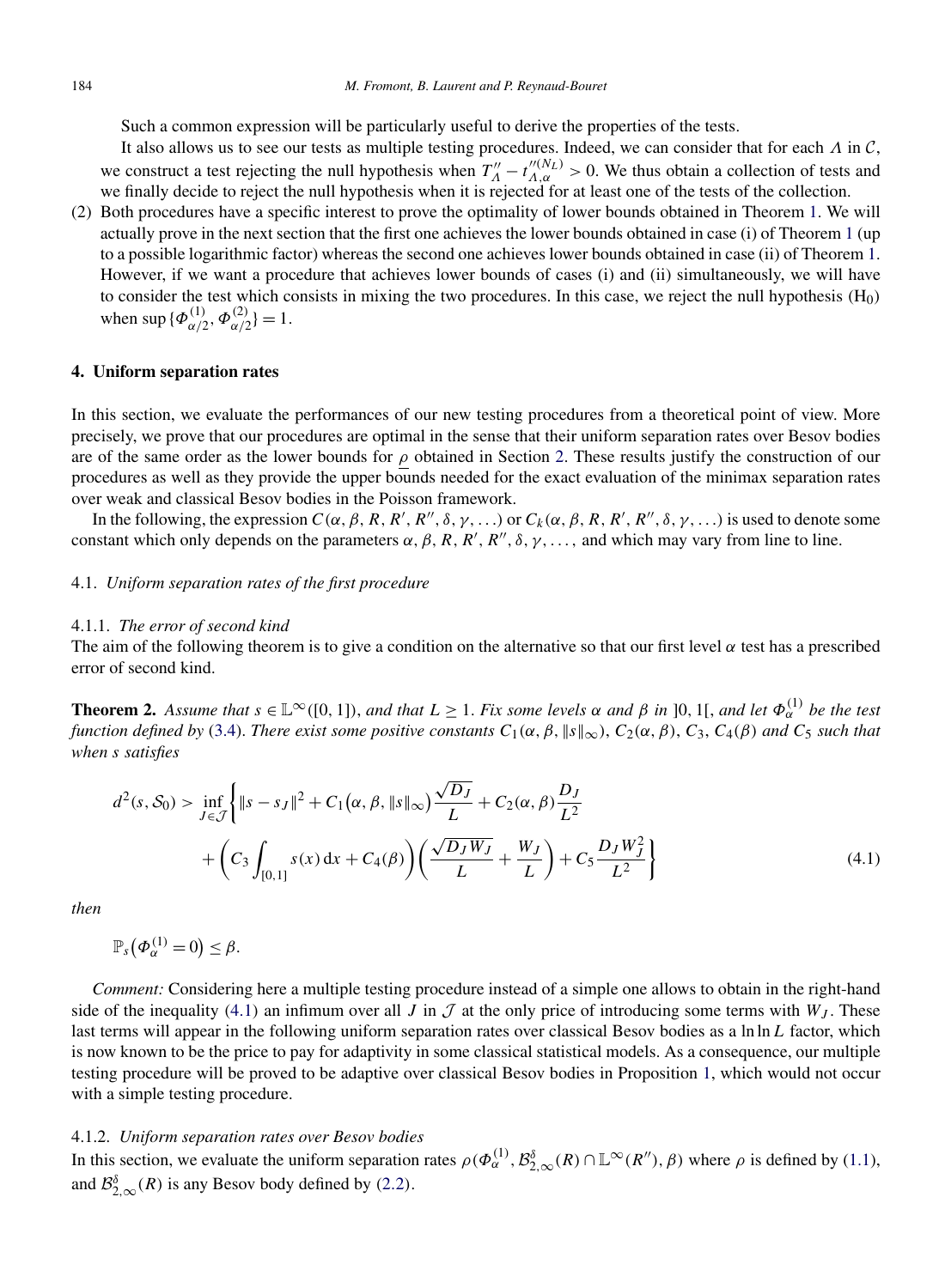<span id="page-9-0"></span>Let us first notice that the functions of  $\mathcal{B}_{2,\infty}^{\delta}(R)$  are well approximated by their projections onto subspaces of the collection  $\{S_J, J \in \mathcal{J}\}\)$  considered in our first procedure, in the sense that if  $s \in \mathcal{B}_{2,\infty}^{\delta}(R)$ , then

$$
||s - s_J||^2 \le c(\delta) R^2 D_J^{-2\delta}.
$$

As a consequence we can use Theorem [2](#page-8-0) to obtain upper bounds for the uniform separation rates of our test. We denote by  $|x|$  the integer part of x.

**Proposition 1.** *Assume that*  $\ln \ln L \geq 1$ *. Given some levels*  $\alpha$  *and*  $\beta$  *in* [0, 1[, *let*  $\Phi_{\alpha}^{(1)}$  *be the test function defined by* [\(3.4\)](#page-5-0) *with*  $\mathcal{J} = \{1, \ldots, \lfloor \log_2(L^2/(\ln \ln L)^3) \rfloor\}$  *and*  $W_J = \ln |\mathcal{J}|$  *for every J in*  $\mathcal{J}$ .

*For every*  $\delta > 0$ ,  $R > 0$  and  $R'' > 0$ , there exists some positive constant  $C(\alpha, \beta, R'', \delta)$  such that when *s* belongs to  $\mathcal{B}^{\delta}_{2,\infty}(R) \cap \mathbb{L}^{\infty}(R'')$  and satisfies

$$
d^2(s, S_0) > C(\alpha, \beta, R'', \delta) \left( R^{2/(4\delta+1)} \left( \frac{\sqrt{\ln \ln L}}{L} \right)^{4\delta/(4\delta+1)} + R^2 \left( \frac{(\ln \ln L)^3}{L^2} \right)^{2\delta} + \frac{\ln \ln L}{L} \right),
$$

*then*

$$
\mathbb{P}_s\big(\varPhi_\alpha^{(1)}=0\big)\leq\beta.
$$

*In particular, there exist some positive constants*  $L_0(\delta)$  *and*  $C(\alpha, \beta, R, R'', \delta)$  *such that if*  $L > L_0(\delta)$ *, then* 

$$
\rho(\Phi_{\alpha}^{(1)}, \mathcal{B}_{2,\infty}^{\delta}(R) \cap \mathbb{L}^{\infty}(R''), \beta) \leq C(\alpha, \beta, R, R'', \delta) \left(\frac{\sqrt{\ln \ln L}}{L}\right)^{2\delta/(4\delta+1)}.
$$

*Comments:*

(1) Our first testing procedure is therefore adaptive: indeed, for large *L*, it achieves the lower bounds for the minimax separation rates over all the spaces  $\mathcal{B}_{2,\infty}^{\delta}(R) \cap W_{\gamma}(R') \cap \mathbb{L}^{\infty}(R'')$  with  $\delta \ge \max(\gamma/2, \gamma/(1+2\gamma))$  simultaneously up to a possible ln ln*L* factor (see Theorem [1\)](#page-3-0).

However it does not achieve the optimal separation rates obtained in the case where  $\delta < \gamma/2$  and  $\gamma > 1/2$ . In this range of parameters, the regularity in  $\gamma$  is higher than the regularity in  $\delta$ , meaning that the weak Besov body governs the separation rate. That is the reason why we introduced the thresholding type procedure.

- (2) The upper bound for the uniform separation rate obtained here is exactly of the same order as the (asymptotic) adaptive minimax rate of testing obtained by Ingster [\[17\]](#page-36-0) in the density model, replacing the number *n* of observations in the density model by the parameter  $L$  of the Poisson model. In particular the  $\ln \ln n$ , replaced here by a ln ln*L* factor, is proved to be necessary in the density model for adaptive procedures.
- (3) It is easy to see that  $\mathcal{B}_{p,\infty}^{\delta}(R) \subset \mathcal{B}_{2,\infty}^{\delta}(R)$  when  $p > 2$ . So the result of Proposition 1 directly leads to upper bounds for the uniform separation rates  $\rho(\Phi_{\alpha}^{(1)}, \mathcal{B}_{p,\infty}^{\delta}(R) \cap \mathbb{L}^{\infty}(R'')$ ,  $\beta)$  when  $p > 2$ . These rates, obtained in the Poisson framework, correspond to the ones in some Gaussian models (see [\[25\]](#page-37-0), for instance) or in the density model (see [\[17\]](#page-36-0)).
- (4) Note that one could also consider some tests based on the Fourier basis as well as the Haar basis, as Fromont and Laurent [\[13\]](#page-36-0) did in the density model. The theoretical results would remain unchanged, and the practical performances of the procedure would be better when considering smooth alternatives (see [\[13\]](#page-36-0) for more details and Section [5\)](#page-11-0). We have only considered here tests based on the Haar basis for the sake of simplicity.

#### 4.2. *Uniform separation rates of the second procedure*

#### 4.2.1. *The error of second kind*

From the common expression [\(3.10\)](#page-7-0) of the test function for the two procedures, we obtain here a result similar to Theorem [2](#page-8-0) for the error of second kind of our second test.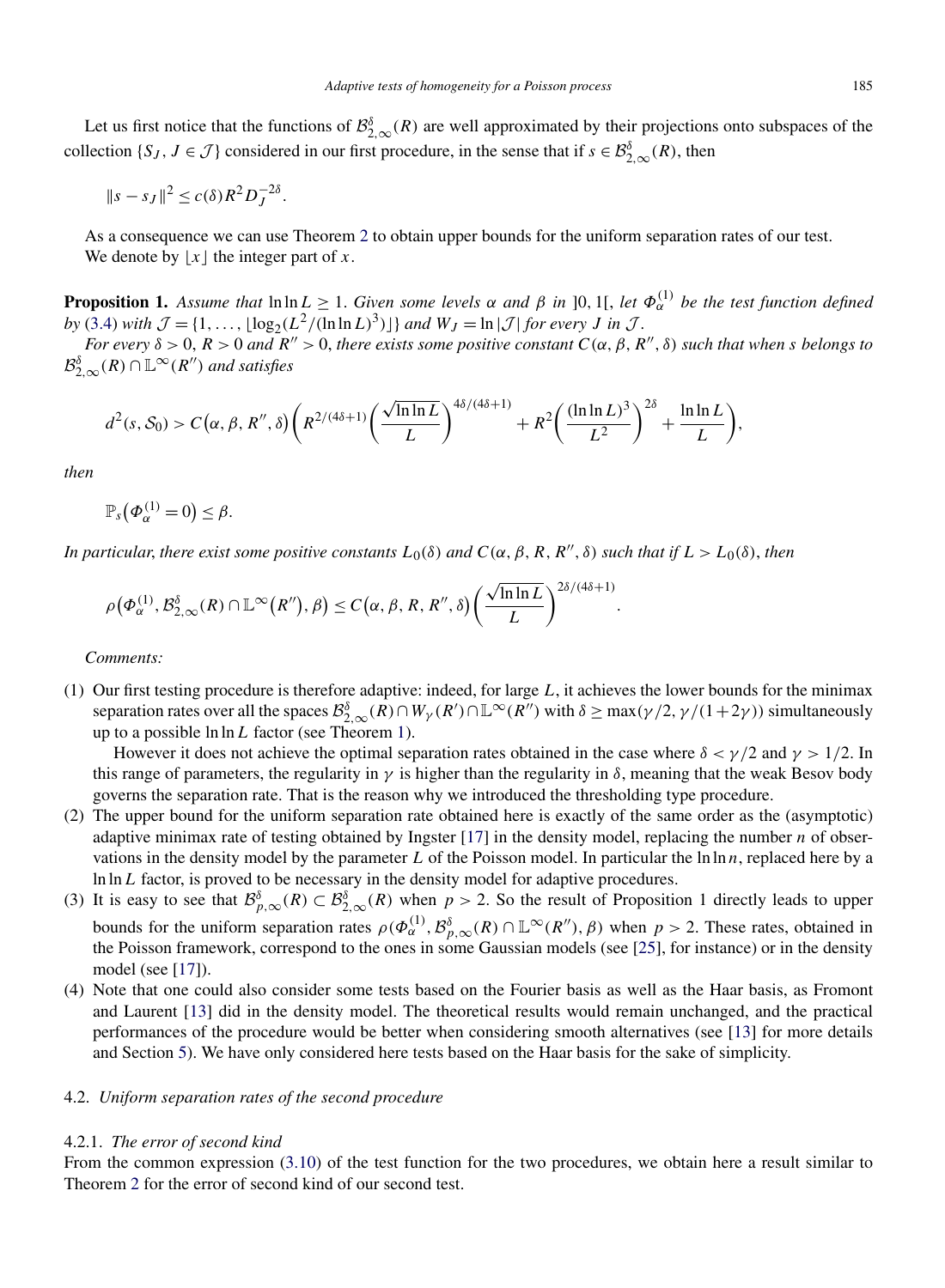<span id="page-10-0"></span>**Theorem 3.** Assume that  $s \in \mathbb{L}^{\infty}([0, 1])$ , and that  $L \ge 1$ . Fix some levels  $\alpha$  and  $\beta$  in [0, 1], and let  $\Phi_{\alpha}^{(2)}$  be the test *function defined by* [\(3.7\)](#page-7-0). *Recall that for any subset Λ of Λ*∞, *SΛ and sΛ respectively denote the subspace generated by*  ${φ_0, φ_λ, λ ∈ Λ}$  *and the orthogonal projection of s onto*  $S_Λ$ *. Denoting by*  $D_Λ$  *the dimension of*  $S_Λ$ *, there exist some positive constants*  $C_1(\alpha, \beta, ||s||_{\infty})$ ,  $C_2(\beta)$ ,  $C_3(\alpha)$ ,  $C_4(\alpha, \beta)$  *and*  $C_5(\alpha)$  *such that when s satisfies* 

$$
d^{2}(s, S_{0}) > \inf_{A \subset A_{\tilde{J}}} \left\{ \|s - s_{A}\|^{2} + C_{1}(\alpha, \beta, \|s\|_{\infty}) \left( \frac{\sqrt{D_{A}}}{L} + \frac{2^{\tilde{J}/2}}{L^{3/2}} \right) + C_{2}(\beta) \frac{2^{\tilde{J}}}{L^{2}} + \left( C_{3}(\alpha) \int_{[0,1]} s(x) dx + C_{4}(\alpha, \beta) \right) \frac{D_{A} \ln(2^{\tilde{J}} \tilde{J})}{L} + C_{5}(\alpha) \frac{D_{A} 2^{\tilde{J}} \ln^{2}(2^{\tilde{J}} \tilde{J})}{L^{2}} \right\}
$$
(4.2)

*then*

 $\mathbb{P}_s\left(\Phi_\alpha^{(2)}=0\right)\leq\beta.$ 

# 4.2.2. *Uniform separation rates over Besov bodies*

**Proposition 2.** Assume that  $\ln L \ge 1$ . Given some levels  $\alpha$  and  $\beta$  in [0, 1[, let  $\Phi_{\alpha}^{(2)}$  be the test defined by [\(3.7\)](#page-7-0) with  $\bar{J} = |\log_2(L/\ln L)|$ .

*For every*  $\delta > 0$  *and*  $\gamma > 0$ ,  $R > 0$ ,  $R' > 0$  *and*  $R'' > 0$ , *there exists some positive constant*  $C(\alpha, \beta, R'', \delta, \gamma)$  *such that if s belongs to*  $\mathcal{B}^{\delta}_{2,\infty}(R) \cap W_{\gamma}(R') \cap \mathbb{L}^{\infty}(R'')$  *and satisfies* 

$$
d^2(s, S_0) > C(\alpha, \beta, R'', \delta, \gamma) \bigg( \frac{\ln L}{L} + R^2 \bigg( \frac{\ln L}{L} \bigg)^{2\delta} + R'^2 \bigg( \frac{\ln L}{L} \bigg)^{2\gamma/(1+2\gamma)} + R'^{2+4\gamma} \bigg( \frac{\ln L}{L} \bigg)^{2\gamma} \bigg),
$$

*then*

$$
\mathbb{P}_s\big(\varPhi_\alpha^{(2)}=0\big)\leq\beta.
$$

*In particular, when*  $\delta \ge \gamma/(1+2\gamma)$ *, there exist some positive constants*  $L_0(\delta, \gamma)$  *and*  $C(\alpha, \beta, R, R', R'', \delta, \gamma)$  *such that if*  $L > L_0(\delta, \gamma)$ *, then* 

$$
\rho(\Phi_\alpha^{(2)}, \mathcal{B}_{2,\infty}^{\delta}(R) \cap W_\gamma(R') \cap \mathbb{L}^\infty(R''), \beta) \leq C(\alpha, \beta, R, R', R'', \delta, \gamma) \left(\frac{\ln L}{L}\right)^{\gamma/(1+2\gamma)}.
$$

*Comments:*

- (1) Our second testing procedure is still adaptive in the sense that for large *L*, it achieves the lower bounds for the minimax separation rates over all the spaces  $\mathcal{B}_{2,\infty}^{\delta}(R) \cap W_{\gamma}(R') \cap \mathbb{L}^{\infty}(R'')$  with  $\gamma/(1+2\gamma) \leq \delta < \gamma/2$ simultaneously (see Theorem [1\)](#page-3-0). In this case, we also remark that these rates are so large that there is no further price to pay for adaptivity in the sense that the upper bound does not involve any extra logarithmic factor. To our knowledge, this phenomenon is completely new for nonparametric testing procedures.
- (2) Our second procedure achieves the lower bounds for the minimax separation rates over all the spaces  $\mathcal{B}_{2,\infty}^{\delta}(R) \cap$  $W_{\gamma}(R') \cap \mathbb{L}^{\infty}(R'')$  with  $\gamma/(1+2\gamma) \leq \delta < \gamma/2$  simultaneously, but it does not when  $\delta \geq \max(\gamma/2, \gamma/(1+2\gamma))$ . To obtain a test that achieves the minimax separation rates in both cases, our two procedures need to be combined.

## 4.3. *Uniform separation rates of the combined procedure*

**Corollary 1.** Assume that  $\ln \ln L \ge 1$ . Fix some levels  $\alpha$  and  $\beta$  in [0, 1[. Let  $\Phi_{\alpha/2}^{(1)}$  be the level  $\alpha/2$  test defined by [\(3.4\)](#page-5-0) with  $\mathcal{J} = \{1, ..., \lfloor \log_2(L^2/(\ln \ln L)^3) \rfloor\}$  and  $W_J = \ln |\mathcal{J}|$  for every J in J. Let  $\Phi_{\alpha/2}^{(2)}$  be the level  $\alpha/2$  test defined *by* [\(3.7\)](#page-7-0) *with*  $\bar{J} = \lfloor \log_2(L/\ln L) \rfloor$ . *We consider*  $\Phi_{\alpha}^{(3)} = \sup \{ \Phi_{\alpha/2}^{(1)}, \Phi_{\alpha/2}^{(2)} \}$ .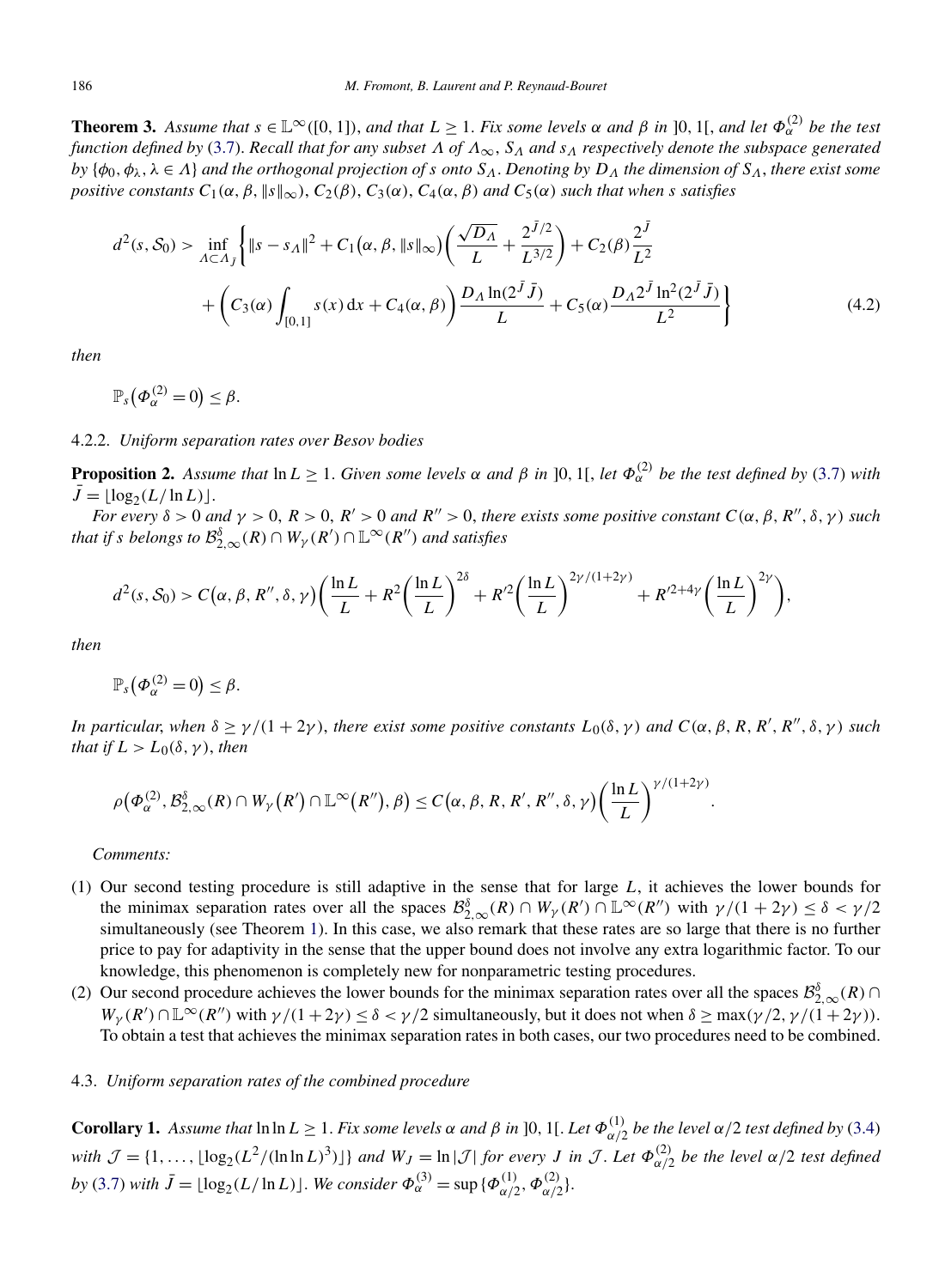<span id="page-11-0"></span>(i) For all  $\delta > 0$  and  $\gamma > 0$ ,  $R > 0$ ,  $R' > 0$  and  $R'' > 0$ , there exist some positive constants  $L_0(\delta)$  and  $C(\alpha, \beta, R, R'', \delta)$  *such that if*  $L > L_0(\delta)$ *, then* 

$$
\rho(\Phi_{\alpha}^{(3)}, \mathcal{B}_{2,\infty}^{\delta}(R) \cap W_{\gamma}(R') \cap \mathbb{L}^{\infty}(R''), \beta) \leq C(\alpha, \beta, R, R'', \delta) \bigg(\frac{\sqrt{\ln \ln L}}{L}\bigg)^{2\delta/(4\delta+1)}.
$$

(ii) For all  $(\delta, \gamma)$  such that  $\delta \ge \gamma/(2\gamma + 1)$ ,  $R > 0$ ,  $R' > 0$  and  $R'' > 0$ , there exist some positive constants  $L_0(\delta, \gamma)$  $and C(\alpha, \beta, R, R', R'', \delta, \gamma)$  *such that if*  $L > L_0(\delta, \gamma)$ *, then* 

*γ/(*1+2*γ)*

$$
\rho(\Phi_{\alpha}^{(3)},\mathcal{B}_{2,\infty}^{\delta}(R)\cap W_{\gamma}(R')\cap \mathbb{L}^{\infty}(R''),\beta)\leq C(\alpha,\beta,R,R',R'',\delta,\gamma)\bigg(\frac{\ln L}{L}\bigg)^{\gamma/(1+2\gamma)}.
$$

*Comments:* Since

$$
\mathbb{P}_s(\Phi_\alpha^{(3)}=0)\leq \inf \big\{\mathbb{P}_s(\Phi_{\alpha/2}^{(1)}=0),\mathbb{P}_s(\Phi_{\alpha/2}^{(2)}=0)\big\},\,
$$

the proof of this result directly comes from Propositions [1](#page-9-0) and [2.](#page-10-0)

The upper bounds for the uniform separation rates of the above combined procedure over  $\mathcal{B}^{\delta}_{2,\infty}(R) \cap W_{\gamma}(R') \cap$  $\mathbb{L}^{\infty}(R'')$  obtained here actually coincide with the lower bounds of Theorem [1](#page-3-0) for the whole set of parameters  $(\delta, \gamma)$ such that  $\delta \ge \gamma/(2\gamma + 1)$  (up to a ln ln L factor when  $\delta \ge \gamma/2$ ). This proves that our combined procedure is consequently adaptive over the spaces  $\mathcal{B}_{2,\infty}^{\delta}(R) \cap W_{\gamma}(R') \cap \mathbb{L}^{\infty}(R'')$ , and also that the lower bounds of Theorem [1](#page-3-0) are sharp for this set of parameters.

We however do not obtain such a result for the set of parameters  $(\delta, \gamma)$  such that  $\delta < \gamma/(2\gamma + 1)$ . Hence we do not know the exact order of the uniform separation rate of our combined procedure over  $\mathcal{B}^{\delta}_{2,\infty}(R) \cap W_{\gamma}(R') \cap \mathbb{L}^{\infty}(R'')$ when  $\delta < \gamma/(2\gamma + 1)$ , and we cannot say here whether our lower bounds for these spaces are optimal or not.

#### **5. Simulation study**

We aim in this section at studying the performances of our tests from a practical point of view. We consider several intensities *s* defined on [0, 1] such that  $\int_0^1 s(x) dx = 1$ . *N* denotes here a Poisson process with intensity *Ls* on [0, 1] with respect to the Lebesgue measure, and  $\mathbb{P}_s$  the distribution of this process. We denote by  $s_0$  the intensity which is constant (equal to 1) on [0, 1]. We choose  $L = 100$  and a level of test  $\alpha = 0.05$ .

Let us now recall that our first procedure may be based on the test statistics

$$
\mathcal{T}_{\alpha}^{(1)} = \sup_{J \in \mathcal{J}} (T'_J - q'^{(N_L)}_J(u'^{(N_L)}_\alpha / |\mathcal{J}|)),
$$

where  $q_J''^{(n)}(u)$  denotes the  $(1-u)$  quantile of  $T_J'|N_L=n$  under the hypothesis that  $s = s_0$ , and  $u_\alpha'^{(n)}$  is chosen such that

$$
u'^{(n)}_{\alpha} = \sup \Big\{ u \in ]0,1[,\mathbb{P}_{s_0}\Big(\sup_{J \in \mathcal{J}} (T'_J - q'^{(n)}_J(u/|\mathcal{J}|)) > 0\big| N_L = n \Big) \leq \alpha \Big\}.
$$

The null hypothesis  $(H_0)$  " $s = s_0$ " is rejected when  $\mathcal{T}^{(1)}_{\alpha} > 0$ .

We choose  $\mathcal{J} = \{1, ..., 6\}$ . For  $40 \le n \le 160$ , we estimate the quantities  $u'^{(n)}_{\alpha}$  and the quantiles  $q'^{(n)}_{J}(u'^{(n)}_{\alpha}/|\mathcal{J}|)$ for all *J* in  $\mathcal J$ . These estimations are based on the simulation of 200000 independent samples with size *n*, uniformly distributed on [0, 1]. Half of the samples is used to estimate the quantiles  $q_j^{(n)}(u/|\mathcal{J}|)$  for *u* varying on a grid over [0, 1], and the other samples are used to estimate the probabilities occurring in the definition of  $u'^{(n)}_{\alpha}$ . Finally,  $u'^{(n)}_{\alpha}$  is estimated by the largest value on the grid such that these estimated probabilities are smaller than  $\alpha$ .

Let us also recall that our second procedure is based on the test statistics

$$
\mathcal{T}_{\alpha}^{(2)} = \sup_{\lambda \in \Lambda_{\tilde{J}}} \big( T_{\lambda} - q_{\lambda}^{(N_L)} \big( u_{\lambda, \alpha}^{(N_L)} \big) \big),
$$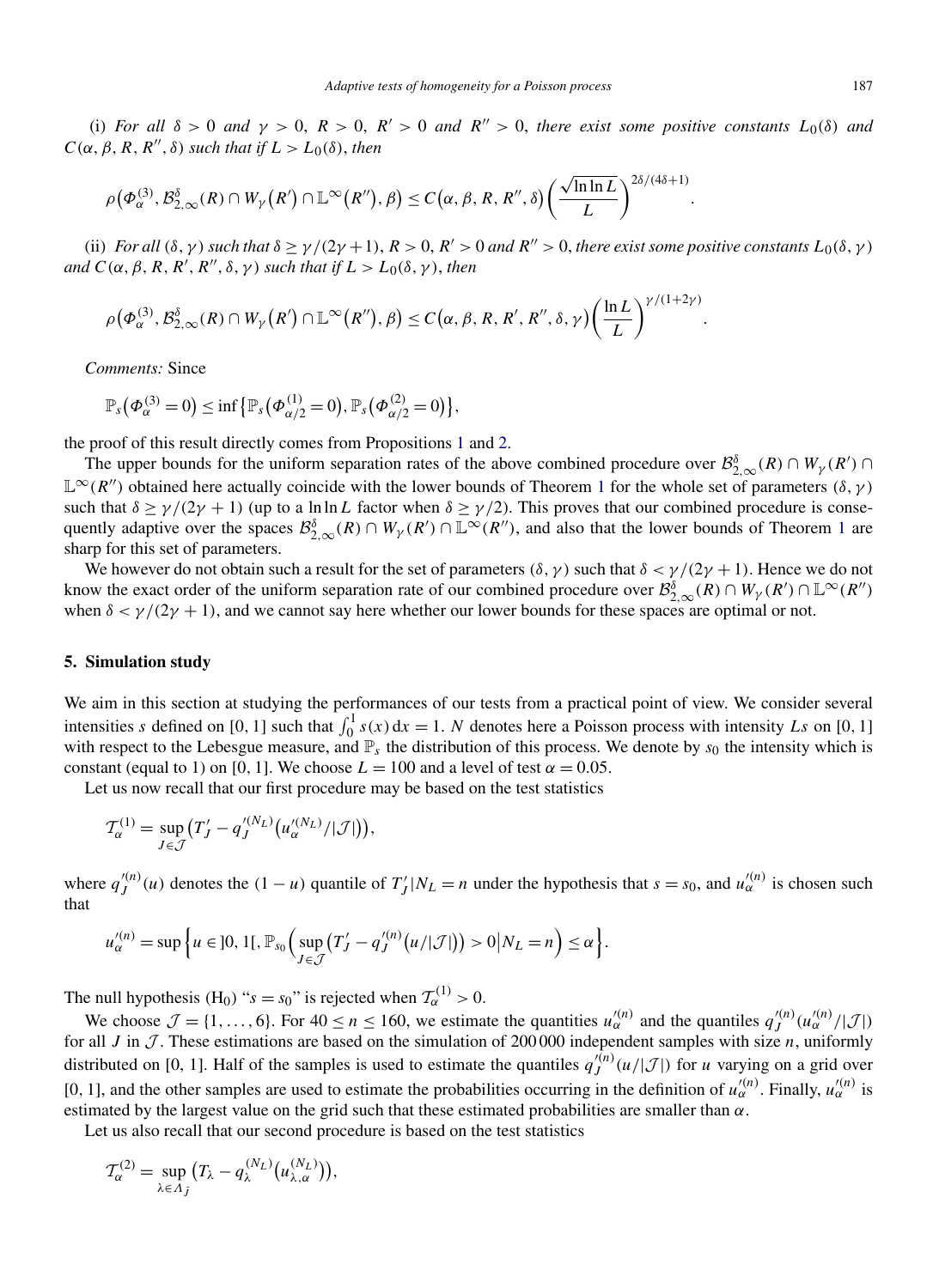where  $q_{\lambda}^{(n)}(u)$  denotes the  $(1 - u)$  quantile of  $T_{\lambda}|N_L = n$  under the hypothesis that  $s = s_0$ . For  $\lambda = (j, k) \in \Lambda_j$ ,  $u_{\lambda,\alpha}^{(n)} = u_{\alpha}^{(n)}/(2^{j} \bar{J})$  with  $u_{\alpha}^{(n)}$  defined by [\(3.9\)](#page-7-0). The null hypothesis (H<sub>0</sub>) " $s = s_0$ " is rejected when  $\mathcal{T}_{\alpha}^{(2)} > 0$ .

We choose  $\bar{J} = 6$ . For  $40 \le n \le 160$ , we estimate the quantities  $u_{\alpha}^{(n)}$  and the quantiles  $q_{\lambda}^{(n)}(u_{\lambda,\alpha}^{(n)})$  for all  $\lambda \in \Lambda_{\bar{J}}$ . These estimations are based on the simulation of 200 000 independent samples with size *n*, uniformly distributed on [0, 1]. Half of the samples is used to estimate the quantiles  $q_{(j,k)}^{(n)}(u/(2^j \bar{J}))$  for *u* varying on a grid over [0, 1], and the other samples are used to estimate the probabilities that occur in [\(3.9\)](#page-7-0). Finally, we estimate  $u_\alpha^{(n)}$  in the same way as in the first procedure.

We finally study the combined procedure which consists in mixing our first procedure based on  $\mathcal{T}_{\alpha/2}^{(1)}$ , and our second procedure based on  $T_{\alpha/2}^{(2)}$ , respectively defined with the same parameters as  $T_{\alpha}^{(1)}$  and  $T_{\alpha}^{(2)}$  above. The quantiles of the two level *α/*2 procedures are also estimated in the same way by 200 000 Monte Carlo experiments.

The number of iterations for our Monte Carlo estimations has been chosen so that the values of the quantiles become stable enough, in particular for small values of *n*.

At this stage, we can estimate the powers of the three tests under various alternatives. The chosen alternatives are intensities that have already been studied among others by Reynaud-Bouret and Rivoirard [\[22\]](#page-37-0), in the estimation problem. Since we are particularly interested in detecting the homogeneity of a Poisson process when the alternatives may be very irregular, we focus on the functions defined by

$$
s_1(x) = (1 + \varepsilon) \mathbb{1}_{[0,0.125]}(x) + (1 - \varepsilon) \mathbb{1}_{[0.125,0.25]}(x) + \mathbb{1}_{[0.25,1]}(x),
$$
  
\n
$$
s_2(x) = \left(1 + \eta \sum_j \frac{h_j}{2} \left(1 + \text{sgn}(x - p_j)\right)\right) \frac{\mathbb{1}_{[0,1]}(x)}{C_2(\eta)},
$$
  
\n
$$
s_3(x) = (1 - \varepsilon) \mathbb{1}_{[0,1]}(x) + \varepsilon \left(\sum_j g_j \left(1 + \frac{|x - p_j|}{w_j}\right)^{-4}\right) \frac{\mathbb{1}_{[0,1]}(x)}{0.284},
$$

where

$$
\begin{cases}\np = [0.1 \quad 0.13 \quad 0.15 \quad 0.23 \quad 0.25 \quad 0.4 \quad 0.44 \quad 0.65 \quad 0.76 \quad 0.78 \quad 0.81], \\
h = [4 \quad -4 \quad 3 \quad -3 \quad 5 \quad -5 \quad 2 \quad 4 \quad -4 \quad 2 \quad -3], \\
g = [4 \quad 5 \quad 3 \quad 4 \quad 5 \quad 4.2 \quad 2.1 \quad 4.3 \quad 3.1 \quad 5.1 \quad 4.2], \\
w = [0.005 \quad 0.005 \quad 0.006 \quad 0.01 \quad 0.01 \quad 0.03 \quad 0.01 \quad 0.01 \quad 0.005 \quad 0.008 \quad 0.005],\n\end{cases}
$$

 $0 < \varepsilon \le 1$ ,  $0 < \eta \le 2$ , and  $C_2(\eta)$  is such that  $\int_0^1 s_2(x) dx = 1$ .

These alternatives, for particular values of the parameters, are represented in Fig. 2.



Fig. 2. Functions *s*1*,s*2*,s*3.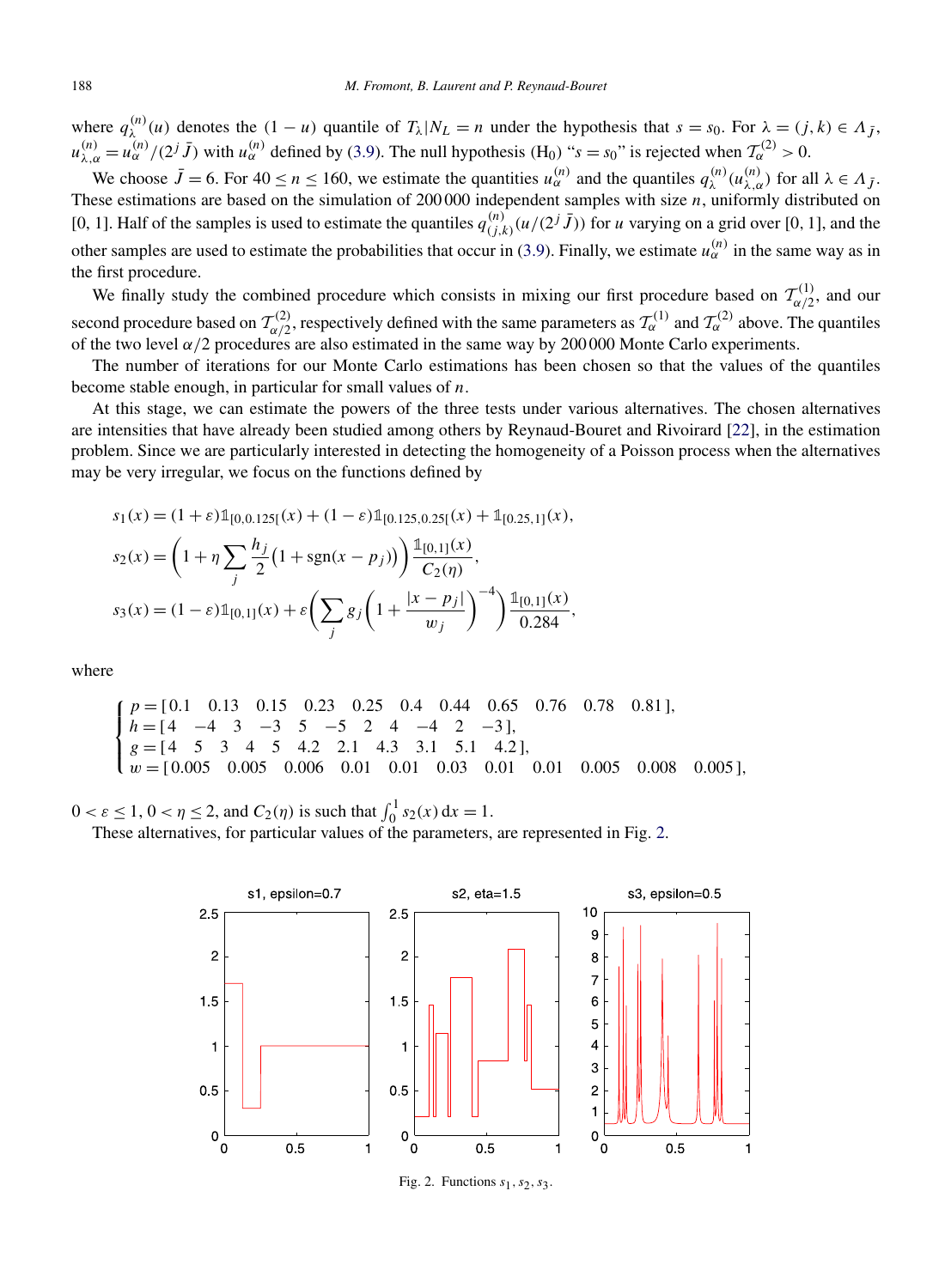

Fig. 3. Histograms of one simulated Poisson process.

In Fig. 3, we represent the histograms of one simulated sample for some of these alternatives and for a constant intensity on [0*,* 1]. Note that these histograms are clearly not sufficient to separate the alternatives from the null hypothesis.

We also consider two monotonous alternatives defined by

$$
s_4(x) = (1 - \varepsilon) \mathbb{1}_{[0, 0.75]}(x) + (1 + 3\varepsilon) \mathbb{1}_{[0.75, 1]}(x),
$$
  

$$
s_5(x) = (1 - \varepsilon) \mathbb{1}_{[0, 1]}(x) + \varepsilon \beta x^{\beta - 1} \mathbb{1}_{[0, 1]}(x),
$$

where  $0 < \varepsilon < 1$ , and  $\beta > 1$ .

These alternatives, for particular values of the parameters, are represented in Fig. [4.](#page-14-0)

In Fig. [5,](#page-14-0) we represent the histograms of one simulated sample for some of these alternatives.

For each alternative *s*, we simulate 20 000 Poisson processes with intensity *Ls* on [0*,* 1], and we estimate the powers of our three tests by

$$
\hat{P}_1 = \frac{1}{20000} \sum_{k=1}^{20000} \mathbb{1}_{\mathcal{T}_{\alpha}^{(1),k} > 0},
$$

$$
\hat{P}_2 = \frac{1}{20000} \sum_{k=1}^{20000} \mathbb{1}_{\mathcal{T}_{\alpha}^{(2),k} > 0}
$$

and

$$
\hat{P}_3 = \frac{1}{20000} \sum_{k=1}^{20000} \mathbb{1}_{\text{sup} \{T_{\alpha/2}^{(1),k}, T_{\alpha/2}^{(2),k}\} > 0},
$$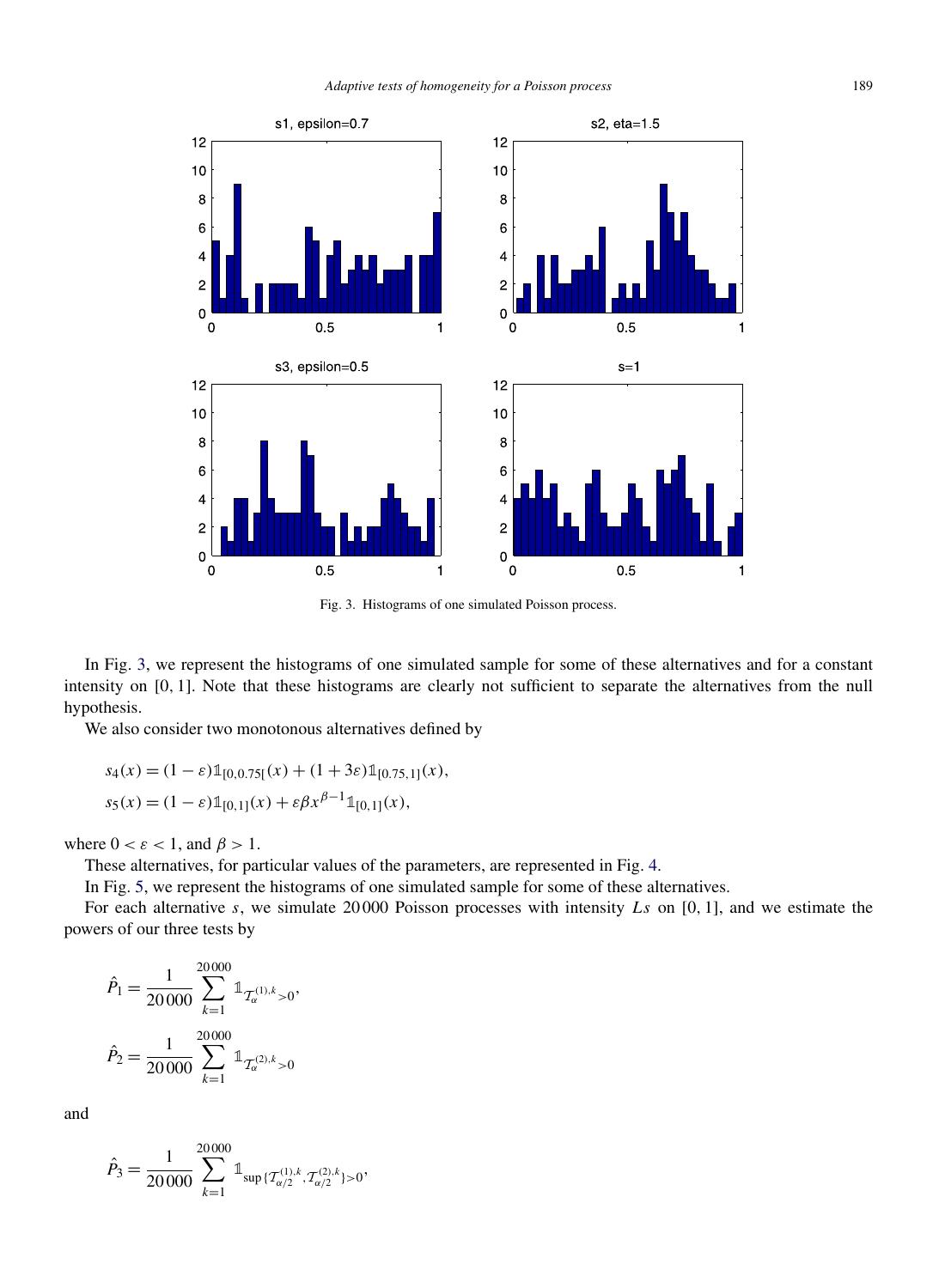<span id="page-14-0"></span>

Fig. 5. Histograms of one simulated Poisson process.

where  $\mathcal{T}_{\alpha}^{(1),k}$ ,  $\mathcal{T}_{\alpha}^{(2),k}$ ,  $\mathcal{T}_{\alpha/2}^{(1),k}$  and  $\mathcal{T}_{\alpha/2}^{(2),k}$  are the test statistics  $\mathcal{T}_{\alpha}^{(1)}, \mathcal{T}_{\alpha}^{(2)}, \mathcal{T}_{\alpha/2}^{(1)}, \mathcal{T}_{\alpha/2}^{(2)}$  computed for the kth simulated Poisson process.

We compare the obtained estimated powers with the estimated powers of the classical Kolmogorov and Smirnov's test applied to the Poisson process conditionally on the event "the number of points of the Poisson process is *n*." The estimated powers of Kolmogorov and Smirnov's test denoted by  $\hat{P}_{KS}$  are also obtained by 20000 simulations of a Poisson process with intensity *Ls* on [0*,* 1].

The estimated powers are furthermore compared to the estimated powers of the tests studied in practice by the other authors. Such tests are in fact devoted to the particular case of increasing alternatives, which may be relevant in reliability contexts involving repairable systems. Bain, Engelhardt and Wright [\[2\]](#page-36-0) and Cohen and Sackrowitz [\[7\]](#page-36-0) consider in these contexts six well-known tests. They show that two of these six tests, namely the so-called Laplace and *Z* tests (respectively studied first by Cox [\[8\]](#page-36-0) and Crow [\[9\]](#page-36-0)) are preferable to use.

The Laplace test is based on the statistics

$$
T_{\alpha}^{(La)} = \sum_{l=1}^{N_L} X_l - q_{La}^{(N_L)}(\alpha),
$$

where  $(X_1, \ldots, X_{N_L})$  are the points of the process, and for every *n*,  $q_{La}^{(n)}(\alpha)$  is the  $(1 - \alpha)$  quantile of the sum of *n* independent random variables uniformly distributed on [0*,* 1].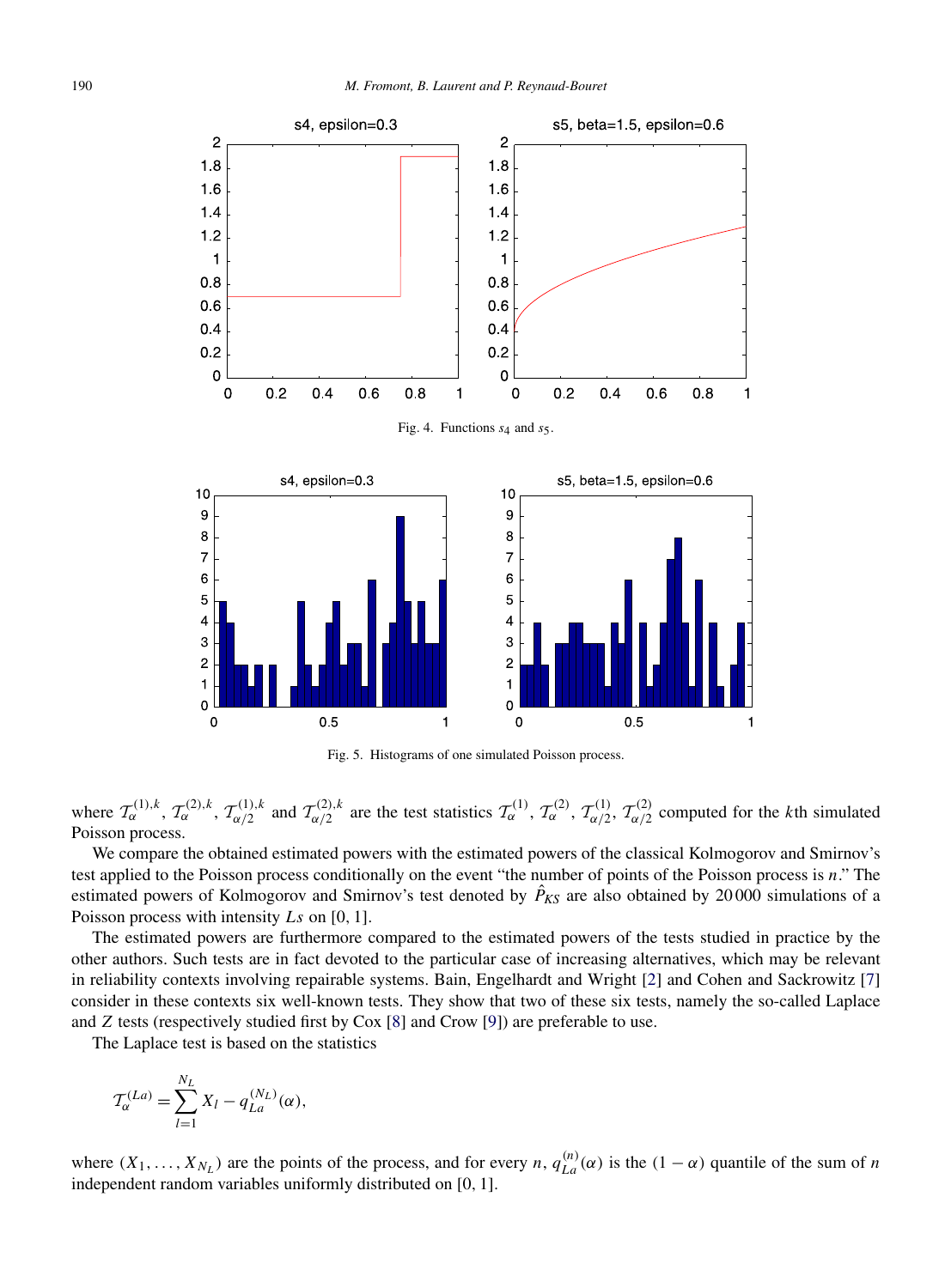The *Z* test is based on the statistics

$$
T_{\alpha}^{(Z)} = 2 \sum_{l=1}^{N_L} \ln(X_l) + q_Z^{(N_L)}(\alpha),
$$

where for every *n*,  $q_Z^{(n)}(\alpha)$  is the  $\alpha$  quantile of the chi square distribution with 2*n* degrees of freedom.

Assuming that the intensity  $s$  is increasing, the null hypothesis  $(H_0)$  " $s$  is constant on  $[0, 1]$ " is rejected when  $T_{\alpha}^{(La)} > 0$  or  $T_{\alpha}^{(Z)} > 0$ . The estimated powers of the Laplace and *Z* tests are respectively denoted by  $\hat{P}_{La}$  and  $\hat{P}_Z$ .

The readers need to be aware that these tests are especially constructed to detect homogeneity against increasing trend, when reading the estimated power tables.

Let us now present the results we obtained for the different tests. The estimated powers for Poisson processes with intensities *Ls*1, *Ls*2, *Ls*3, *Ls*<sup>4</sup> and *Ls*<sup>5</sup> with various values of the parameters are given in Tables 1[–5.](#page-16-0) *Comments:*

(1) It first emerges from these results that when the alternatives are not increasing, our three tests have estimated powers significantly larger than the Laplace and *Z* tests that are designed for increasing alternatives, but also than

| Table 1<br>Alternatives $s_1$                |              |      |      |      |      |      |      |
|----------------------------------------------|--------------|------|------|------|------|------|------|
| $\varepsilon =$                              | $\mathbf{0}$ | 0.5  | 0.6  | 0.7  | 0.8  | 0.9  |      |
| $\hat{P}_1$                                  | 0.05         | 0.25 | 0.39 | 0.56 | 0.73 | 0.89 | 0.98 |
|                                              | 0.05         | 0.33 | 0.52 | 0.72 | 0.87 | 0.96 |      |
| $\hat{P}_2$<br>$\hat{P}_3$<br>$\hat{P}_{KS}$ | 0.04         | 0.28 | 0.46 | 0.66 | 0.83 | 0.95 | 0.99 |
|                                              | 0.05         | 0.09 | 0.13 | 0.19 | 0.27 | 0.37 | 0.48 |
| $\hat{P}_{La}$                               | 0.05         | 0.03 | 0.03 | 0.03 | 0.03 | 0.02 | 0.02 |
| $\hat{P}_Z$                                  | 0.05         | 0.01 | 0.01 | 0.01 | 0.01 | 0.01 | 0.01 |

| Table 2            |  |
|--------------------|--|
| Alternatives $s_2$ |  |

| $\eta =$                                                                         | 0    | 0.5  |      | 1.5  | $\overline{c}$ |
|----------------------------------------------------------------------------------|------|------|------|------|----------------|
| $C_2(\eta) =$                                                                    |      | 2.27 | 3.54 | 4.81 | 6.08           |
|                                                                                  | 0.05 | 0.61 | 0.87 | 0.94 | 0.97           |
|                                                                                  | 0.05 | 0.41 | 0.64 | 0.75 | 0.80           |
|                                                                                  | 0.04 | 0.53 | 0.81 | 0.90 | 0.94           |
|                                                                                  | 0.05 | 0.14 | 0.25 | 0.34 | 0.39           |
| $\hat{P}_1 \hat{P}_2 \hat{P}_3 \hat{P}_{KS} \hat{P}_{La} \hat{P}_{La} \hat{P}_Z$ | 0.05 | 0.05 | 0.06 | 0.06 | 0.06           |
|                                                                                  | 0.05 | 0.26 | 0.39 | 0.46 | 0.51           |

| Table 3            |  |
|--------------------|--|
| Alternatives $s_3$ |  |

| $\varepsilon =$                  | 0    | 0.2  | 0.3  | 0.4  | 0.5  | 0.6  |
|----------------------------------|------|------|------|------|------|------|
| $\hat{P}_1$                      | 0.05 | 0.28 | 0.65 | 0.91 | 0.99 |      |
| $\hat{P}_2$                      | 0.05 | 0.20 | 0.43 | 0.71 | 0.90 | 0.98 |
|                                  | 0.04 | 0.23 | 0.57 | 0.88 | 0.99 |      |
| $\frac{\hat{P}_3}{\hat{P}_{KS}}$ | 0.05 | 0.11 | 0.21 | 0.37 | 0.56 | 0.76 |
| $\hat{P}_{La}$                   | 0.05 | 0.01 | 0.00 | 0.00 | 0.00 | 0.00 |
| $\hat{P}_Z$                      | 0.05 | 0.03 | 0.03 | 0.02 | 0.02 | 0.01 |
|                                  |      |      |      |      |      |      |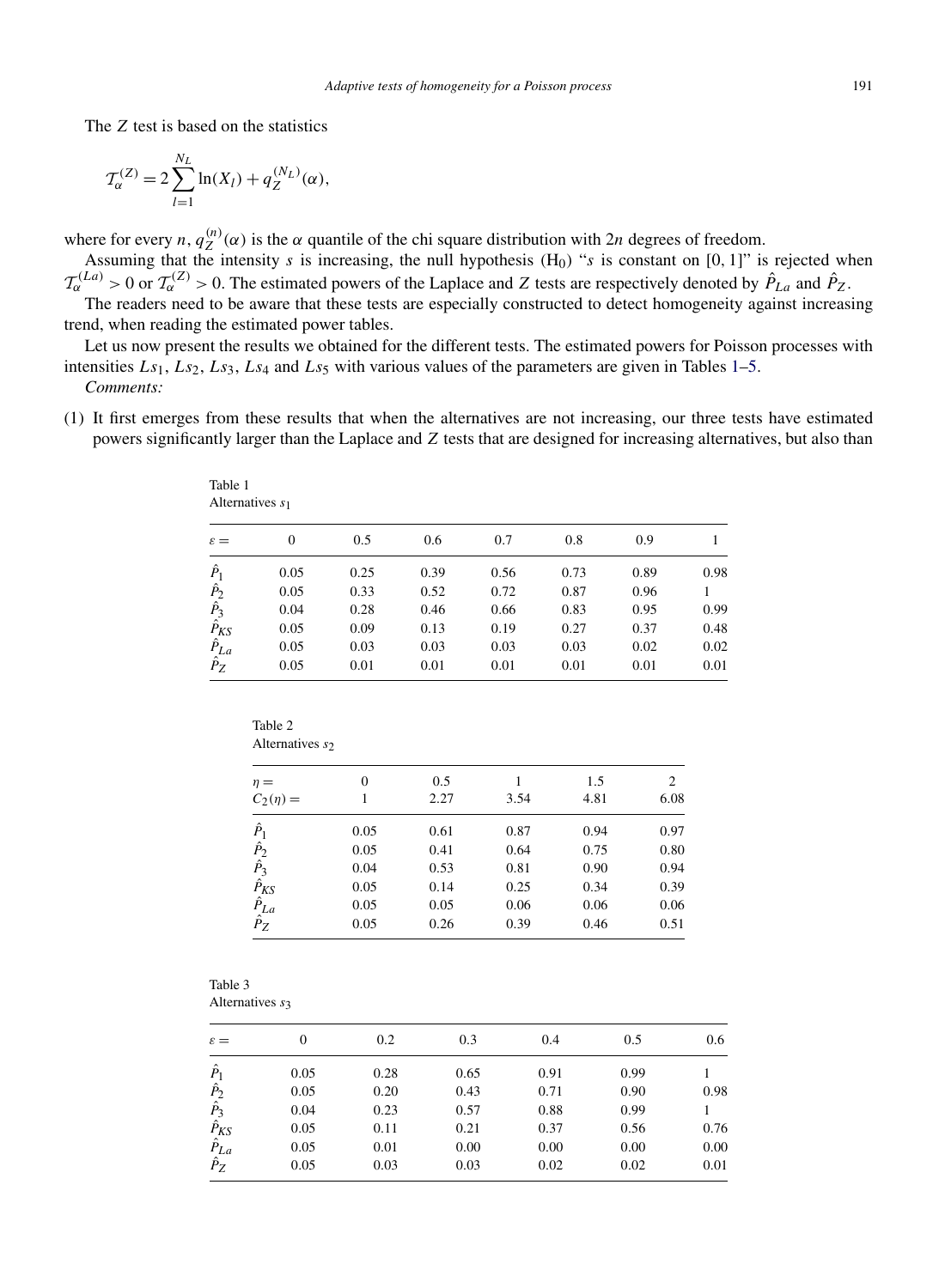#### <span id="page-16-0"></span>192 *M. Fromont, B. Laurent and P. Reynaud-Bouret*

| $\varepsilon =$                                                                    | 0    | 0.1  | 0.2  | 0.3  | 0.4  |
|------------------------------------------------------------------------------------|------|------|------|------|------|
|                                                                                    | 0.05 | 0.20 | 0.69 | 0.97 |      |
| $\hat{P}_1 \\ \hat{P}_2 \\ \hat{P}_3 \\ \hat{P}_{KS} \\ \hat{P}_{La} \\ \hat{P}_Z$ | 0.05 | 0.16 | 0.62 | 0.95 |      |
|                                                                                    | 0.04 | 0.15 | 0.62 | 0.96 |      |
|                                                                                    | 0.05 | 0.26 | 0.77 | 0.98 |      |
|                                                                                    | 0.05 | 0.37 | 0.82 | 0.98 |      |
|                                                                                    | 0.05 | 0.24 | 0.57 | 0.85 | 0.97 |

Table 4 Alternatives *s*4

| Table 5           |  |
|-------------------|--|
| Alternatives $s5$ |  |

 $\pm$  5.5  $\pm$ 

| $(\beta,\varepsilon) =$                                                                        | (1.5, 0.2) | (1.5, 0.6) | (1.5, 1) | (2, 0.2) | (2, 0.6) | (2, 1) |
|------------------------------------------------------------------------------------------------|------------|------------|----------|----------|----------|--------|
| $\hat{P}_1$                                                                                    | 0.20       | 0.49       | 0.79     | 0.24     | 0.62     |        |
|                                                                                                | 0.18       | 0.43       | 0.69     | 0.24     | 0.62     |        |
| $\begin{array}{c} \hat{P}_2 \ \hat{P}_3 \ \hat{P}_{KS} \ \hat{P}_{La} \ \hat{P}_Z \end{array}$ | 0.17       | 0.43       | 0.70     | 0.23     | 0.62     |        |
|                                                                                                | 0.22       | 0.56       | 0.91     | 0.24     | 0.62     |        |
|                                                                                                | 0.24       | 0.60       | 0.98     | 0.24     | 0.62     |        |
|                                                                                                | 0.24       | 0.61       | 0.99     | 0.24     | 0.62     |        |

Kolmogorov and Smirnov's test. Furthermore, we cannot give prior arguments to choose one of our two first tests rather than the other one in these case. Indeed, we can notice that the first one is more powerful than the second one for alternatives *s*<sup>2</sup> which are rather smooth, but also for alternatives *s*<sup>3</sup> which are very irregular. Thus, in the case of nonincreasing alternatives such as *s*1, *s*<sup>2</sup> and *s*3, or in the practical situations of our interest such as the study of occurrences on DNA sequences where the intensities may have some localized spikes, this should argue in favor of the choice of our third test which corresponds to the combined procedure. Note here that this third test does not really suffer from the fact that its real level is slightly less than *α*.

(2) As for the increasing alternatives, the specific Laplace and *Z* tests remain as expected the most powerful ones, except for the alternatives  $s_4$ , that are not as smooth as the  $s_5$  alternatives. Kolmogorov and Smirnov's test is also often more powerful than our tests. However, we know that in the case of smooth alternatives, we could probably significantly improve the estimated powers of our first test by using the Fourier basis instead of the Haar basis. Since our first test is very similar to Fromont and Laurent's [\[13\]](#page-36-0) one in the density model, we refer to this paper for more details. We could also consider a new test combining for instance our first test with the Laplace test.

## **6. Proofs**

## 6.1. *Proof of Theorem* [1](#page-3-0)

Since it is easier to argue in terms of errors of second kind than in terms of minimax separation rates directly, we start by defining for all  $S \subset \mathbb{L}^2([0,1])$ ,

$$
\beta(S) = \inf_{\Phi_{\alpha}} \sup_{s \in S} \mathbb{P}_s(\Phi_{\alpha} = 0),
$$

where the infimum is taken over all level  $\alpha$  tests  $\Phi_{\alpha}$  and by stating a useful and well-known lemma.

**Lemma 1.** Let *r* be a positive number, and  $S$ ,  $S'$  be subsets of  $\mathbb{L}^2([0,1])$ .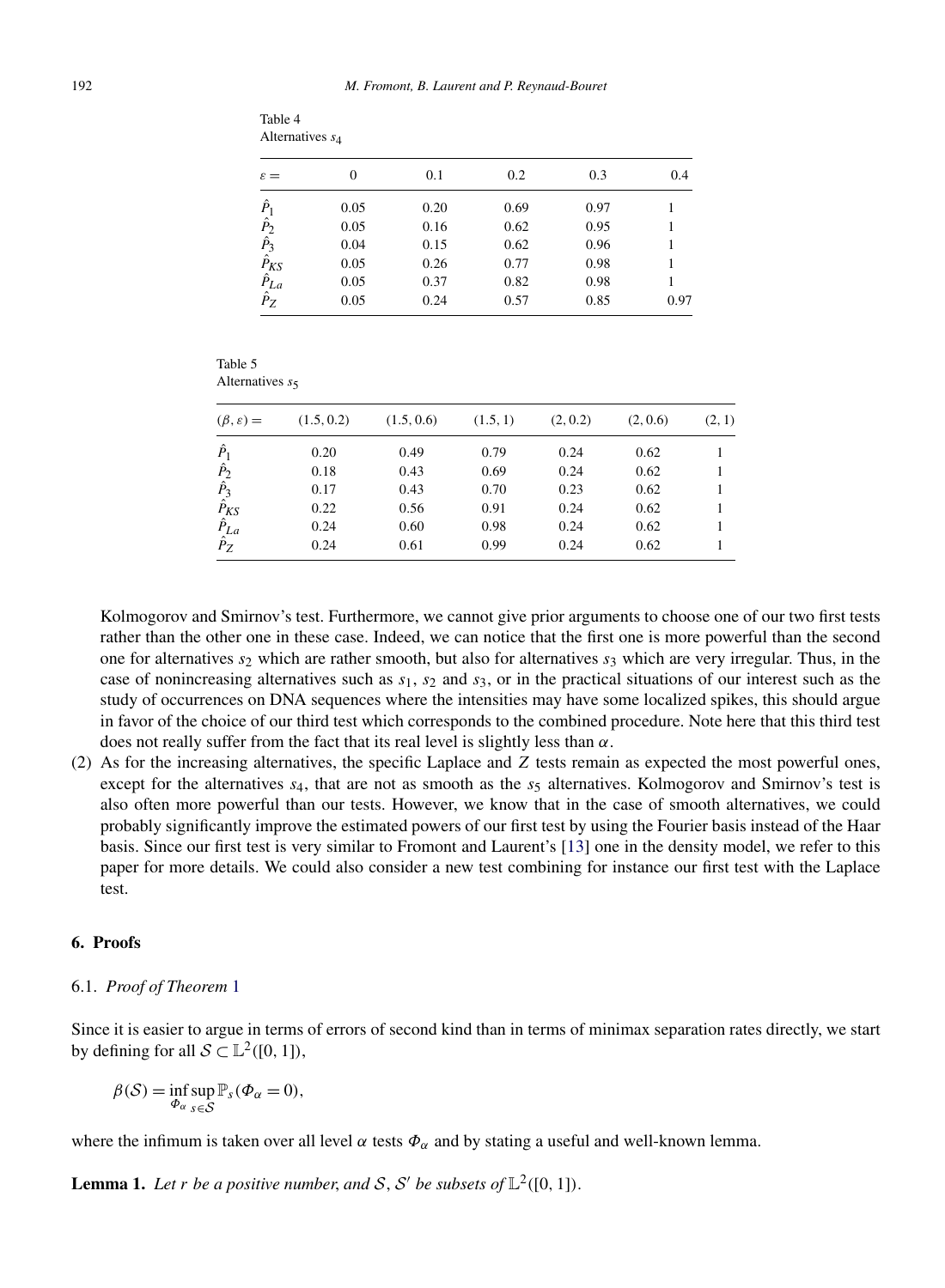<span id="page-17-0"></span>(i) If 
$$
\beta
$$
 { $s \in S, d(s, S_0) \ge r$ }  $\ge \beta$ , then

$$
\underline{\rho}(\mathcal{S}, \alpha, \beta) \geq r.
$$

(ii) *If*  $S' \subset S$ , *then*  $\beta(S) \geq \beta(S')$ .

The proof of the lemma is straightforward.

Our aim here is to construct finite sets  $S_{M,D,r}$  such that

$$
S_{M,D,r} \subset \left\{ s \in \mathcal{B}_{2,\infty}^{\delta}(R) \cap W_{\gamma}\left(R'\right) \cap \mathbb{L}^{\infty}\left(R''\right), d(s, \mathcal{S}_0) \ge r \right\},\tag{6.1}
$$

and that

$$
\beta(S_{M,D,r}) \ge \beta,\tag{6.2}
$$

with *r* as large as possible.

These finite sets are based on a family of functions  $\{\varphi_{M,i}, i \in \{1, \ldots, M\}\}\$  such that for all  $x \in [0, 1]$ ,  $\varphi_{M,i}(x) =$  $\varphi$ (*Mx* − *i* + 1), where  $\varphi$  is a function on [0, 1] such that

$$
\int_0^1 \varphi(x) dx = 0, \qquad \int_0^1 \varphi(x)^2 dx = 1 \quad \text{and} \quad \forall x \in [0, 1], \ |\varphi(x)| \le \rho.
$$
 (6.3)

For  $r > 0$ , and  $D \leq M$ , we introduce the set

$$
S_{M,D,r} = \left\{ s_{\xi,\Delta,r} = \rho \mathbb{1}_{[0,1]} + r \sqrt{\frac{M}{D}} \sum_{i=1}^{M} \Delta_i \xi_i \varphi_{M,i}, \ \xi \in \{-1, +1\}^M, \ \Delta \in \{0, 1\}^M, \sum_{i=1}^{M} \Delta_i = D \right\}.
$$
 (6.4)

As a first step, we notice that the functions  $s_{\xi, \Delta, r}$ 's are positive as soon as  $r^2 \le D/M$  and that for every  $s_{\xi, \Delta, r} \in$  $S_{M,D,r}$ ,  $d(s_{\xi,\Delta,r},\mathcal{S}_0)^2 = ||s_{\xi,\Delta,r} - \rho \mathbb{1}_{[0,1]}||^2 = r^2$  (see (6.3)).

As a second step, we want to find which positive *r* leads to  $\beta(S_{M,D,r}) \geq \beta$ .

Let us recall a fundamental lemma which can be found in [\[16\]](#page-36-0) or [\[3\]](#page-36-0) for other frameworks.

**Lemma 2.** Let *v* be a probability measure on  $S_{M,D,r}$  and let  $\sigma \sim v$ . Let  $\mathbb{P}_v$  be the distribution of a point process N *such that the conditional distribution of N* given that  $\sigma = s$  *is a Poisson process with intensity s. Let*  $\mathbb{P}_0$  *be the distribution of a Poisson process with constant intensity given by ρ***1**[0*,*1], *and* E<sup>0</sup> *denote the expectation with respect to*  $\mathbb{P}_0$ *. Let*  $L_v$  *be the likelihood ratio*  $L_v = d\mathbb{P}_v/d\mathbb{P}_0$ *. Then* 

$$
\beta(S_{M,D,r}) \ge 1 - \alpha - \frac{1}{2} \big( \mathbb{E}_0 \big[ L_v^2(N) \big] - 1 \big)^{1/2}.
$$

**Proof.** The proof is obtained by rather straightforward computations. One has

$$
\beta(S_{M,D,r}) \ge \inf_{\Phi_{\alpha}} \int \mathbb{P}_s(\Phi_{\alpha} = 0) d\nu(s)
$$
  
\n
$$
\ge 1 - \sup_{\Phi_{\alpha}} \int \mathbb{P}_s(\Phi_{\alpha} = 1) d\nu(s)
$$
  
\n
$$
\ge 1 - \sup_{\Phi_{\alpha}} \Big[ \big| \mathbb{P}_v(\Phi_{\alpha} = 1) - \mathbb{P}_0(\Phi_{\alpha} = 1) \big| + \big| \mathbb{P}_0(\Phi_{\alpha} = 1) \big| \Big]
$$
  
\n
$$
\ge 1 - \alpha - \| \mathbb{P}_v - \mathbb{P}_0 \|_{TV},
$$

where  $\|\cdot\|_{TV}$  corresponds to the total variation norm. Hence,

$$
\beta(S_{M,D,r}) \ge 1 - \alpha - \frac{1}{2} \mathbb{E}_0 \left[ \left| \frac{d\mathbb{P}_v}{d\mathbb{P}_0} - 1 \right| \right]
$$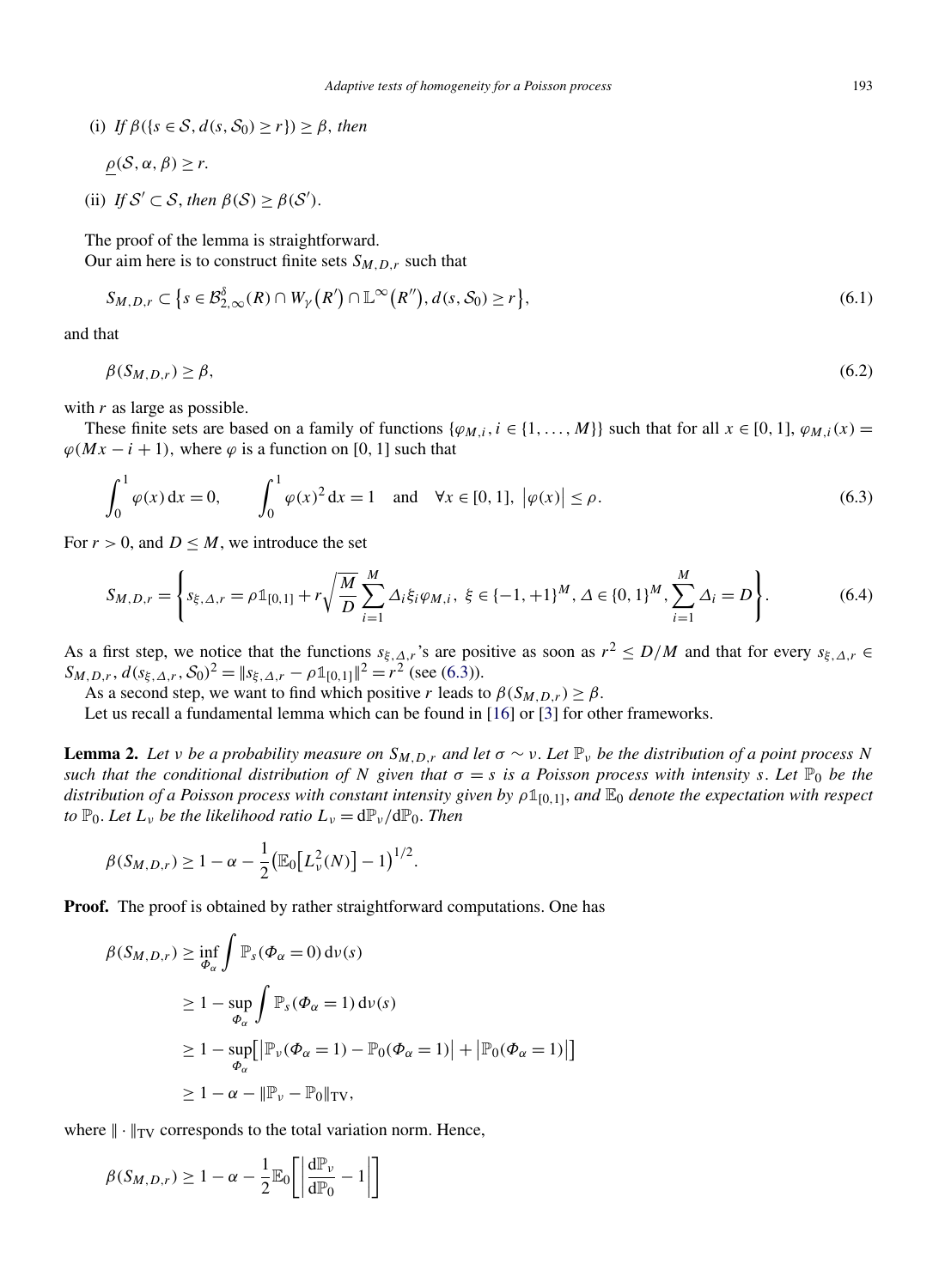$$
\geq 1 - \alpha - \frac{1}{2} \mathbb{E}_0 [ |L_{\nu}(N) - 1|^2 ]^{1/2}.
$$

<span id="page-18-0"></span> $\text{But } \mathbb{E}_0[L_v(N)] = 1. \text{ So } \beta(S_{M,D,r}) \ge 1 - \alpha - (\mathbb{E}_0[L_v^2(N)] - 1)^{1/2}/2.$ 

Regarding Lemma [2,](#page-17-0) we still have to find a distribution *ν* and *r* such that  $\mathbb{E}_0[L_v^2(N)] \leq 1 + 4(1 - \alpha - \beta)^2$  which implies that  $\beta(S_{M,D,r}) \geq \beta$ .

Let  $\xi = (\xi_1, \ldots, \xi_M)$  be a random vector, such that the  $\xi_i$ 's are i.i.d. Rademacher variables, taking the values  $+1$ and −1 with probability 1/2. Let  $\Delta = (\Delta_1, \ldots, \Delta_M)$  be a random vector, independent of  $\xi$  and defined by  $\Delta_i = \mathbb{1}_{i \in \mathcal{I}}$ , where  $\mathcal I$  is a set of  $D$  indices drawn at random from  $\{1, \ldots, M\}$  without replacement.

Then the random function  $s_{\xi,\Delta,r} = \rho \mathbb{1}_{[0,1]} + r \sqrt{\frac{M}{D}} \sum_{i=1}^{M} \Delta_i \xi_i \varphi_{M,i}$  belongs to  $S_{M,D,r}$ , which allows to take its distribution as *ν*.

Let us denote by  $\mathbb{E}_{\xi}$  the expectation with respect to the variable  $\xi$  and by  $\mathbb{E}_{\mathcal{I}}$  the expectation with respect to the random set *I* defined above. By definition,  $L_v = \int d\mathbb{P}_s/d\mathbb{P}_0 d\mathbf{v}(s)$ . Hence  $L_v(N) = \mathbb{E}_{\mathcal{I}} \mathbb{E}_{\xi} [\exp(\int_0^1 \ln(s_{\xi,\Delta,r}(x)/\rho) dN_x)].$ This can be rewritten as

$$
L_{\nu}(N) = \mathbb{E}_{\mathcal{I}} \mathbb{E}_{\xi} \left[ \prod_{i=1}^{M} \exp \left( \int_{\left] \left( i-1 \right) / M, i/M \right]} \ln \left( 1 + r \sqrt{\frac{M}{D}} \xi_i \, \Delta_i \, \frac{\varphi_{M,i}(x)}{\rho} \right) dN_x \right) \right] = \mathbb{E}_{\mathcal{I}} \left[ \prod_{i \in \mathcal{I}} A_i \right],
$$

where

$$
A_i = \frac{1}{2} \left( \exp \left( \int_{\left] \left( i-1 \right) / M, i/M \right]} \ln \left( 1 + r \sqrt{\frac{M}{D}} \frac{\varphi_{M,i}(x)}{\rho} \right) dN_x \right) + \exp \left( \int_{\left] \left( i-1 \right) / M, i/M \right]} \ln \left( 1 - r \sqrt{\frac{M}{D}} \frac{\varphi_{M,i}(x)}{\rho} \right) dN_x \right) \right).
$$

Let  $\mathcal{I}'$  be a random set of indices with the same distribution as  $\mathcal{I}$  and independent of  $\mathcal{I}$ . Then,

$$
\mathbb{E}_{0}[L_{\nu}^{2}(N)] = \mathbb{E}_{0}\mathbb{E}_{\mathcal{I}}\mathbb{E}_{\mathcal{I}'}\bigg[\prod_{i\in\mathcal{I}}A_{i}\prod_{i\in\mathcal{I}'}A_{i}\bigg]
$$
  
=  $\mathbb{E}_{0}\mathbb{E}_{\mathcal{I}}\mathbb{E}_{\mathcal{I}'}\bigg[\prod_{i\in\mathcal{I}\setminus\mathcal{I}}A_{i}\prod_{i\in\mathcal{I}'\setminus\mathcal{I}}A_{i}\prod_{i\in\mathcal{I}\cap\mathcal{I}'}A_{i}^{2}\bigg].$ 

But under the distribution  $\mathbb{P}_0$ , the variables  $A_i$ 's are mutually independent since they only depend on the integrals of the Poisson process on intervals with disjoint support. Consequently,

$$
\mathbb{E}_0\big[L_v^2(N)\big] = \mathbb{E}_{\mathcal{I}}\mathbb{E}_{\mathcal{I}'}\bigg[\prod_{i\in\mathcal{I}\setminus\mathcal{I}'}\mathbb{E}_0[A_i]\prod_{i\in\mathcal{I}'\setminus\mathcal{I}}\mathbb{E}_0[A_i]\prod_{i\in\mathcal{I}\cap\mathcal{I}'}\mathbb{E}_0\big[A_i^2\big]\bigg].\tag{6.5}
$$

We now need to compute  $\mathbb{E}_0[A_i]$  and  $\mathbb{E}_0[A_i^2]$ , and we use the following lemma.

**Lemma 3.** *Let f be a function on* [0*,* 1]. *Then with the above notations*,

$$
\mathbb{E}_0\bigg[\exp\bigg(\int_{\left] (i-1)/M, i/M\right]} f(x) dN_x\bigg)\bigg] = \exp\bigg(\int_{\left] (i-1)/M, i/M\right]} \bigg(\exp\big(f(x)\big)-1\big)\rho L\,dx\bigg).
$$

**Proof.** When *N* has the constant intensity  $\rho \mathbb{1}_{[0,1]}$ , we know that conditionally on the event "the number of points"  $N_{M,i} = N(\frac{i-1}{M}, \frac{i}{M})$  falling into  $\frac{i-1}{M}, \frac{i}{M}$  is *n*," the points of the process  $X_1, \ldots, X_{N_{M,i}}$  in  $\frac{i-1}{M}, \frac{i}{M}$  obey the same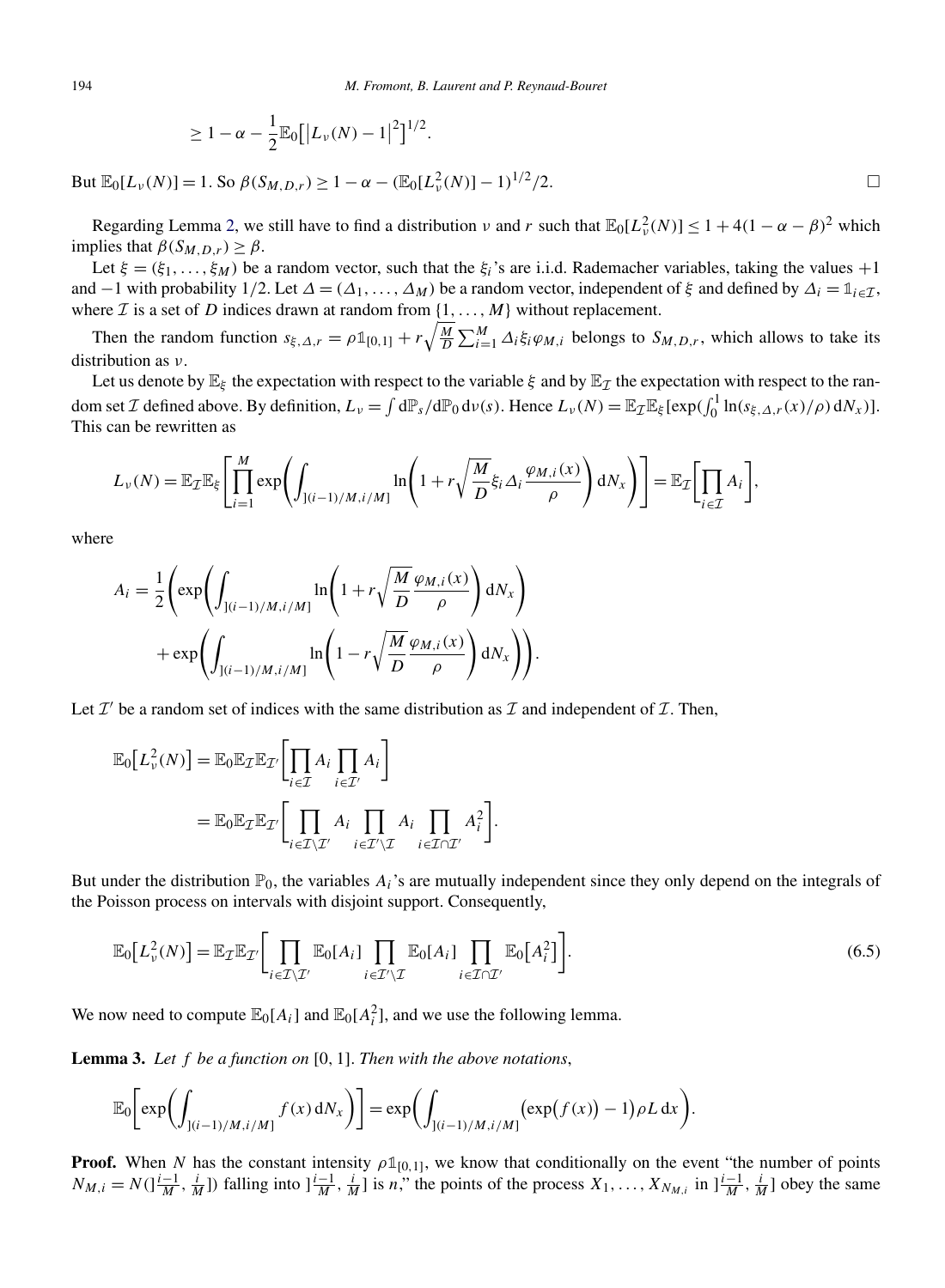law as an *n*-sample with uniform distribution on  $\frac{1-i}{M}$ ,  $\frac{i}{M}$ . Then, one can easily see that

$$
\mathbb{E}_{0}\bigg[\exp\bigg(\int_{j(i-1)/M,i/M]}f(x)\,dN_{x}\bigg)\bigg] = \mathbb{E}_{0}\bigg[\exp\bigg(\sum_{l=1}^{N_{M,i}}f(X_{l})\bigg)\bigg]
$$

$$
= \mathbb{E}_{0}\bigg[\prod_{l=1}^{N_{M,i}}\mathbb{E}[\exp(f(X_{l}))|N_{M,i}]\bigg]
$$

$$
= \mathbb{E}_{0}\bigg[\exp\bigg(N_{M,i}\ln\bigg(\int_{j(i-1)/M,i/M]}exp(f(x))M\,dx\bigg)\bigg)\bigg].
$$

Under  $\mathbb{P}_0$ ,  $N_{M,i}$  has a Poisson distribution with parameter  $\rho L/M$ , therefore,

$$
\mathbb{E}_0\bigg[\exp\bigg(N_{M,i}\ln\bigg(\int_{]({i-1})/M,i/M]}\exp\big(f(x)\bigg)M\,\mathrm{d}x\bigg)\bigg)\bigg]=\exp\bigg(\frac{\rho L}{M}\bigg(\int_{]({i-1})/M,i/M]}\exp\big(f(x)\big)M\,\mathrm{d}x-1\bigg)\bigg).
$$

This concludes the proof.

From Lemma [3](#page-18-0) and [\(6.3\)](#page-17-0), one has that

$$
\mathbb{E}_{0}[A_{i}] = \frac{1}{2} \exp \left( \int_{\left] \left( i-1 \right) / M, i/M \right]} \left( r \sqrt{\frac{M}{D}} \frac{\varphi_{M,i}(x)}{\rho} \right) \rho L \, dx \right) + \frac{1}{2} \exp \left( \int_{\left] \left( i-1 \right) / M, i/M \right]} \left( -r \sqrt{\frac{M}{D}} \frac{\varphi_{M,i}(x)}{\rho} \right) \rho L \, dx \right) = 1.
$$

Moreover,

$$
\mathbb{E}_{0}\left[A_{i}^{2}\right] = \frac{1}{4}\mathbb{E}_{0}\left[\exp\left(\int_{\left\{(i-1)/M,i/M\right\}} 2\ln\left(1+r\sqrt{\frac{M}{D}}\frac{\varphi_{M,i}(x)}{\rho}\right)dN_{x}\right)\right] + \frac{1}{4}\mathbb{E}_{0}\left[\exp\left(\int_{\left\{(i-1)/M,i/M\right\}} 2\ln\left(1-r\sqrt{\frac{M}{D}}\frac{\varphi_{M,i}(x)}{\rho}\right)dN_{x}\right)\right] + \frac{1}{2}\mathbb{E}_{0}\left[\exp\left(\int_{\left\{(i-1)/M,i/M\right\}} \ln\left(1-r^{2}\frac{M}{D}\frac{\varphi_{M,i}^{2}(x)}{\rho^{2}}\right)dN_{x}\right)\right].
$$

Using Lemma [3](#page-18-0) and [\(6.3\)](#page-17-0) again, we finally obtain that

$$
\mathbb{E}_0[A_i^2] = \cosh\left(\frac{r^2L}{\rho D}\right).
$$

Hence, Eq. [\(6.5\)](#page-18-0) gives

$$
\mathbb{E}_0[L_\nu^2(N)] = \mathbb{E}_{\mathcal{I}} \mathbb{E}_{\mathcal{I}'} \bigg[ \prod_{i \in \mathcal{I} \cap \mathcal{I}'} \cosh \bigg( \frac{r^2 L}{\rho D} \bigg) \bigg] = \mathbb{E}_{\mathcal{I}} \mathbb{E}_{\mathcal{I}'} \bigg[ \exp \bigg( \big| \mathcal{I} \cap \mathcal{I}' \big| \ln \cosh \bigg( \frac{r^2 L}{\rho D} \bigg) \bigg) \bigg].
$$

 $\Box$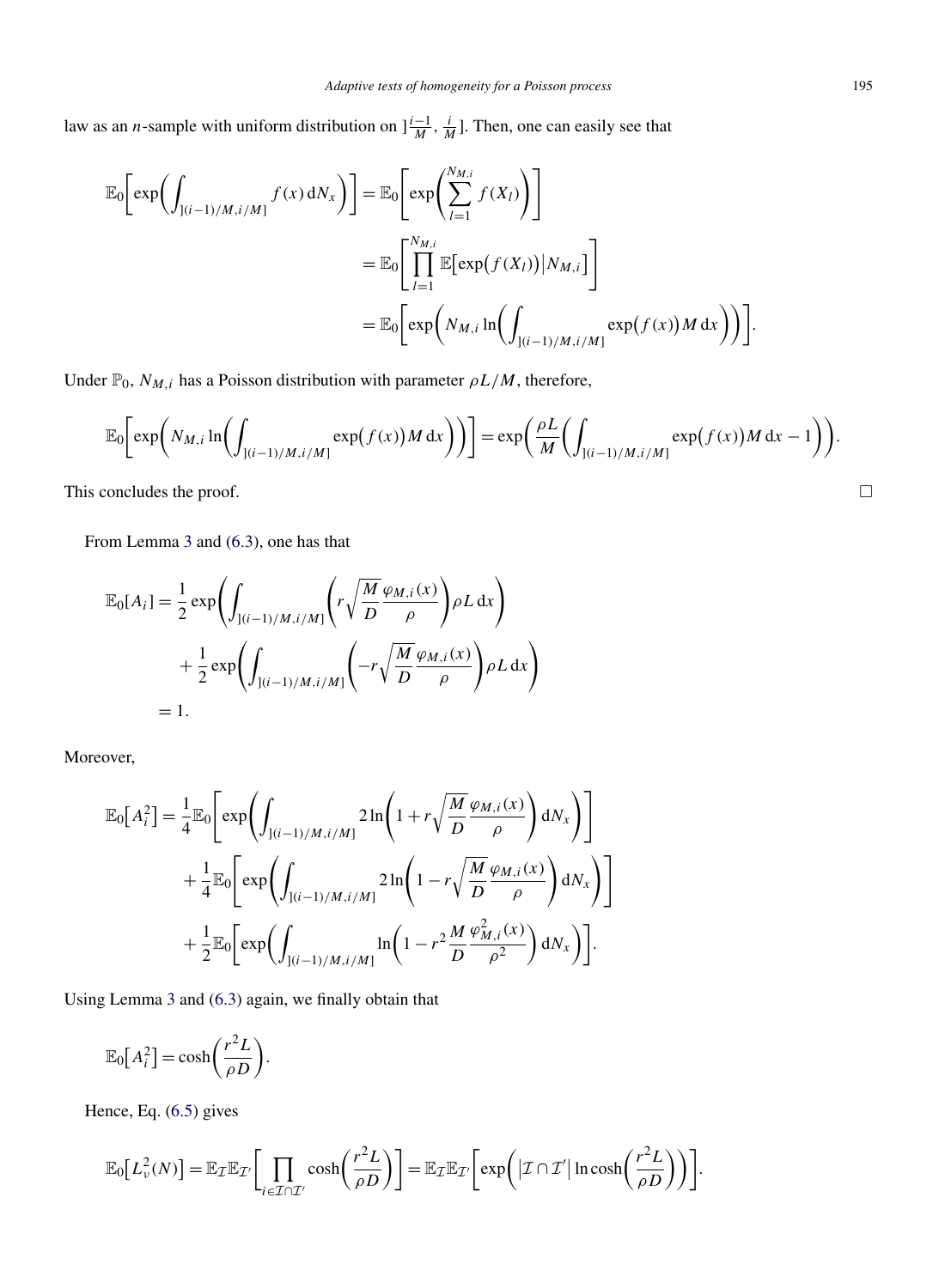<span id="page-20-0"></span>For fixed I,  $|I \cap I'|$  is a hypergeometric variable with parameters  $(M, D, D/M)$ . Hence, we know from [\[1\]](#page-36-0), p. 173, that there exists a binomial variable *B* with parameter  $(D, D/M)$  such that  $\mathbb{E}_{\mathcal{I}}[B||\mathcal{I} \cap \mathcal{I}'] = |\mathcal{I} \cap \mathcal{I}'|$ . By Jensen's inequality, we obtain that

$$
\mathbb{E}_0\big[L_v^2(N)\big] \leq \mathbb{E}_{\mathcal{I}}\mathbb{E}_{\mathcal{I}'}\bigg[\exp\bigg(B\ln\cosh\bigg(\frac{r^2L}{\rho D}\bigg)\bigg)\bigg].
$$

Setting  $B = \sum_{i=1}^{D} B_i$  where the  $B_i$ 's are independent random Bernoulli variables with parameter  $D/M$ , we easily obtain that

$$
\mathbb{E}_0\big[L_v^2(N)\big] \le \exp\bigg(D\ln\bigg(1+\frac{D}{M}\bigg(\cosh\bigg(\frac{r^2L}{\rho D}\bigg)-1\bigg)\bigg)\bigg). \tag{6.6}
$$

From Eq. (6.6) and Lemma [2,](#page-17-0) we see that if

$$
\exp\bigg(D\ln\bigg(1+\frac{D}{M}\bigg(\cosh\bigg(\frac{r^2L}{\rho D}\bigg)-1\bigg)\bigg)\bigg)\leq 1+4(1-\alpha-\beta)^2,
$$

then  $\beta(S_{M,D,r}) \geq \beta$ .

Following Baraud's idea [\[3\]](#page-36-0) and setting  $c = 1 + 4(1 - \alpha - \beta)^2$ , since the function cosh is increasing on [0, + $\infty$ [, we have that if

$$
r^2 \leq \frac{\rho D}{L} \ln \left( 1 + \frac{M}{D^2} \ln c + \sqrt{2 \frac{M}{D^2} \ln c + \left( \frac{M}{D^2} \ln c \right)^2} \right),
$$

then

$$
\cosh\left(\frac{r^2L}{\rho D}\right) - 1 \le \frac{1}{2} \left(\frac{M}{D^2} \ln c + \sqrt{2\frac{M}{D^2} \ln c + \left(\frac{M}{D^2} \ln c\right)^2} - 1\right)
$$

$$
+ \frac{1}{2} \left(\frac{M}{D^2} \ln c + \sqrt{2\frac{M}{D^2} \ln c + \left(\frac{M}{D^2} \ln c\right)^2} + 1\right)^{-1}
$$

$$
\le \frac{M \ln c}{D^2}.
$$

Hence

$$
\exp\left(D\ln\left(1+\frac{D}{M}\left(\cosh\left(\frac{r^2L}{\rho D}\right)-1\right)\right)\right)\leq \exp\left(D\ln\left(1+\frac{\ln c}{D}\right)\right)\leq c,
$$

and  $\beta(S_{M,D,r}) \geq \beta$ . As a conclusion, we obtain the following result, where the second part of the proposition comes from a direct computation (see [\[3\]](#page-36-0) for further details).

**Proposition 3.** *Let*  $c = 1 + 4(1 - \alpha - \beta)^2$  *and*  $S_{M,D,r}$  *be the finite set defined by* [\(6.4\)](#page-17-0). *If* 

$$
r^2 \le \frac{D}{M} \quad \text{and} \quad r^2 \le \frac{\rho D}{L} \ln \left( 1 + \frac{M}{D^2} \ln c + \sqrt{2 \frac{M}{D^2} \ln c + \left( \frac{M}{D^2} \ln c \right)^2} \right),\tag{6.7}
$$

*then*  $S_{M,D,r} \subset \{s, s \ge 0, d(s, S_0) = r\}$  *and*  $\beta(S_{M,D,r}) \ge \beta$ . *If α* + *β* ≤ 0*.*59 *and*

$$
r^2 \leq \frac{D}{M} \wedge \left[ \frac{\rho D}{L} \ln \left( 1 + \frac{M}{D^2} \vee \sqrt{\frac{M}{D^2}} \right) \right],
$$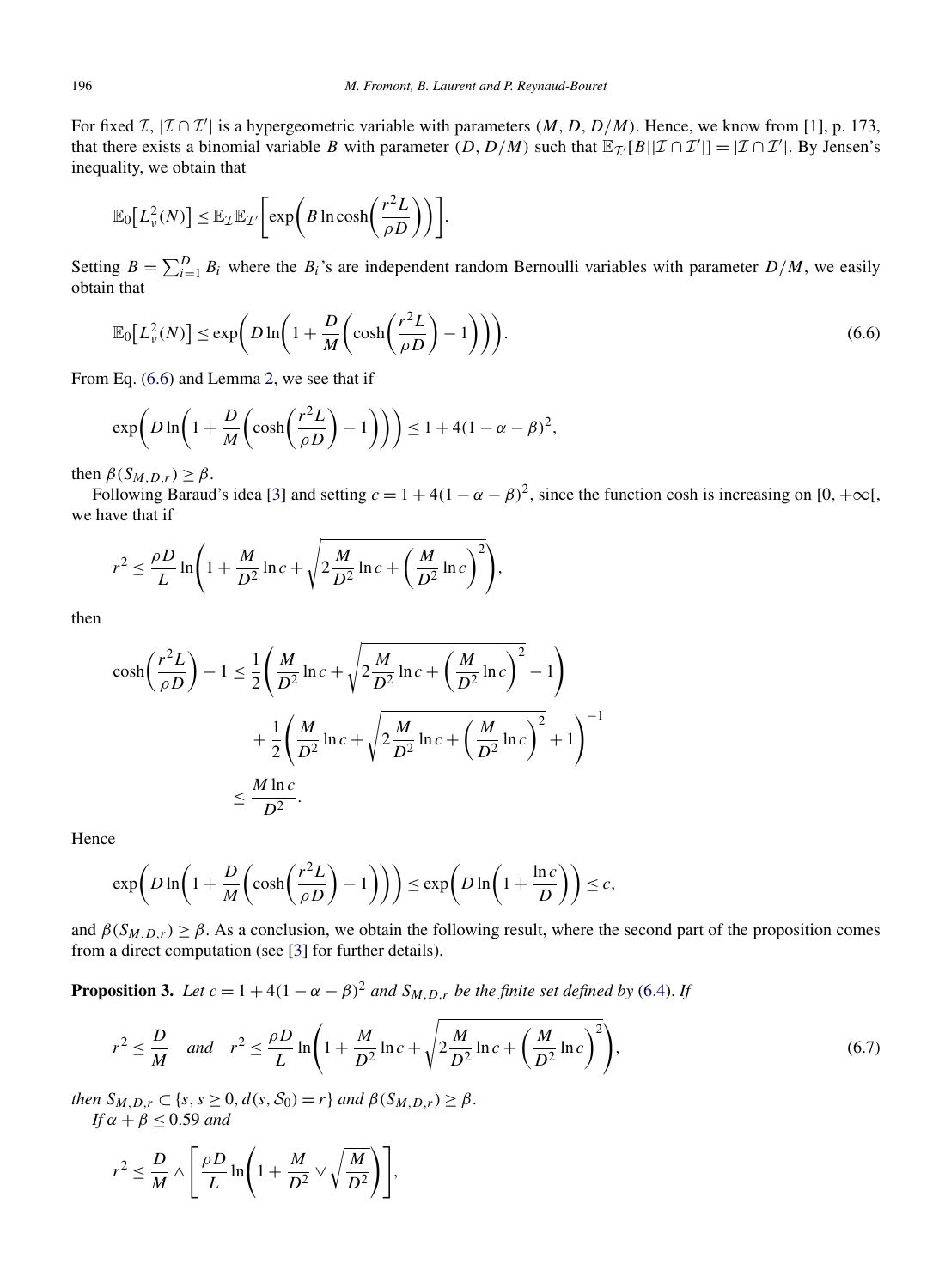*then*  $S_{M,D,r} \subset \{s, s \ge 0, d(s, S_0) = r\}$  *and*  $\beta(S_{M,D,r}) \ge \beta$ .

As a third step, we are now in position to find some *r* (as large as possible) such that  $S_{M,D,r} \subset \{s \in \mathcal{B}_{2,\infty}^{\delta}(R) \cap \mathcal{B}_{2,\infty}^{\delta}(R)\}$  $W_{\gamma}(R') \cap \mathbb{L}^{\infty}(R'')$ ,  $d(s, S_0) \geq r$  and that  $\beta(S_{M,D,r}) \geq \beta$ .

Let us consider the set  $S_{M,D,r}$  defined by [\(6.4\)](#page-17-0) with  $\varphi = \mathbb{1}_{[0,1/2]} - \mathbb{1}_{[1/2,1]}, M = 2^J$  and  $\rho = 1$ . Let  $s \in S_{M,D,r}$ , then *s* can be rewritten as  $s = \alpha_0 \phi_0 + \sum_{j \in \mathbb{N}} \sum_{k=0}^{2^j-1} \alpha_{(j,k)} \phi_{(j,k)}$ , with

$$
\alpha_0 = 1
$$
,  $\alpha_{(j,k)} = 0$  if  $j \neq J$ ,  $\alpha_{(J,k)}^2 = \frac{r^2}{D} \Delta_{k+1}$  for  $k = 0, ..., 2^J - 1$ .

Since  $\sum_{k=1}^{2^J} \Delta_k = D$ , the condition  $r^2 \leq R^2 2^{-2J\delta}$  ensures that  $S_{M,D,r} \subset \mathcal{B}_{2,\infty}^{\delta}(R)$ . Let us define, for all  $t > 0$ ,

$$
H(t) = \sum_{k=1}^{2^J} \frac{r^2}{D} \Delta_k \mathbb{1}_{(r^2/D)\Delta_k \leq t}.
$$

In order to ensure that *s* belongs to  $W_{\gamma}(R')$ , the function *H* has to satisfy

$$
\forall t > 0 \quad H(t) \leq R'^2 t^{2\gamma/(1+2\gamma)}.
$$

Note that

$$
H(t) = 0
$$
 for  $t < \frac{r^2}{D}$  and  $H(t) = H\left(\frac{r^2}{D}\right)$  for  $t \ge \frac{r^2}{D}$ .

*,*

Hence, we only need to have that

$$
H\left(\frac{r^2}{D}\right) \leq R'^2 \left(\frac{r^2}{D}\right)^{2\gamma/(1+2\gamma)}
$$

which is equivalent to

$$
r^2 \leq R'^{2(1+2\gamma)}D^{-2\gamma}.
$$

Moreover, if  $r^2 \le D/M$ , then  $||s||_{\infty} \le 2$ . Hence when  $R'' \ge 2$ , the condition

$$
r^2 \le \frac{D}{M} \wedge R^2 M^{-2\delta} \wedge R'^{2(1+2\gamma)} D^{-2\gamma} \tag{6.8}
$$

ensures that  $S_{M,D,r} \subset \mathcal{B}_{2,\infty}^{\delta}(R) \cap W_{\gamma}(R') \cap \mathbb{L}^{\infty}(R'')$ . From Proposition [3,](#page-20-0) we can conclude that when  $R'' \ge 2$  and  $\alpha + \beta \leq 0.59$ , if

$$
r^2 \le \frac{D}{M} \wedge \left(\frac{\rho D}{L} \ln\left(1 + \frac{M}{D^2} \vee \sqrt{\frac{M}{D^2}}\right)\right) \wedge R^2 M^{-2\delta} \wedge R'^{2(1+2\gamma)} D^{-2\gamma},\tag{6.9}
$$

then  $(6.1)$  and  $(6.2)$  are both satisfied.

We now consider several cases, that are represented on Fig. [6.](#page-22-0)

In the following of this proof, *C* will denote a positive constant that may depend on  $\alpha$ ,  $\beta$ ,  $R$ ,  $R'$ ,  $R''$ ,  $\delta$ ,  $\gamma$ , and that may vary from one line to another one.

*Case* 1. If  $\delta < \gamma/2$ , and  $\delta \geq \gamma/(1+2\gamma)$ , we set

$$
D = \left\lfloor \left( \frac{L}{\ln L} \right)^{1/(1+2\gamma)} \right\rfloor
$$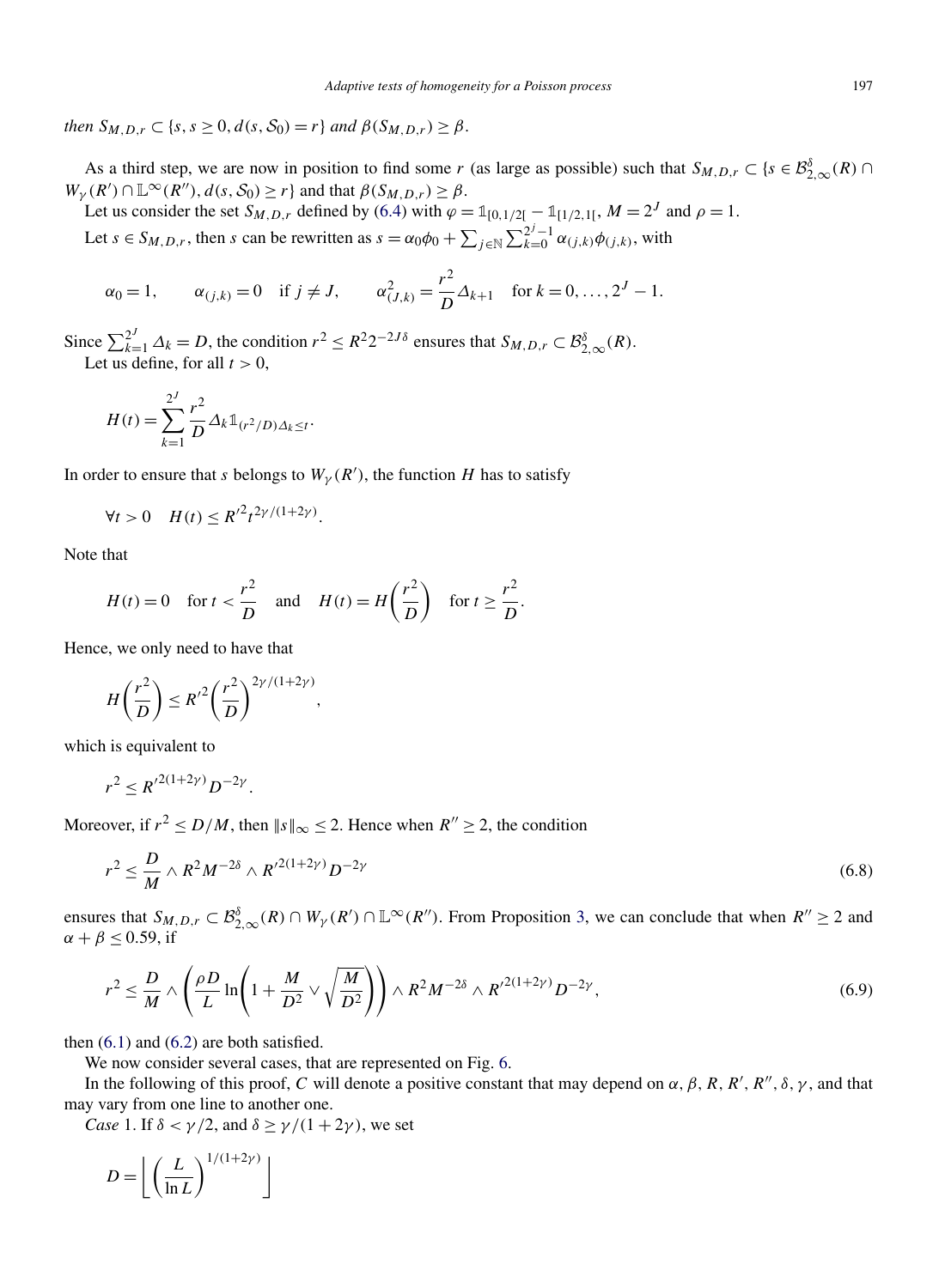<span id="page-22-0"></span>

Fig. 6. The set of possible parameters (*δ,γ* ): visualization of the different cases appearing in the proof of Theorem [1.](#page-3-0)

and

$$
M = 2J, \quad \text{with } J = \left\lfloor \log_2 \left( \frac{L}{\ln L} \right)^{(\gamma/\delta)/ (1+2\gamma)} \right\rfloor + 1.
$$

We first check that  $D \leq M$  for *L* large enough since  $\delta \leq \gamma$ . Then,

$$
R'^{2(1+2\gamma)}D^{-2\gamma} \ge C(L/\ln L)^{-2\gamma/(1+2\gamma)}
$$

and

$$
R^2 M^{-2\delta} \ge C (L/\ln L)^{-2\gamma/(1+2\gamma)}.
$$

Finally, since

$$
\frac{M}{D^2} \ge (L/\ln L)^{(\gamma/\delta - 2)/(1 + 2\gamma)} \longrightarrow_{L \to +\infty} +\infty \quad \text{when } \gamma > 2\delta,
$$

then

$$
\frac{D}{L}\ln\left(1+\frac{M}{D^2}\vee\sqrt{\frac{M}{D^2}}\right)\geq C(L/\ln L)^{-2\gamma/(1+2\gamma)},
$$

and

$$
\frac{D}{M} \ge C(L/\ln L)^{(1-\gamma/\delta)/(1+2\gamma)} \ge C(L/\ln L)^{-2\gamma/(1+2\gamma)}
$$
 for L large enough.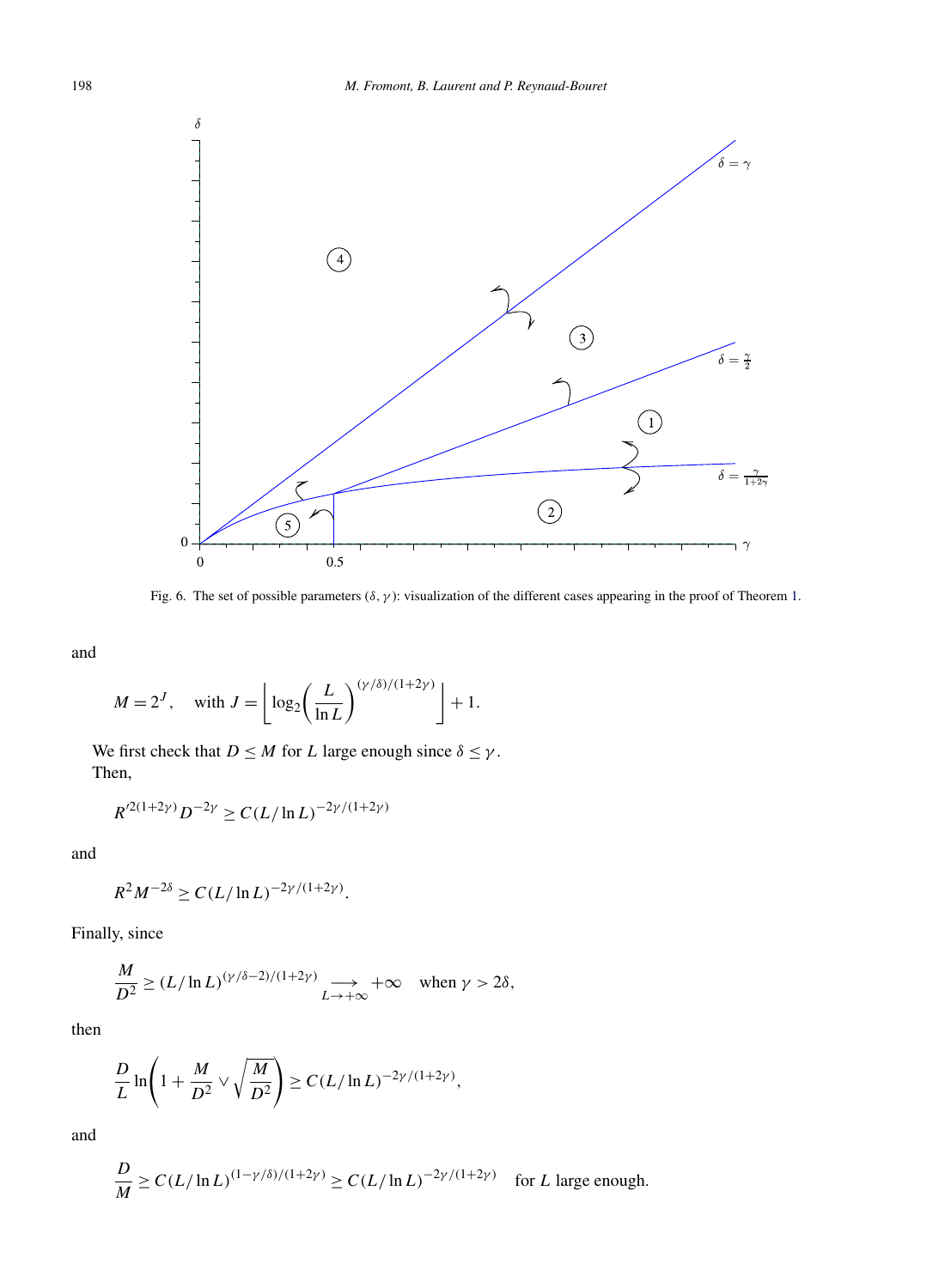$$
D = \left\lfloor \left( \frac{L}{\ln L} \right)^{1/(1+2\gamma)} \right\rfloor
$$

and

$$
M = 2J \quad \text{with } J = \lfloor \log_2(L/\ln L) \rfloor + 1.
$$

We first check that  $D \leq M$  for *L* large enough since  $\gamma > 0$ . Then,

$$
R'^{2(1+2\gamma)}D^{-2\gamma} \ge C(L/\ln L)^{-2\gamma/(1+2\gamma)}
$$

and

$$
R^2 M^{-2\delta} \ge C(L/\ln L)^{-2\delta} \ge C(L/\ln L)^{-2\gamma/(1+2\gamma)}.
$$

Since, moreover,

$$
\frac{M}{D^2} \ge (L/\ln L)^{1-2/(1+2\gamma)} \xrightarrow[L \to +\infty]{} +\infty \quad \text{when } \gamma > 1/2,
$$
  

$$
\frac{D}{L} \ln \left( 1 + \frac{M}{D^2} \vee \sqrt{\frac{M}{D^2}} \right) \ge C (L/\ln L)^{-2\gamma/(1+2\gamma)}
$$

and

$$
\frac{D}{M} \ge C(L/\ln L)^{-2\gamma/(1+2\gamma)} \quad \text{for } L \text{ large enough.}
$$

*Case* 3. If  $\delta \le \gamma \le 2\delta$ , and  $\delta \ge \gamma/(1+2\gamma)$ , one chooses

$$
M = 2J \quad \text{with } J = \lfloor \log_2(L^{2/(1+4\delta)}) \rfloor + 1
$$

and

 $D = | M^{\delta/\gamma} |$ .

With such a choice, one has that  $D \leq M$  and

$$
R'^{2(1+2\gamma)}D^{-2\gamma} \geq CL^{-4\delta/(1+4\delta)},
$$
  

$$
R^2M^{-2\delta} \geq CL^{-4\delta/(1+4\delta)}.
$$

Furthermore,

$$
\frac{M}{D^2} \sim M^{1-2\delta/\gamma} \longrightarrow_{L \to +\infty} 0 \quad \text{when } \delta > \gamma/2 \text{ and } 1 \text{ when } \delta = \gamma/2.
$$

Hence,

$$
\frac{D}{L}\ln\left(1+\frac{M}{D^2}\vee\sqrt{\frac{M}{D^2}}\right)\sim C\frac{\sqrt{M}}{L}\geq CL^{-4\delta/(1+4\delta)},
$$

when  $\delta \ge \gamma/2$  and

$$
\frac{D}{M} \sim M^{\delta/\gamma - 1} \ge L^{-4\delta/(1+4\delta)},
$$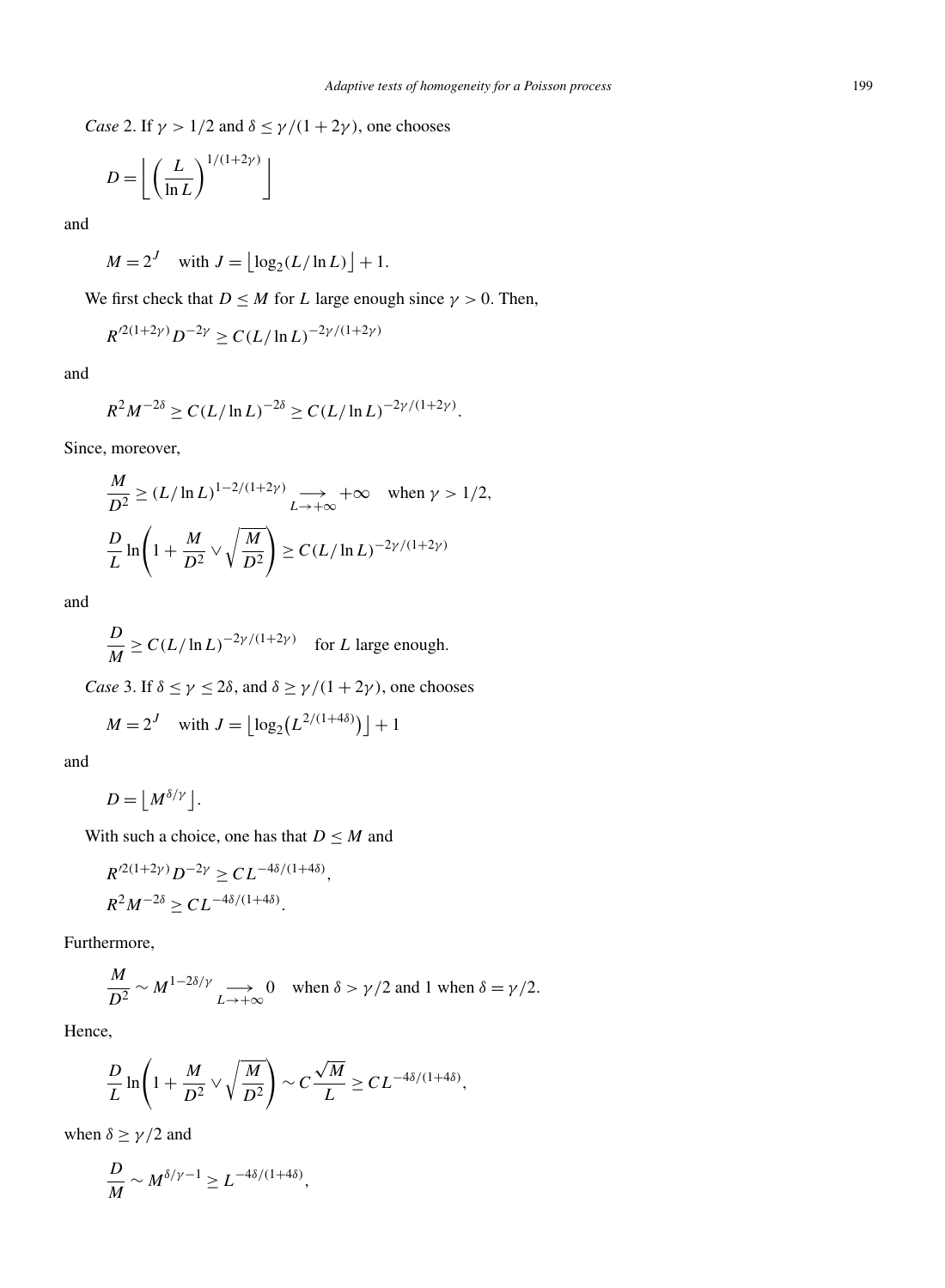when  $\delta \ge \gamma/(1+2\gamma)$ .

*Case* 4. If  $\gamma \le \delta$ , one chooses  $M = D = 2^J$  with  $J = \lfloor \log_2(L^{2/(1+4\delta)}) \rfloor + 1$ . With such a choice,

$$
R'^{2(1+2\gamma)}D^{-2\gamma} \ge R'^{2(1+2\gamma)}D^{-2\delta} \ge CL^{-4\delta/(1+4\delta)}
$$

and

$$
R^2M^{-2\delta} \geq CL^{-4\delta/(1+4\delta)}.
$$

Moreover,

$$
\frac{M}{D^2}\underset{L\to+\infty}{\longrightarrow} 0,
$$

so

$$
\frac{D}{L}\ln\left(1+\frac{M}{D^2}\vee\sqrt{\frac{M}{D^2}}\right)\sim C\frac{\sqrt{M}}{L}\geq CL^{-4\delta/(1+4\delta)}
$$

and

$$
\frac{D}{M} = 1 \ge L^{-4\delta/(1+4\delta)}
$$

for *L* large enough.

*Case* 5. If  $\gamma \leq 1/2$  and  $\delta < \gamma/(1+2\gamma)$ , one can firstly take

$$
M = 2^J \quad \text{with } J = \lfloor \log_2 L \rfloor + 1
$$

and

$$
D=\big\lfloor M^{1/(1+2\gamma)}\big\rfloor.
$$

We notice that  $D \leq M$ . Then,

$$
R'^{2(1+2\gamma)}D^{-2\gamma} \geq CL^{-2\gamma/(1+2\gamma)} \geq CL^{-1/2}
$$

and

$$
R^2 M^{-2\delta} \geq CL^{-2\delta} \geq CL^{-1/2}.
$$

Moreover,

$$
\frac{M}{D^2} \sim M^{(2\gamma - 1)/(1 + 2\gamma)} \longrightarrow_{L \to +\infty} 0 \quad \text{when } \gamma < 1/2 \text{ and } 1 \text{ when } \gamma = 1/2.
$$

Hence,

$$
\frac{D}{L}\ln\left(1+\frac{M}{D^2}\vee\sqrt{\frac{M}{D^2}}\right)\sim C\frac{\sqrt{M}}{L}\geq CL^{-1/2}
$$

and

$$
\frac{D}{M} \geq CL^{-2\gamma/(1+2\gamma)} \geq CL^{-1/2} \quad \text{for } L \text{ large enough.}
$$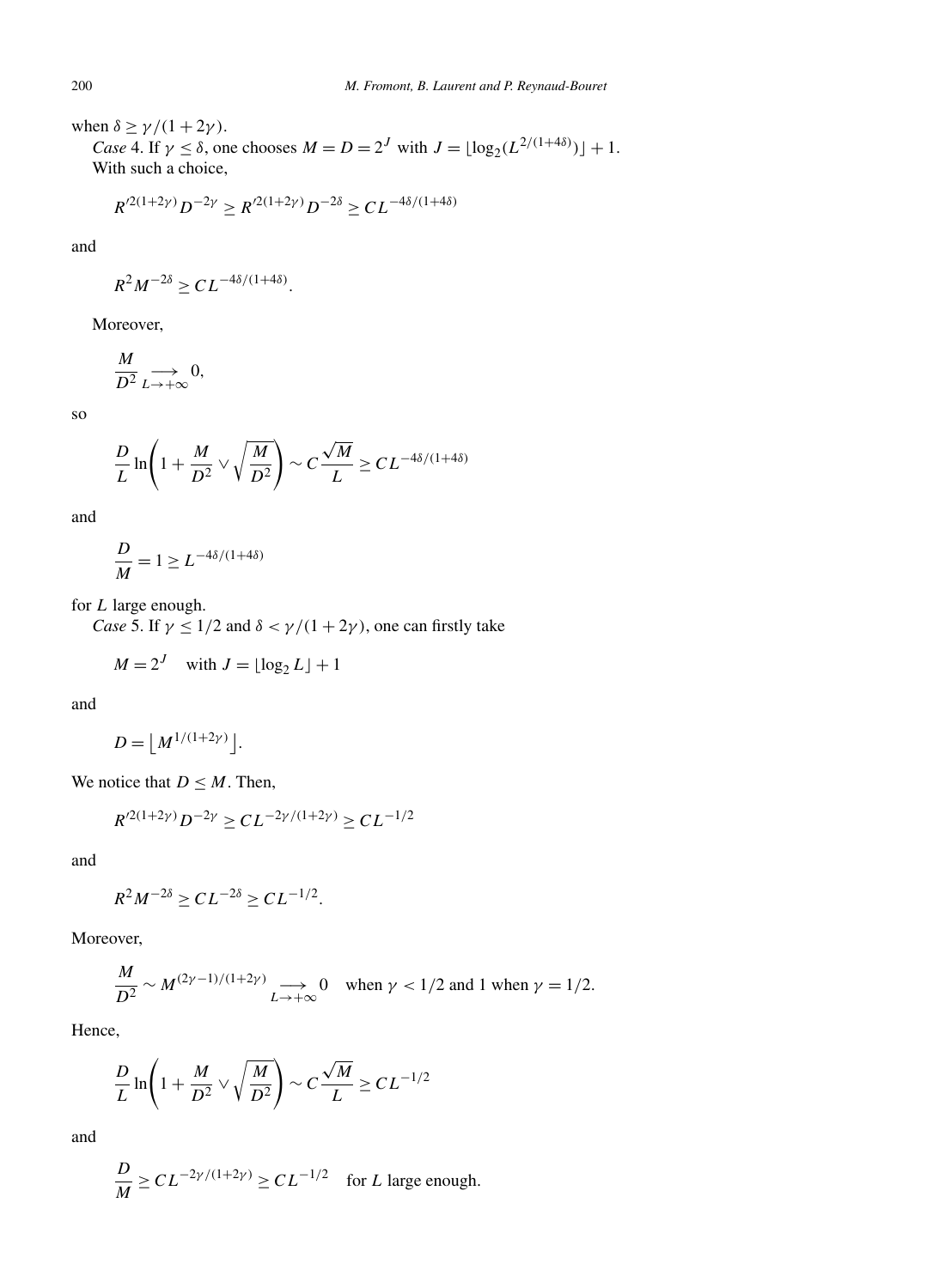<span id="page-25-0"></span>One can secondly take

$$
M = 2J \quad \text{with } J = \lfloor \log_2 L^{2/(1+4\delta)} \rfloor + 1
$$

and

$$
D=\lfloor M^{1/(1+2\gamma)}\rfloor.
$$

Notice that  $D \leq M$ .

Then,

$$
R'^{2(1+2\gamma)}D^{-2\gamma} \ge R'^{2(1+2\gamma)}M^{-2\gamma/(1+2\gamma)} \ge CL^{-4\gamma/((1+4\delta)(1+2\gamma))}
$$

and

$$
R^2 M^{-2\delta} \geq CL^{-4\delta/(1+4\delta)} \geq CL^{-4\gamma/((1+4\delta)(1+2\gamma))}.
$$

Moreover,

$$
\frac{M}{D^2} \sim M^{(2\gamma - 1)/(1 + 2\gamma)} \longrightarrow_{L \to +\infty} 0 \quad \text{when } \gamma < 1/2, \text{ and } 1 \text{ when } \gamma = 1/2.
$$

Hence,

$$
\frac{D}{L}\ln\left(1+\frac{M}{D^2}\vee\sqrt{\frac{M}{D^2}}\right)\sim C\frac{\sqrt{M}}{L}\geq CL^{-4\delta/(1+4\delta)}\geq CL^{-4\gamma/((1+4\delta)(1+2\gamma))}
$$

and

$$
\frac{D}{M} \geq CL^{-4\gamma/((1+4\delta)(1+2\gamma))}
$$
 for L large enough.

This concludes the proof of Theorem [1.](#page-3-0)

## 6.2. *Proofs of Theorems* [2](#page-8-0) *and* [3](#page-10-0)

#### 6.2.1. *Preliminary results*

We consider here the general test function  $\Phi_{\alpha} = \mathbb{1}_{T_{\alpha} > 0}$ , defined by [\(3.10\)](#page-7-0), where

$$
\mathcal{T}_{\alpha} = \sup_{\Lambda \in \mathcal{C}} \big( T''_{\Lambda} - t''^{(N_L)}_{\Lambda, \alpha} \big),
$$

 $T''_A = \sum_{\lambda \in A} T_\lambda$ , and C is a finite collection of subsets of  $\Lambda_\infty$ . The collection C and the quantile  $t''_{A,\alpha}$  will be chosen to fit our two procedures respectively.

We begin to prove the following result.

**Theorem 4.** *Let*  $s \in \mathbb{L}^{\infty}([0,1])$ *, and fix*  $\alpha$  *and*  $\beta$  *in* ]0, 1[*. Assume that there exists some positive quantity*  $A_{\Lambda,\alpha,\beta}$  *such that*

$$
\mathbb{P}_s(t''^{(N_L)}_{\Lambda,\alpha}\geq A_{\Lambda,\alpha,\beta})\leq \frac{\beta}{3}.
$$

*We recall that*  $D_A$  *denotes the dimension of*  $S_A$  *and we set*  $E_A = \sum_{j/(j,k) \in A} 2^j$ . *There exist some positive constants C*1*(β,*||*s*||∞*) and C*2*(β) such that when s satisfies*

$$
d^{2}(s, S_{0}) > \inf_{\Lambda \in \mathcal{C}} \left\{ \|s - s_{\Lambda}\|^{2} + C_{1}(\beta, \|s\|_{\infty}) \left( \frac{\sqrt{D_{\Lambda}}}{L} + \frac{\sqrt{E_{\Lambda}}}{L^{3/2}} \right) + C_{2}(\beta) \frac{E_{\Lambda}}{L^{2}} + A_{\Lambda, \alpha, \beta} \right\}
$$
(6.10)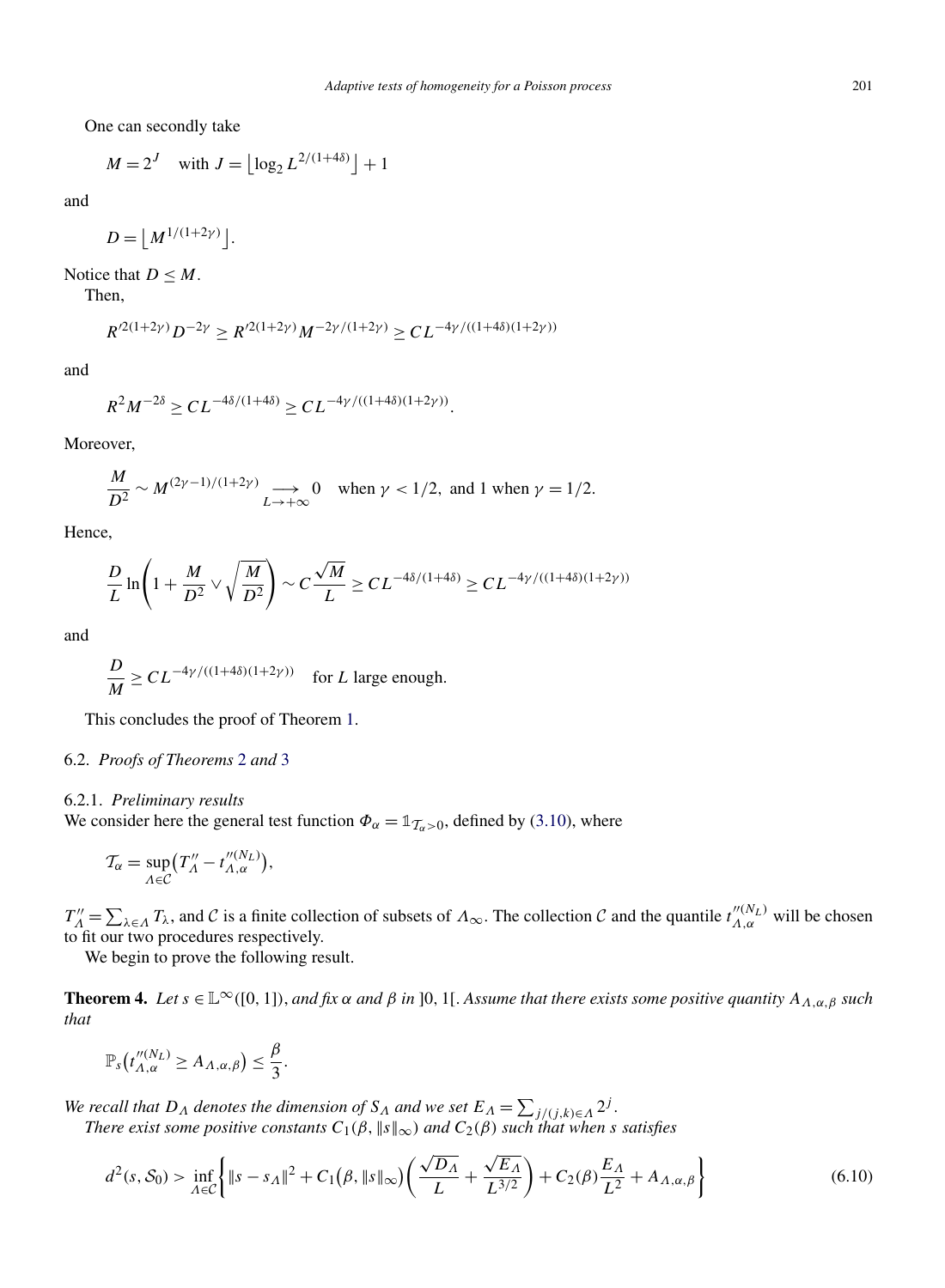*then*

 $\mathbb{P}_s(\Phi_\alpha = 0) \leq \beta.$ 

**Proof.** Let  $\alpha$  and  $\beta$  in ]0, 1[, and *s* be a fixed intensity.

$$
\mathbb{P}_s(\Phi_\alpha = 0) = \mathbb{P}_s(T_\alpha \le 0)
$$
  
= 
$$
\mathbb{P}_s(\forall \Lambda \in \mathcal{C}, T''_\Lambda \le t''^{(N_L)}_{\Lambda,\alpha})
$$
  

$$
\le \inf_{\Lambda \in \mathcal{C}} \mathbb{P}_s(T''_\Lambda \le t''^{(N_L)}_{\Lambda,\alpha}).
$$

For every  $\Lambda$  in  $\mathcal{C}$ , we can write  $T''_{\Lambda}$  in the following way:

$$
T''_{A} = \frac{1}{L^{2}} \sum_{\lambda \in \Lambda} \Biggl[ \Biggl( \int_{[0,1]} \phi_{\lambda}(x) dN_{x} \Biggr)^{2} - \int_{[0,1]} \phi_{\lambda}^{2}(x) dN_{x} \Biggr]
$$
  
= 
$$
\frac{1}{L^{2}} \sum_{\lambda \in \Lambda} \Biggl[ \Biggl( \int_{[0,1]} \phi_{\lambda}(x) (dN_{x} - s(x)L dx) \Biggr)^{2} + 2 \int_{[0,1]} \phi_{\lambda}(x) dN_{x} \int_{[0,1]} \phi_{\lambda}(x) s(x)L dx \Biggr]
$$
  
- 
$$
\frac{1}{L^{2}} \sum_{\lambda \in \Lambda} \Biggl[ \Biggl( \int_{[0,1]} \phi_{\lambda}(x) s(x)L dx \Biggr)^{2} + \int_{[0,1]} \phi_{\lambda}^{2}(x) dN_{x} \Biggr].
$$

By setting

$$
U_{\Lambda} = \frac{1}{L^2} \sum_{\lambda \in \Lambda} \Biggl[ \Biggl( \int_{[0,1]} \phi_{\lambda}(x) \bigl( dN_x - s(x) L \, dx \bigr) \Biggr)^2 - \int_{[0,1]} \phi_{\lambda}^2(x) \, dN_x \Biggr]
$$

and

$$
V_{\Lambda} = \frac{2}{L} \int_{[0,1]} (s_{\Lambda}(x) - \alpha_0 \phi_0(x)) (dN_x - s(x)L dx),
$$

we obtain the following decomposition:

$$
T''_A = U_A + V_A + ||s_A||^2 - \alpha_0^2.
$$

Since  $d^2(s, S_0) = ||s - s_A||^2 + ||s_A||^2 - \alpha_0^2$ , it follows that

$$
T''_A = U_A + V_A + d^2(s, S_0) - ||s - s_A||^2.
$$

Hence,

$$
\mathbb{P}_s(\Phi_\alpha = 0) \le \inf_{A \in \mathcal{C}} \mathbb{P}_s(U_A + V_A + d^2(s, \mathcal{S}_0) \le ||s - s_A||^2 + t_{A,\alpha}^{"(N_L)}).
$$
\n(6.11)

The aim of the following lemmas is to define positive quantities  $A_{A,\beta}^{(1)}$  and  $A_{A,\beta}^{(2)}$ , such that

$$
\mathbb{P}_s\big(U_A \le -A_{A,\beta}^{(1)}\big) \le \frac{\beta}{3},
$$
  

$$
\mathbb{P}_s\big(V_A \le -A_{A,\beta}^{(2)}\big) \le \frac{\beta}{3}.
$$

Using (6.11) and assuming that

$$
\mathbb{P}_s(t''^{(N_L)}_{\Lambda,\alpha} \geq A_{\Lambda,\alpha,\beta}) \leq \frac{\beta}{3},
$$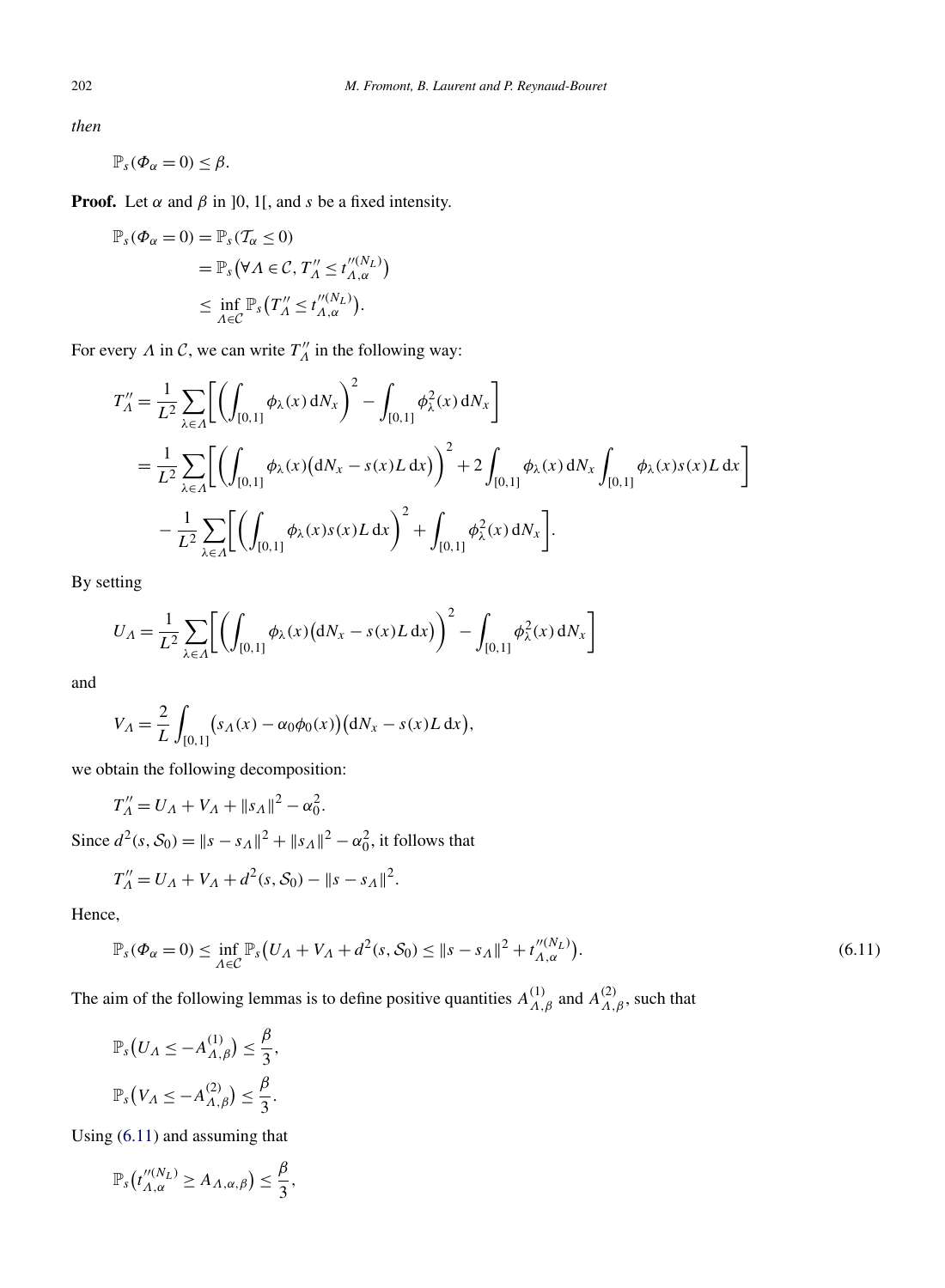<span id="page-27-0"></span>we then obtain that as soon as there exists *Λ* in C such that

$$
d^{2}(s, S_{0}) > \|s - s_{\Lambda}\|^{2} + A_{\Lambda, \beta}^{(1)} + A_{\Lambda, \beta}^{(2)} + A_{\Lambda, \alpha, \beta}, \tag{6.12}
$$

then

$$
\mathbb{P}_s(\Phi_\alpha=0)\leq\beta.
$$

**Lemma 4.** *There exists some positive constant C such that for all*  $\Lambda \in \mathcal{C}$  *and for all*  $x > 0$ ,

$$
\mathbb{P}_s\bigg(-U_A\geq C\bigg(\|s\|_\infty\frac{\sqrt{D_A}}{L}\sqrt{x}+\|s\|_\infty\frac{\sqrt{D_A}}{L}x+\sqrt{\frac{\|s\|_\infty E_A}{L^3}}x^{3/2}+\frac{E_A}{L^2}x^2\bigg)\bigg)\leq 2.77\mathrm{e}^{-x}.
$$

**Proof.** Let us first notice that

$$
U_{A} = \frac{1}{L^{2}} \sum_{\lambda \in \Lambda} \Biggl[ \Biggl( \int_{[0,1]} \phi_{\lambda}(x) dN_{x} \Biggr)^{2} - \int_{[0,1]} \phi_{\lambda}^{2}(x) dN_{x} - 2 \Biggl( \int_{[0,1]} \phi_{\lambda}(x) dN_{x} \Biggr) \Biggl( \int_{[0,1]} \phi_{\lambda}(x) s(x) L dx \Biggr) + \Biggl( \int_{[0,1]} \phi_{\lambda}(x) s(x) L dx \Biggr)^{2} \Biggr] = \frac{1}{L^{2}} \sum_{\lambda \in \Lambda} \Biggl[ \sum_{j \neq j'=1}^{N_{L}} \phi_{\lambda}(X_{j}) \phi_{\lambda}(X_{j'}) - 2 \Biggl( \int_{[0,1]} \phi_{\lambda}(x) dN_{x} \Biggr) \Biggl( \int_{[0,1]} \phi_{\lambda}(x) s(x) L dx \Biggr) + \Biggl( \int_{[0,1]} \phi_{\lambda}(x) s(x) L dx \Biggr)^{2} \Biggr] = \frac{2}{L^{2}} \sum_{\lambda \in \Lambda} \Biggl[ \int_{0}^{1} \int_{0}^{y^{-}} \phi_{\lambda}(x) \phi_{\lambda}(y) dN_{x} dN_{y} - \Biggl( \int_{0}^{1} \int_{0}^{y^{-}} \phi_{\lambda}(x) \phi_{\lambda}(y) dN_{x} s(y) L dy + \int_{0}^{1} \int_{y^{-}}^{1} \phi_{\lambda}(x) \phi_{\lambda}(y) dN_{x} s(y) L dy \Biggr) + \int_{0}^{1} \int_{0}^{y^{-}} \phi_{\lambda}(x) \phi_{\lambda}(y) s(x) L dx s(y) L dy \Biggr] = \frac{2}{L^{2}} \sum_{\lambda \in \Lambda} \Biggl[ \int_{0}^{1} \int_{0}^{y^{-}} \phi_{\lambda}(x) \phi_{\lambda}(y) dN_{x} dN_{y} - \Biggl( \int_{0}^{1} \int_{0}^{y^{-}} \phi_{\lambda}(x) \phi_{\lambda}(y) dN_{x} s(y) L dy + \int_{0}^{1} \int_{0}^{x^{-}} \phi_{\lambda}(x) \phi_{\lambda}(y) s(y) L dy dN_{x} \Biggr) + \int_{0}^{1} \int_{0}^{y^{-}} \phi_{\lambda}(x)
$$

Setting

$$
H_{\Lambda}(x, y) = \frac{2}{L^2} \sum_{\lambda \in \Lambda} \phi_{\lambda}(x) \phi_{\lambda}(y),
$$
\n(6.13)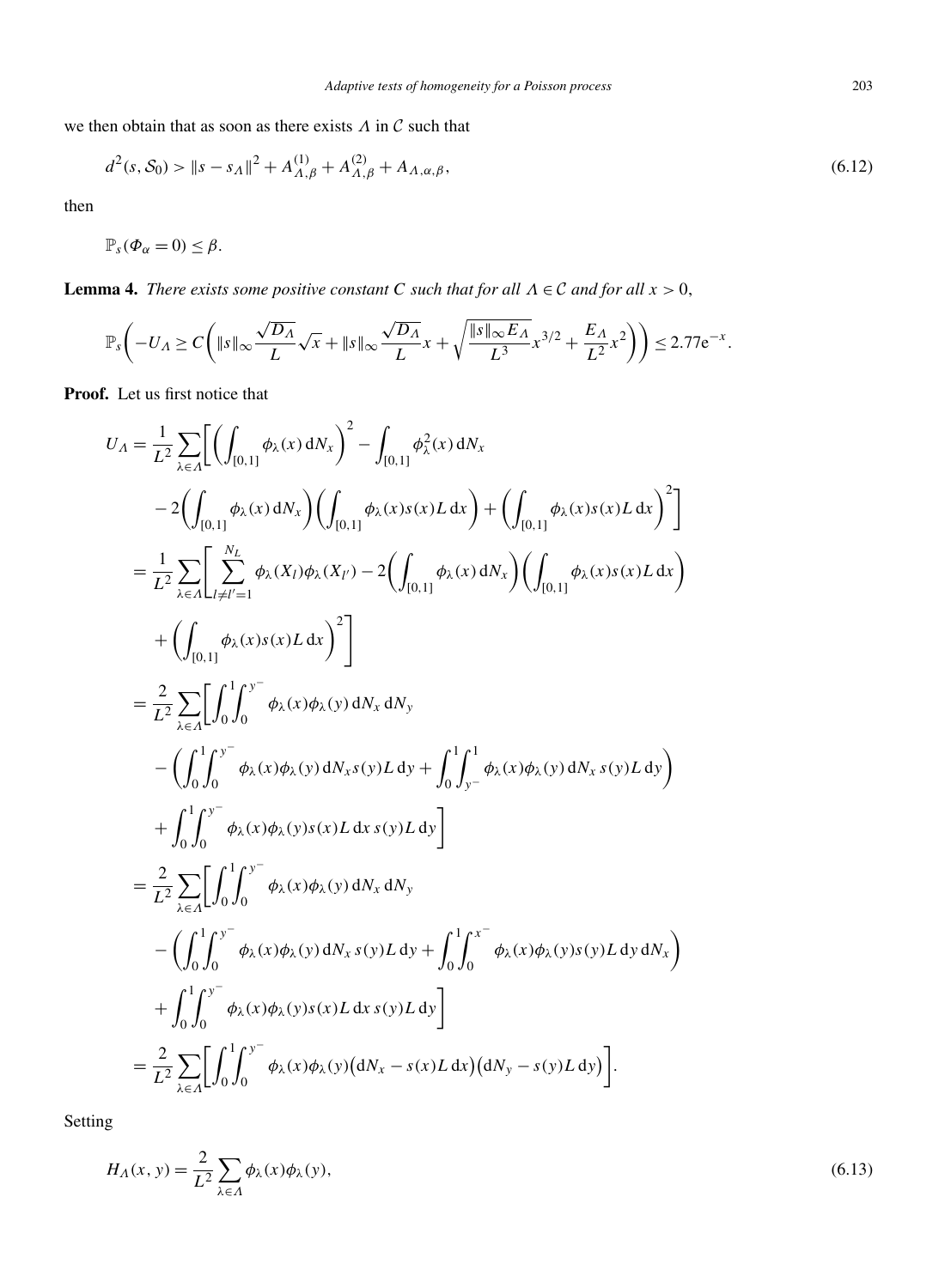we deduce from Theorem 4.2 in [\[15\]](#page-36-0) that there exists some absolute constant  $\kappa > 0$  such that for all  $x > 0$ ,

$$
\mathbb{P}_s(-U_A \ge \kappa (A_1\sqrt{x} + A_2x + A_3x^{3/2} + A_4x^2)) \le 2.77e^{-x},
$$

where

$$
A_1^2 = \int_0^1 \int_0^y H_A^2(x, y) s(x) L \, dx \, s(y) L \, dy,
$$
  
\n
$$
A_2 = \sup_{a, b, \int a^2(x) s(x) L \, dx = \int b^2(x) s(x) L \, dx = 1} \int_0^1 a(x) \left( \int_x^1 b(y) H_A(x, y) s(y) L \, dy \right) s(x) L \, dx,
$$
  
\n
$$
A_3^2 = \sup_{y \in [0, 1]} \int_0^1 H_A^2(x, y) s(x) L \, dx,
$$
  
\n
$$
A_4 = \sup_{x, y \in [0, 1]} |H_A(x, y)|.
$$

Let us now evaluate  $A_1$ ,  $A_2$ ,  $A_3$  and  $A_4$  for every  $\Lambda \in \mathcal{C}$ .

To give an upper bound for  $A_1^2$ , we notice that

$$
A_1^2 \le ||s||_{\infty}^2 L^2 \int_0^1 \int_0^1 H_A^2(x, y) \, \mathrm{d}x \, \mathrm{d}y.
$$

Since  $\{\phi_{\lambda}, \lambda \in \Lambda\}$  is an orthonormal basis on [0, 1], one has

$$
A_1^2 \le \frac{4 \|s\|_{\infty}^2}{L^2} \int_0^1 \int_0^1 \sum_{\lambda \in \Lambda} \phi_{\lambda}(x)^2 \phi_{\lambda}(y)^2 dx dy \le \frac{4 \|s\|_{\infty}^2 D_{\Lambda}}{L^2}.
$$

For *A*2, we use Cauchy–Schwarz inequality to see that

$$
A_2 \le \sup_{b, \int b^2(x)s(x)L dx = 1} \left[ \int_0^1 \left( \int_x^1 b(y) H_\Lambda(x, y)s(y)L dy \right)^2 s(x)L dx \right]^{1/2}
$$

and

$$
\left(\int_x^1 b(y)H_A(x,y)s(y)L\,dy\right)^2 \leq \left(\int_x^1 b^2(y)s^2(y)L\,dy\right)\left(\int_x^1 H_A^2(x,y)L\,dy\right).
$$

This implies that

$$
A_2 \le L \bigg[ \int_0^1 \|s\|_{\infty} \bigg( \int_0^1 H_A^2(x, y) \, dy \bigg) s(x) \, dx \bigg]^{1/2}
$$
  

$$
\le L \|s\|_{\infty} \bigg[ \int_0^1 \int_0^1 H_A^2(x, y) \, dx \, dy \bigg]^{1/2}.
$$

Since  $\{\phi_{\lambda}, \lambda \in \Lambda\}$  is an orthonormal basis on [0, 1], one has

$$
A_2 \leq \frac{2}{L} \|s\|_{\infty} \bigg[ \int_0^1 \!\!\! \int_0^1 \sum_{\lambda \in \Lambda} \phi_\lambda^2(x) \phi_\lambda^2(y) \, \mathrm{d}x \, \mathrm{d}y \bigg]^{1/2} \leq \frac{2}{L} \|s\|_{\infty} D_{\Lambda}^{1/2}.
$$

As for *A*3, we can prove in the same way that

$$
A_3^2 \le \frac{4\|s\|_{\infty}}{L^3} \sup_{y \in [0,1]} \sum_{\lambda \in \Lambda} \phi_{\lambda}^2(y).
$$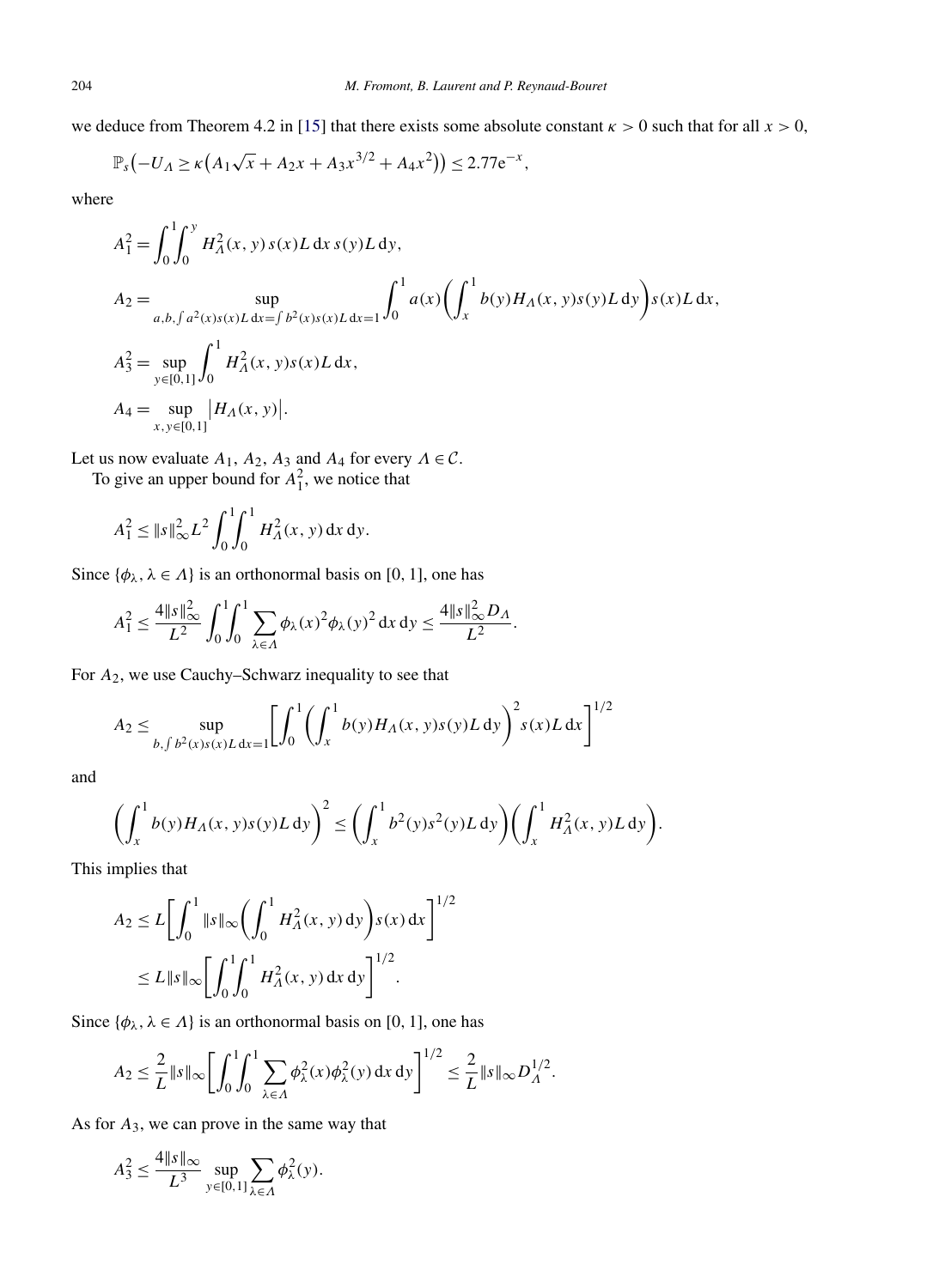<span id="page-29-0"></span>Moreover, for any *y* fixed in [0*,* 1],

$$
\sum_{(j,k)\in\varLambda}\phi_{j,k}^2(y)\leq\sum_{j/(j,k)\in\varLambda}2^j\leq E_\varLambda.
$$

This implies that

$$
A_3^2 \le \frac{4 \|s\|_{\infty} E_A}{L^3}.
$$

Furthermore, for  $x$ ,  $y$  in [0, 1],

$$
|H_{\Lambda}(x, y)| = \frac{2}{L^2} \Big| \sum_{(j,k)\in\Lambda} \phi_{(j,k)}(x)\phi_{(j,k)}(y)\Big|
$$
  

$$
\leq \frac{2}{L^2} \sum_{j/(j,k)\in\Lambda} 2^j
$$
  

$$
\leq \frac{2E_{\Lambda}}{L^2}.
$$

Finally,  $A_4 \leq 2E_A/L^2$ , and this concludes the proof of Lemma [4.](#page-27-0)

By taking  $x = \ln(8.31/\beta)$  in Lemma [4,](#page-27-0) we obtain that a possible value for  $A_{\Lambda,\beta}^{(1)}$  is

$$
A_{\Lambda,\beta}^{(1)} = C \Bigg( \|s\|_{\infty} \frac{\sqrt{D_{\Lambda}}}{L} 2 \ln(8.31/\beta) + \sqrt{\frac{\|s\|_{\infty} E_{\Lambda}}{L^3}} \big(\ln(8.31/\beta)\big)^{3/2} + \frac{E_{\Lambda}}{L^2} \big(\ln(8.31/\beta)\big)^{2} \Bigg),
$$

where *C* is an absolute positive constant. We now use the following lemma, which derives from an analogue of Bennett's inequality (see Proposition 7 of [\[21\]](#page-36-0), for instance).

**Lemma 5.** *There exists some positive constant*  $C$  *such that for all*  $x > 0$ ,

$$
\mathbb{P}_{s}\bigg(-V_A \geq \frac{1}{2} \|s - \alpha_0 \phi_0\|^2 - \frac{1}{2} \|s - s_A\|^2 + \frac{C\|s\|_{\infty}}{L} x\bigg) \leq e^{-x}.
$$

**Proof.** Recall that

$$
V_A = \frac{2}{L} \int_{[0,1]} (s_A(x) - \alpha_0 \phi_0(x)) (dN_x - s(x)L dx).
$$

Using Proposition 7 of [\[21\]](#page-36-0), we easily obtain that for all  $x > 0$ ,

$$
\mathbb{P}_{s}\left(-V_{A} \ge 2\sqrt{2x\frac{\|s\|_{\infty}}{L}\|s_{A} - \alpha_{0}\phi_{0}\|^{2}} + \frac{2\|s_{A} - \alpha_{0}\phi_{0}\|_{\infty}}{3L}x\right) \le e^{-x}.
$$

First note that

 $||s_A - \alpha_0 \phi_0||_{\infty} \le ||s||_{\infty}$ .

By using the elementary inequality  $2ab \le a^2/2 + 2b^2$ , we obtain that

$$
2\sqrt{2x \frac{\|s\|_{\infty}}{L} \|s_A - \alpha_0 \phi_0\|^2} \le \frac{1}{2} \|s_A - \alpha_0 \phi_0\|^2 + 4x \frac{\|s\|_{\infty}}{L}
$$
  

$$
\le \frac{1}{2} \|s - \alpha_0 \phi_0\|^2 - \frac{1}{2} \|s - s_A\|^2 + 4x \frac{\|s\|_{\infty}}{L}.
$$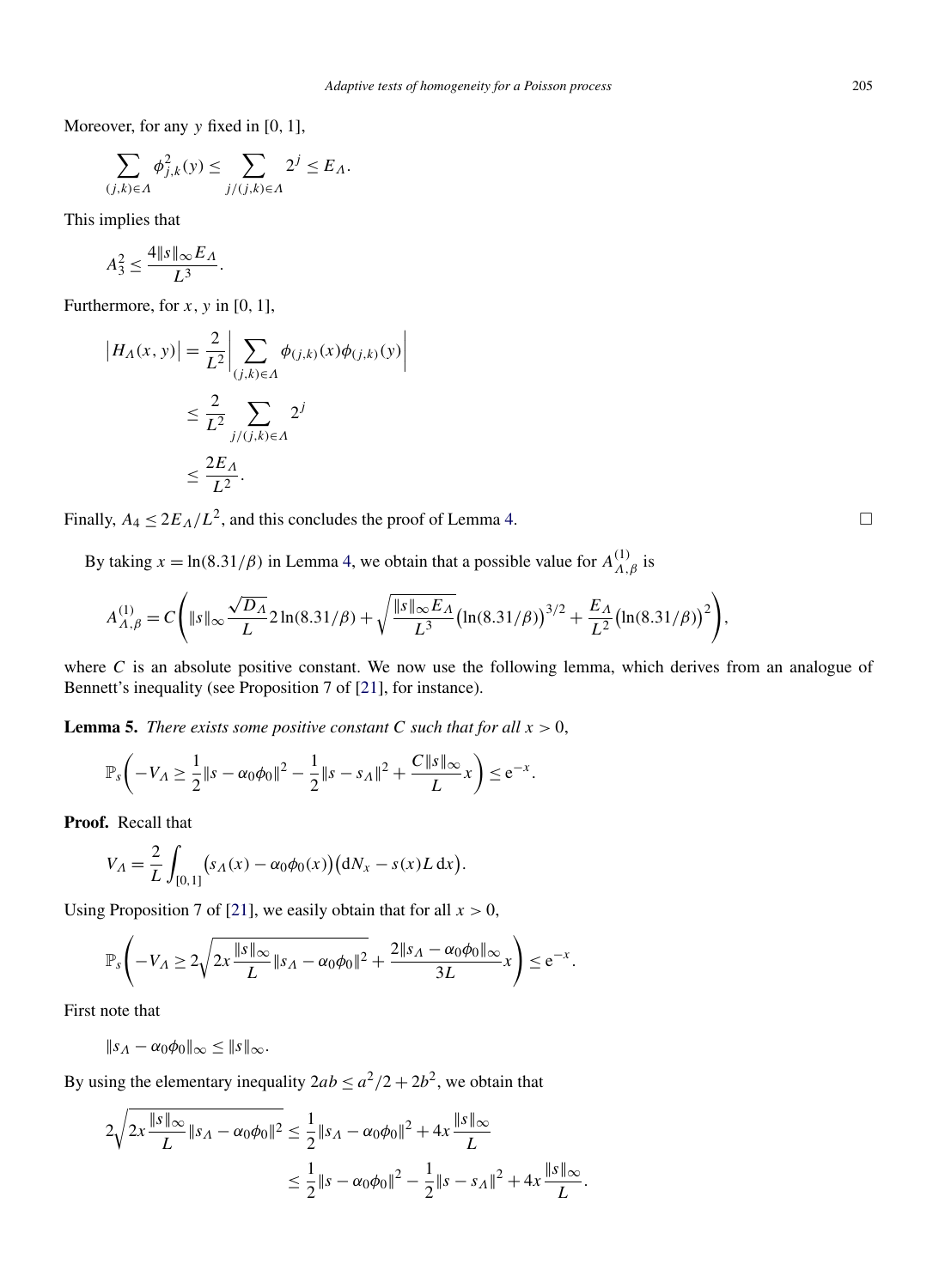<span id="page-30-0"></span>We deduce that there exists  $C > 0$  such that for all  $x > 0$ ,

$$
\mathbb{P}_s\bigg(-V_A \ge \frac{1}{2} \|s - \alpha_0 \phi_0\|^2 - \frac{1}{2} \|s - s_A\|^2 + \frac{C \|s\|_{\infty}}{L} x\bigg) \le e^{-x}.
$$

By taking  $x = \ln(3/\beta)$  in Lemma [5,](#page-29-0) we obtain that a possible value for  $A_{A,\beta}^{(2)}$  is

$$
A_{\Lambda,\beta}^{(2)} = \frac{1}{2} \|s - \alpha_0 \phi_0\|^2 - \frac{1}{2} \|s - s_\Lambda\|^2 + \frac{C \|s\|_\infty}{L} \ln(3/\beta).
$$

Replacing  $A_{A,\beta}^{(1)}$  and  $A_{A,\beta}^{(2)}$  in [\(6.12\)](#page-27-0) by the possible values obtained above finally leads to the result of Theorem [4.](#page-25-0)  $\Box$ 

We now prove the following lemma that will provide an upper bound for the quantity *A<sub>Λ,α,β</sub>* occurring in Theorem [4.](#page-25-0)

**Lemma 6.** *Let*  $\tilde{X}_1, \ldots, \tilde{X}_n$  *be i.i.d. uniformly distributed on* [0, 1]. *For*  $n \in \mathbb{N}$  *and*  $\Lambda \subset \Lambda_\infty$ *, let* 

$$
T''_{\Lambda,n} = \frac{1}{L^2} \sum_{\lambda \in \Lambda} \sum_{l \neq l'=1}^n \phi_{\lambda}(\tilde{X}_l) \phi_{\lambda}(\tilde{X}_{l'}).
$$

Let  $D_A$  denote the dimension of  $S_A$  and  $E_A = \sum_{j/(j,k)\in A} 2^j$ . There exists some absolute constant  $C > 0$  such that *for all*  $x > 0$ ,

$$
\mathbb{P}\left(T''_{A,n} \ge \frac{Cn}{L^2} \left(\sqrt{D_A x} + x + \frac{E_A x^2}{n \vee 1}\right)\right) \le 2.77 e^{-x}.\tag{6.14}
$$

**Proof.** If  $n \in \{0, 1\}$ ,  $T''_{A,n} = 0$  hence (6.14) holds. Since for all  $\lambda \in \Lambda_{\infty}$ ,  $\phi_{\lambda}$  is orthonormal to  $\phi_0 = \mathbb{1}_{[0,1]}$ , it follows that the variables  $\phi_{\lambda}(\tilde{X}_l)$  are centered and we can apply Theorem 3.4 in [\[15\]](#page-36-0). We now set  $H_{\Lambda}(x, y) = \sum_{\lambda \in \Lambda} \phi_{\lambda}(x) \phi_{\lambda}(y) / L^2$ . We obtain that there exists some absolute constant  $C > 0$  such that for  $\sum_{\lambda \in \Lambda} \phi_{\lambda}(x) \phi_{\lambda}(y) / L^2$ . We obtain that there exists some absolute constant *C* > 0 such that for all *x* > 0,

$$
\mathbb{P}(T''_{A,n} \ge C(\tilde{A}_1\sqrt{x} + \tilde{A}_2x + \tilde{A}_3x^{3/2} + \tilde{A}_4x^2)) \le 2.77e^{-x},
$$

where

$$
\tilde{A}_1^2 = n^2 \mathbb{E} \Big[ H_A^2(\tilde{X}_1, \tilde{X}_2) \Big],
$$
\n
$$
\tilde{A}_2 = \sup \left\{ \Bigg| \mathbb{E} \Bigg[ \sum_{l=1}^n \sum_{l'=1}^{l-1} H_A(\tilde{X}_1, \tilde{X}_2) \alpha_l(\tilde{X}_1) \beta_{l'}(\tilde{X}_2) \Bigg] \Bigg|, \mathbb{E} \Bigg[ \sum_{l=1}^n \alpha_l^2(\tilde{X}_l) \Bigg] \le 1, \mathbb{E} \Bigg[ \sum_{l=1}^n \beta_l^2(\tilde{X}_l) \Bigg] \le 1 \Bigg\},
$$
\n
$$
\tilde{A}_3^2 = n \sup_{y \in [0,1]} \int_0^1 H_A^2(x, y) dx,
$$
\n
$$
\tilde{A}_4 = \sup_{x, y \in [0,1]} |H_A(x, y)|.
$$

To evaluate  $\tilde{A}_1$ ,  $\tilde{A}_2$ ,  $\tilde{A}_3$ ,  $\tilde{A}_4$ , we use arguments similar to the ones used in the proof of Lemma [4.](#page-27-0) Since  $\{\phi_{\lambda}, \lambda \in \Lambda\}$  is an orthonormal basis on [0, 1],

$$
\tilde{A}_1^2 \le \frac{n^2}{L^4} \int_0^1 \int_0^1 \sum_{\lambda \in \Lambda} \phi_\lambda(x)^2 \phi_\lambda(y)^2 dx dy \le \frac{n^2 D_\Lambda}{L^4}.
$$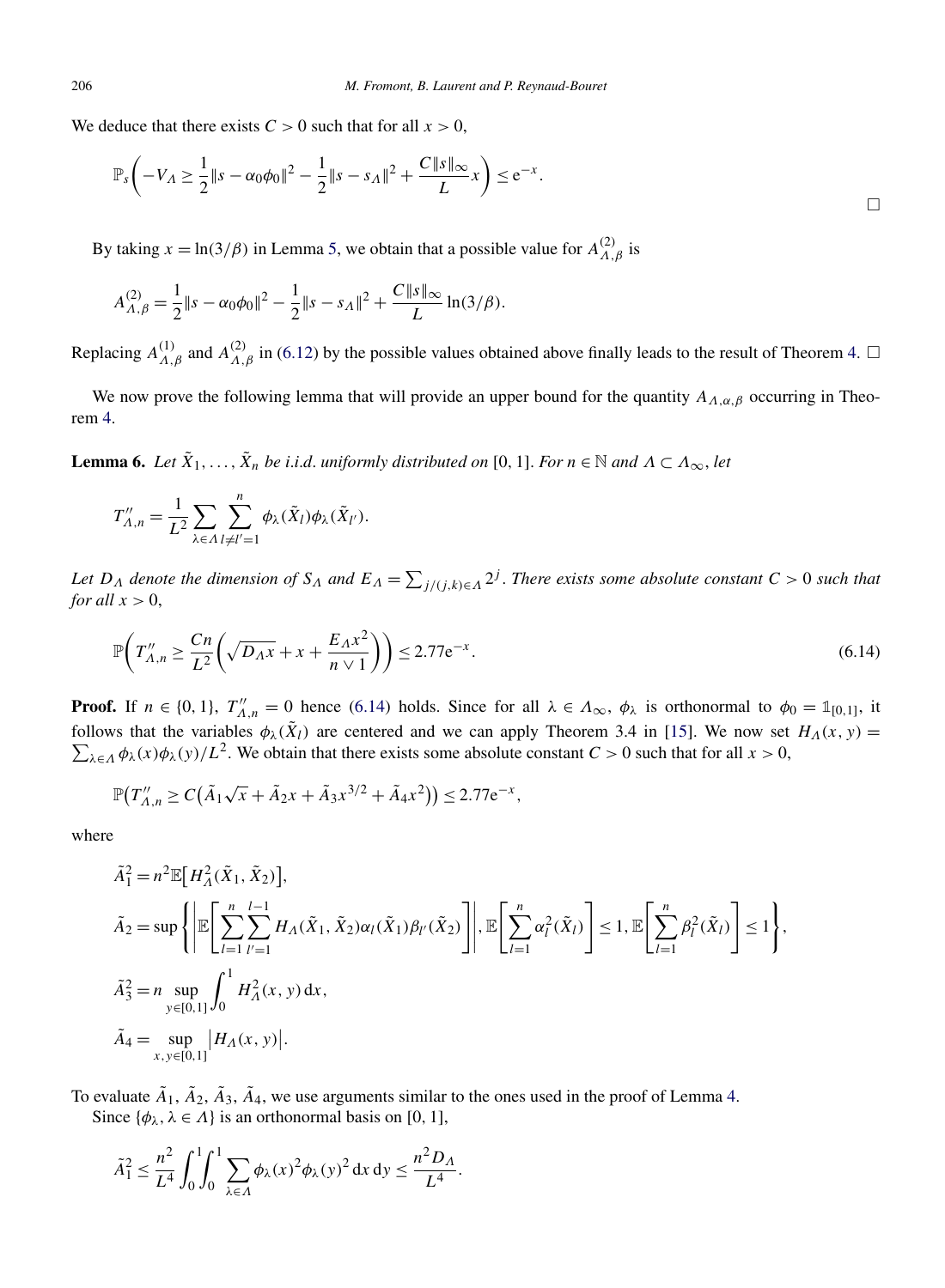Let  $(\alpha_1, \ldots, \alpha_n)$  and  $(\beta_1, \ldots, \beta_n)$  such that  $\mathbb{E}[\sum_{l=1}^n \alpha_l^2(\tilde{X}_l)] \le 1$  and  $\mathbb{E}[\sum_{l=1}^n \beta_l^2(\tilde{X}_l)] \le 1$ . Then

$$
\left| \mathbb{E} \left[ \sum_{l=1}^{n} \sum_{l'=1}^{l-1} H_{\Lambda}(\tilde{X}_{1}, \tilde{X}_{2}) \alpha_{l}(\tilde{X}_{1}) \beta_{l'}(\tilde{X}_{2}) \right] \right| = \sum_{l=1}^{n} \sum_{l'=1}^{l-1} \int_{0}^{1} \int_{0}^{1} H_{\Lambda}(x, y) \alpha_{l}(x) \beta_{l'}(y) dx dy
$$
  
= 
$$
\frac{1}{L^{2}} \sum_{l=1}^{n} \sum_{l'=1}^{l-1} \sum_{\lambda \in \Lambda} \int_{0}^{1} \phi_{\lambda}(x) \alpha_{l}(x) dx \int_{0}^{1} \phi_{\lambda}(y) \beta_{l'}(y) dy.
$$

By using Cauchy–Schwarz inequality, we obtain

$$
\left| \mathbb{E} \left[ \sum_{l=1}^{n} \sum_{l'=1}^{l-1} H_{\Lambda}(\tilde{X}_{1}, \tilde{X}_{2}) \alpha_{l}(\tilde{X}_{1}) \beta_{l'}(\tilde{X}_{2}) \right] \right|
$$
  
 
$$
\leq \frac{1}{L^{2}} \sum_{l=1}^{n} \sum_{l'=1}^{l-1} \left[ \sum_{\lambda \in \Lambda} \left( \int_{0}^{1} \phi_{\lambda}(x) \alpha_{l}(x) dx \right)^{2} \right]^{1/2} \left[ \sum_{\lambda \in \Lambda} \left( \int_{0}^{1} \phi_{\lambda}(y) \beta_{l'}(y) dy \right)^{2} \right]^{1/2}.
$$

One has for all  $g \in \mathbb{L}^2([0, 1])$ ,  $\sum_{\lambda \in \Lambda} (\int \phi_{\lambda} g)^2 \le \int g^2$ . As a consequence,

$$
\tilde{A}_2 \le \frac{1}{L^2} \sum_{l=1}^n \left[ \int_0^1 \alpha_l^2(x) \, \mathrm{d}x \right]^{1/2} \sum_{l'=1}^n \left[ \int_0^1 \beta_{l'}^2(y) \, \mathrm{d}y \right]^{1/2} \le \frac{n}{L^2}.
$$

We evaluate  $\tilde{A}_3^2$  and  $\tilde{A}_4$  in the same way as  $A_3^2$  and  $A_4$  in the proof of Lemma [4.](#page-27-0) We obtain that

$$
\tilde{A}_3^2 \le \frac{nE_A}{L^4}
$$

and

$$
\tilde{A}_4 \leq E_A/L^2.
$$

Finally, we proved that there exists some absolute constant *C >* 0 such that

$$
\mathbb{P}\bigg(T''_{A,n}\geq C\frac{n}{L^2}\bigg(\sqrt{D_Ax}+x+\frac{\sqrt{E_A}}{\sqrt{n}}x^{3/2}+\frac{E_A}{n}x^2\bigg)\bigg)\leq 2.77e^{-x}.
$$

Since

$$
2\frac{\sqrt{E_A}}{\sqrt{n}}x^{3/2} \le x + \frac{E_A}{n}x^2,
$$

we can simplify the above inequality: there exists some constant  $C > 0$  such that

$$
\mathbb{P}\bigg(T''_{A,n} \ge C\frac{n}{L^2}\bigg(\sqrt{D_Ax} + x + \frac{E_A}{n}x^2\bigg)\bigg) \le 2.77\mathrm{e}^{-x}
$$

for all  $x > 0$ . This concludes the proof of Lemma [6.](#page-30-0)

We are now in position to prove Theorems [2](#page-8-0) and [3.](#page-10-0)

 $\Box$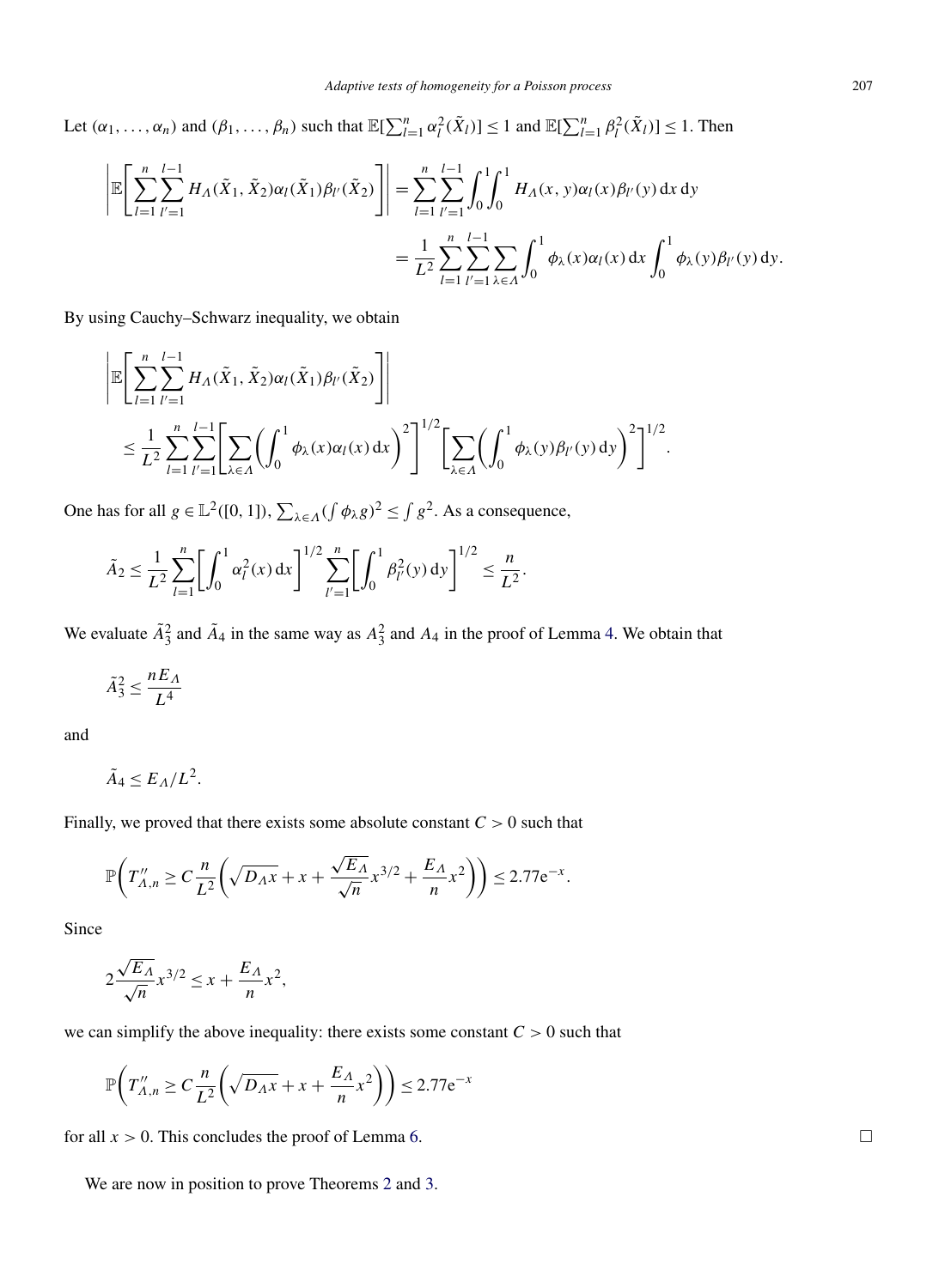#### 6.2.2. *Proof of Theorem* [2](#page-8-0)

Recall that the test function defined by [\(3.4\)](#page-5-0) is of the same form as the test function [\(3.10\)](#page-7-0) of Theorem [4](#page-25-0) with  $\mathcal{C} = \{\Lambda_J, J \in \mathcal{J}\}\$ , and  $t_{\Lambda_J,\alpha}''^{(n)} = q_J^{\prime(n)}(u_{J,\alpha}''^{(n)})$ , where  $q_J^{\prime(n)}(u)$  denotes the  $(1-u)$  quantile of  $T_{\Lambda_J,n}''$ . Since  $u_{J,\alpha}^{\prime(n)}$  defined by [\(3.5\)](#page-6-0) satisfies  $u_{J,\alpha}^{\prime(n)} \ge \alpha e^{-W_J}$  for all *n*, one has that for all *n*,

$$
t_{\Lambda_J,\alpha}^{\prime\prime(n)} \leq q_J^{\prime(n)}\big(\alpha e^{-W_J}\big).
$$

In order to use Theorem [4,](#page-25-0) we then need to find some positive quantity  $A_{J,\alpha,\beta}$  such that

$$
\mathbb{P}_s\big(q_j^{\prime(N_L)}\big(\alpha e^{-W_J}\big) \ge A_{J,\alpha,\beta}\big) \le \frac{\beta}{3}.\tag{6.15}
$$

Let us first give an upper bound for  $q_J^{\prime(n)}(\alpha e^{-W_J})$  for all *n* in N. We apply [\(6.14\)](#page-30-0) with  $A = A_J$  (note that  $D_{A_J} =$  $E_{\Lambda} = D_J$  and with  $x = \ln(2.77/\alpha) + W_J$ . There exists some absolute constant  $C > 0$  such that

$$
q'^{(n)}_J(\alpha e^{-W_J}) \leq C \frac{n}{L^2} \left(\sqrt{D_J(\ln(2.77/\alpha) + W_J)} + \ln(2.77/\alpha) + W_J + \frac{D_J}{n \vee 1} (\ln(2.77/\alpha) + W_J)^2\right).
$$

This allows us to obtain some  $A_{J,\alpha,\beta}$  such that (6.15) holds. It actually gives that

$$
q'^{(N_L)}_J(\alpha e^{-W_J}) \le C \frac{N_L}{L^2} \left(\sqrt{D_J(\ln(2.77/\alpha) + W_J)} + \ln(2.77/\alpha) + W_J\right) + C \frac{D_J}{L^2} \left(\ln(2.77/\alpha) + W_J\right)^2.
$$

Now, from Bernstein's inequality, we deduce that for all  $u > 0$ ,

$$
\mathbb{P}_{s}\left(N_{L}\geq \int_{[0,1]}s(x)L\,dx+\sqrt{2\int_{[0,1]}s(x)L\,dx\,u}+\frac{1}{3}u\right)\leq e^{-u}.
$$

Hence a possible value for  $A_{\Lambda_J, \alpha, \beta}$  is

$$
C\frac{\int_{[0,1]}s(x)L\,dx+\ln(3/\beta)}{L^2}\left(\sqrt{D_J\left(\ln(2.77/\alpha)+W_J\right)}+\ln(2.77/\alpha)+W_J\right)+C\frac{D_J}{L^2}\left(\ln(2.77/\alpha)+W_J\right)^2.
$$

Using Theorem [4](#page-25-0) finally leads to the result of Theorem [2.](#page-8-0)

#### 6.2.3. *Proof of Theorem* [3](#page-10-0)

Recall here that the test function defined by [\(3.7\)](#page-7-0) is of the same form as the test function [\(3.10\)](#page-7-0) of Theorem [4](#page-25-0) with  $C = \{A, A \subset A_{\bar{J}}\}$ , and  $t''^{(n)}_{A,\alpha} = \sum_{\lambda \in A} q_{\lambda}^{(n)}(u_{\alpha}^{(n)}/(2^{j}\bar{J}))$ , where  $q_{\lambda}^{(n)}(u)$  denotes the  $(1-u)$  quantile of  $T_{\lambda}$  conditionally on the event  $N_L = n$  under the null hypothesis  $(H_0)$  and  $u_\alpha^{(n)}$  defined by [\(3.9\)](#page-7-0) satisfies  $u_\alpha^{(n)} \ge \alpha$  for all *n*.

Hence, we can prove Theorem [3](#page-10-0) by using Theorem [4](#page-25-0) and some positive quantity  $A_{\Lambda,\alpha,\beta}$  such that

$$
\mathbb{P}_{s}\bigg(\sum_{(j,k)\in\Lambda}q_{(j,k)}^{(N_L)}\bigg(\frac{\alpha}{2^j\bar{J}}\bigg)\geq A_{\Lambda,\alpha,\beta}\bigg)\leq\frac{\beta}{3}.
$$

Following the same lines of proof as in the previous section, let us first give an upper bound for  $q_{(j,k)}^{(n)}(\alpha/(2^j\bar{J}))$ .

Notice that  $q_{(j,k)}^{(n)}(u)$  is the  $(1-u)$  quantile of the variable  $T''_{\Gamma,n}$  with  $\Gamma = \{(j,k)\}\$ . Since  $D_{\Gamma} = 1$  and  $E_{\Gamma} = 2^j$ , the inequality [\(6.14\)](#page-30-0) implies that there exists some constant  $C > 0$  such that for all  $x > 0$ ,

$$
\mathbb{P}\bigg(T''_{\Gamma,n}\geq C\frac{n}{L^2}\bigg(\sqrt{x}+x+2^j\frac{x^2}{n\vee 1}\bigg)\bigg)\leq 2.77e^{-x}.
$$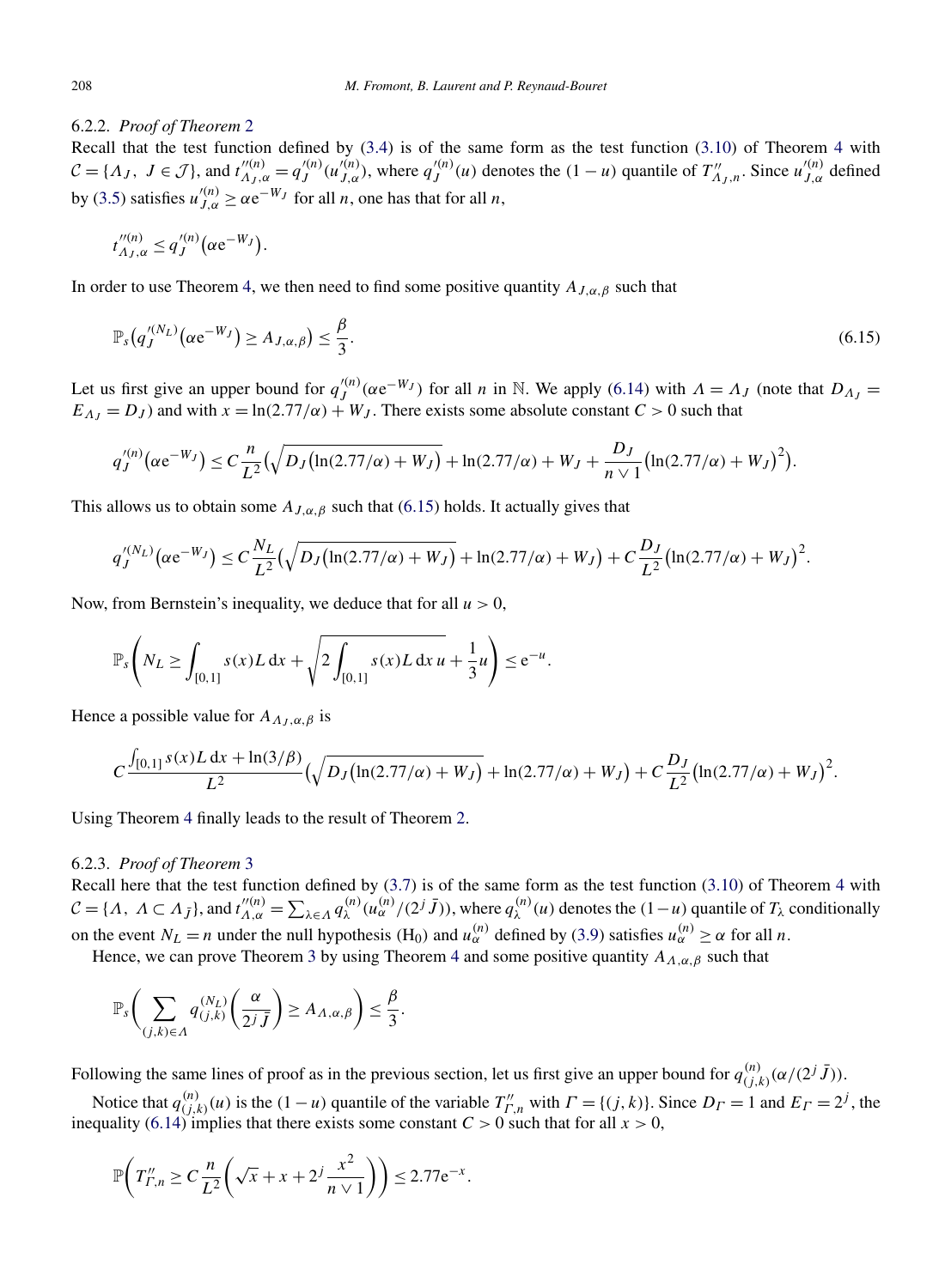Taking  $x = \ln(2.77) + \ln(2^{j} \bar{J}/\alpha)$  in this inequality leads to the conclusion that

$$
q_{(j,k)}^{(n)}\left(\frac{\alpha}{2^j \bar{J}}\right) \le C \frac{n}{L^2} \left(\sqrt{\left(\ln(2.77) + \ln(2^j \bar{J}/\alpha)\right)} + \ln(2.77) + \ln(2^j \bar{J}/\alpha)\right) + C \frac{2^j}{L^2} \left(\ln(2.77) + \ln(2^j \bar{J}/\alpha)\right)^2.
$$

From Bernstein's inequality, we deduce that a possible value for  $A_{\Lambda,\alpha,\beta}$  is

$$
C \sum_{(j,k)\in\Lambda} \left\{ \frac{\int_{[0,1]} s(x)L dx + \ln(3/\beta)}{L^2} \left( \sqrt{\left(\ln(2.77) + \ln(2^j \bar{J}/\alpha)\right)} + \ln(2.77) + \ln(2^j \bar{J}/\alpha) \right) + \frac{2^j}{L^2} \left( \ln(2.77) + \ln(2^j \bar{J}/\alpha) \right)^2 \right\}
$$

for some positive constant *C*.

Since  $|A| = D_A - 1$  and  $E_A \le 2^{\bar{J}}$ , we obtain the result of Theorem [3.](#page-10-0)

# 6.3. *Proof of Proposition* [1](#page-9-0)

Let us assume that *s* belongs to  $\mathcal{B}^{\delta}_{2,\infty}(R) \cap \mathbb{L}^{\infty}(R'')$ . We need to find an upper bound for the quantity

$$
\inf_{J \in \mathcal{J}} \Biggl\{ \|s - s_J\|^2 + C_1(\alpha, \beta, \|s\|_{\infty}) \frac{\sqrt{D_J}}{L} + C_2(\alpha, \beta) \frac{D_J}{L^2} + C_3(\alpha, \beta) \frac{\sqrt{D_J}}{L^2} + \left(C_3 \int_{[0,1]} s(x) dx + C_4(\beta) \right) \left( \frac{\sqrt{D_J W_J}}{L} + \frac{W_J}{L} \right) + C_5 \frac{D_J W_J^2}{L^2} \Biggr\},\
$$

in Theorem [2.](#page-8-0)

We have already noticed that when *s* belongs to  $\mathcal{B}_{2,\infty}^{\delta}(R)$ , for all  $J \geq 1$ ,

$$
||s - s_J||^2 \le c(\delta) R^2 D_J^{-2\delta}.
$$

Moreover, the constant  $C_1(\alpha, \beta, \|s\|_{\infty})$  can be replaced by  $C_1(\alpha, \beta, R'')$ , so we only need to find an upper bound for

$$
C(\alpha, \beta, R'', \delta) \inf_{J \in \mathcal{J}} \left\{ R^2 D_J^{-2\delta} + \frac{\sqrt{D_J}}{L} + \frac{D_J}{L^2} + \frac{\sqrt{D_J W_J}}{L} + \frac{W_J}{L} + \frac{D_J W_J^2}{L^2} \right\}.
$$

Taking  $W_J = \ln|\mathcal{J}| = \ln[\log_2(L^2/(\ln \ln L)^3)]$ , with  $\ln \ln L \ge 1$  leads to  $W_J \le 2.06 \ln \ln L$ , so

$$
C(\alpha, \beta, R'', \delta) \inf_{J \in \mathcal{J}} \left\{ R^2 D_J^{-2\delta} + \frac{\sqrt{D_J}}{L} + \frac{D_J}{L^2} + \frac{\sqrt{D_J W_J}}{L} + \frac{W_J}{L} + \frac{D_J W_J^2}{L^2} \right\}
$$
  

$$
\leq C'(\alpha, \beta, R'', \delta) \left( \inf_{J \in \mathcal{J}} \left\{ R^2 D_J^{-2\delta} + \frac{\sqrt{D_J \ln \ln L}}{L} + \frac{D_J (\ln \ln L)^2}{L^2} \right\} + \frac{\ln \ln L}{L} \right).
$$

Since for all *J* in  $\mathcal{J}, D_J \leq L^2/(\ln \ln L)^3$ ,

$$
C'(\alpha, \beta, R'', \delta) \left( \inf_{J \in \mathcal{J}} \left\{ R^2 D_J^{-2\delta} + \frac{\sqrt{D_J \ln \ln L}}{L} + \frac{D_J (\ln \ln L)^2}{L^2} \right\} + \frac{\ln \ln L}{L} \right)
$$
  

$$
\leq C''(\alpha, \beta, R'', \delta) \left( \inf_{J \in \mathcal{J}} \left\{ R^2 D_J^{-2\delta} + \frac{\sqrt{D_J \ln \ln L}}{L} \right\} + \frac{\ln \ln L}{L} \right).
$$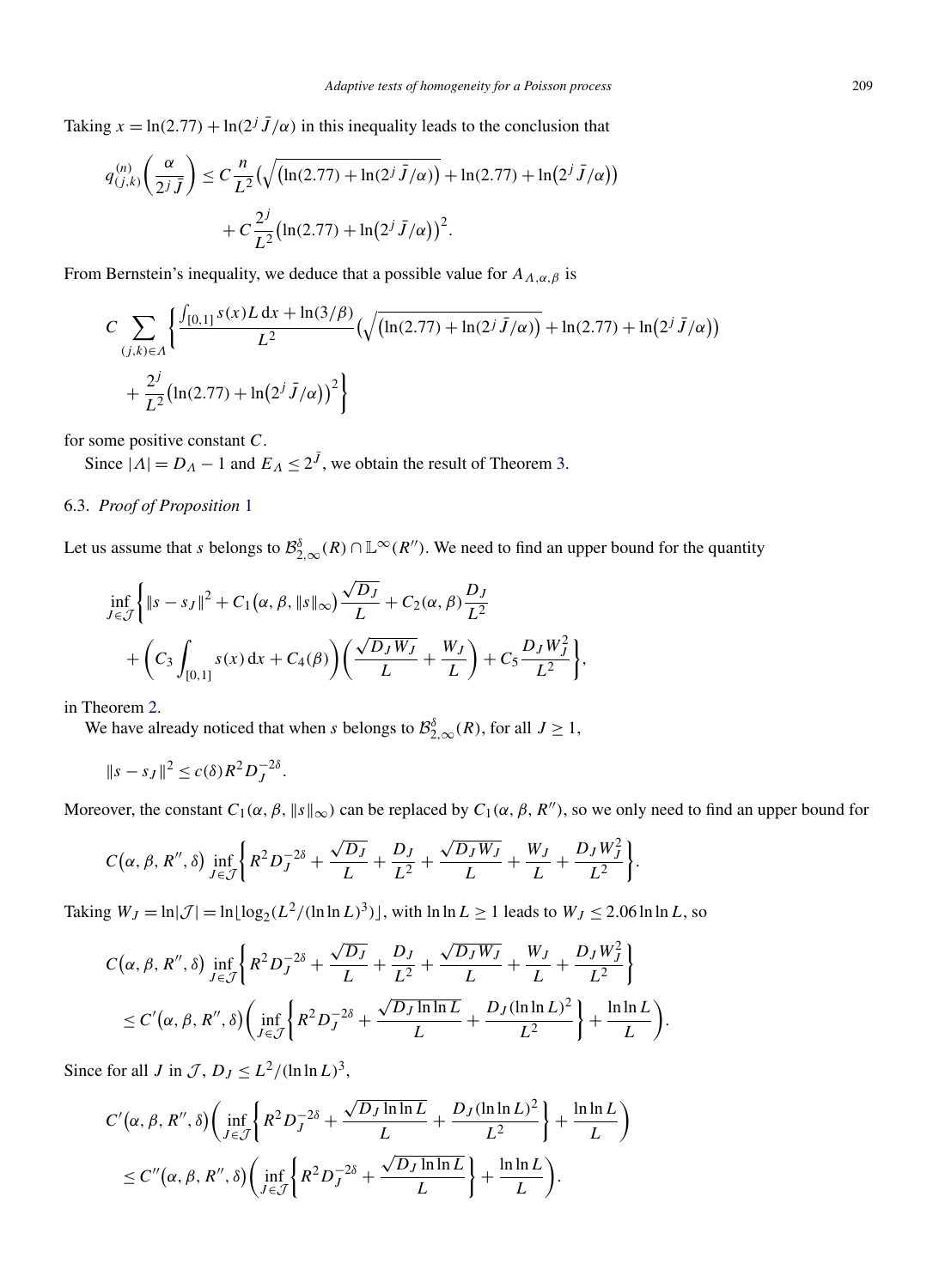We have that  $R^2 D_J^{-2\delta} < \sqrt{D_J \ln \ln L}/L$  if and only if  $J > \log_2((R^4 L^2/\ln \ln L)^{1/(1+4\delta)})$ . Hence, we introduce

$$
J_* = \left\lfloor \log_2 \left( \left( \frac{R^4 L^2}{\ln \ln L} \right)^{1/(1+4\delta)} \right) \right\rfloor + 1,
$$

and we distinguish three cases.

When  $1 \leq J_* \leq \lfloor \log_2(L^2/(\ln \ln L)^3) \rfloor$ , then  $J_*$  belongs to  $\mathcal J$  and

$$
\inf_{J \in \mathcal{J}} \left\{ R^2 D_J^{-2\delta} + \frac{\sqrt{D_J \ln \ln L}}{L} \right\} \le R^2 D_{J_*}^{-2\delta} + \frac{\sqrt{D_{J_*} \ln \ln L}}{L}
$$

$$
\le (1 + \sqrt{2}) R^{2/(4\delta + 1)} \left( \frac{\sqrt{\ln \ln L}}{L} \right)^{4\delta/(4\delta + 1)}
$$

When  $J_* > \lfloor \log_2(L^2/(\ln \ln L)^3) \rfloor$ , this means that for all *J* in  $\mathcal{J}, \sqrt{D_J \ln \ln L}/L \leq R^2 D_J^{-2\delta}$ . By taking  $J^* =$  $\lfloor \log_2(L^2/(\ln \ln L)^3) \rfloor$ , we obtain that

*.*

$$
\inf_{J \in \mathcal{J}} \left\{ R^2 D_J^{-2\delta} + \frac{\sqrt{D_J \ln \ln L}}{L} \right\} \le 2R^2 D_{J^*}^{-2\delta} \le 2^{2\delta + 1} R^2 \left( \frac{(\ln \ln L)^3}{L^2} \right)^{2\delta}.
$$

Finally, when  $J_* < 1$ , then for all *J* in  $J$ ,  $R^2 D_J^{-2\delta} \le \sqrt{D_J \ln \ln L}/L$ , so by taking  $J^* = 1$ , we obtain that

$$
\inf_{J \in \mathcal{J}} \left\{ R^2 D_J^{-2\delta} + \frac{\sqrt{D_J \ln \ln L}}{L} \right\} \le 2 \frac{\sqrt{2 \ln \ln L}}{L}.
$$

This ends the proof.

## 6.4. *Proof of Proposition* [2](#page-10-0)

Let us assume that *s* belongs to  $\mathcal{B}^{\delta}_{2,\infty}(R) \cap W_{\gamma}(R') \cap \mathbb{L}^{\infty}(R'')$ . We now need to find an adequate upper bound for

$$
\inf_{\Lambda \subset A_{\tilde{J}}} \left\{ \|s - s_{\Lambda}\|^2 + C_1(\alpha, \beta, \|s\|_{\infty}) \left( \frac{\sqrt{D_{\Lambda}}}{L} + \frac{2^{\tilde{J}/2}}{L^{3/2}} \right) + C_2(\beta) \frac{2^{\tilde{J}}}{L^2} + \left( C_3(\alpha) \int_{[0,1]} s(x) dx + C_4(\alpha, \beta) \right) \frac{D_{\Lambda} \ln(2^{\tilde{J}} \tilde{J})}{L} + C_5(\alpha) \frac{D_{\Lambda} 2^{\tilde{J}} \ln^2(2^{\tilde{J}} \tilde{J})}{L^2} \right\}
$$

in Theorem [3.](#page-10-0)

As in the proof of Proposition [1,](#page-9-0) the constant  $C_1(\alpha, \beta, \|s\|_{\infty})$  can be replaced by  $C_1(\alpha, \beta, R'')$ . Moreover, with the choice  $\bar{J} = \lfloor \log_2(L/\ln L) \rfloor$ , we have that

$$
\frac{2^{\bar{J}/2}}{L^{3/2}} \le \frac{1}{L\sqrt{\ln L}},
$$

$$
\frac{2^{\bar{J}}}{L^2} \le \frac{1}{L\ln L},
$$

and  $\ln(2^{\bar{J}} \bar{J}) \leq \ln L$ . So we only need to find an upper bound for

$$
C(\alpha, \beta, R'') \bigg( \inf_{A \in \Lambda_{\tilde{J}}} \bigg\{ \|s - s_A\|^2 + \frac{D_A \ln L}{L} \bigg\} + \frac{1}{L\sqrt{\ln L}} \bigg).
$$

Let us introduce for all integer  $D \le 2^{\bar{J}}$  the subset  $\tilde{\Lambda}_D$  of  $\Lambda_{\bar{J}}$  such that the elements of  $\{\alpha_\lambda, \lambda \in \tilde{\Lambda}_D\}$  are the  $(D-1)$ largest elements in  $\{\alpha_{\lambda}, \lambda \in \Lambda_{\overline{I}}\}.$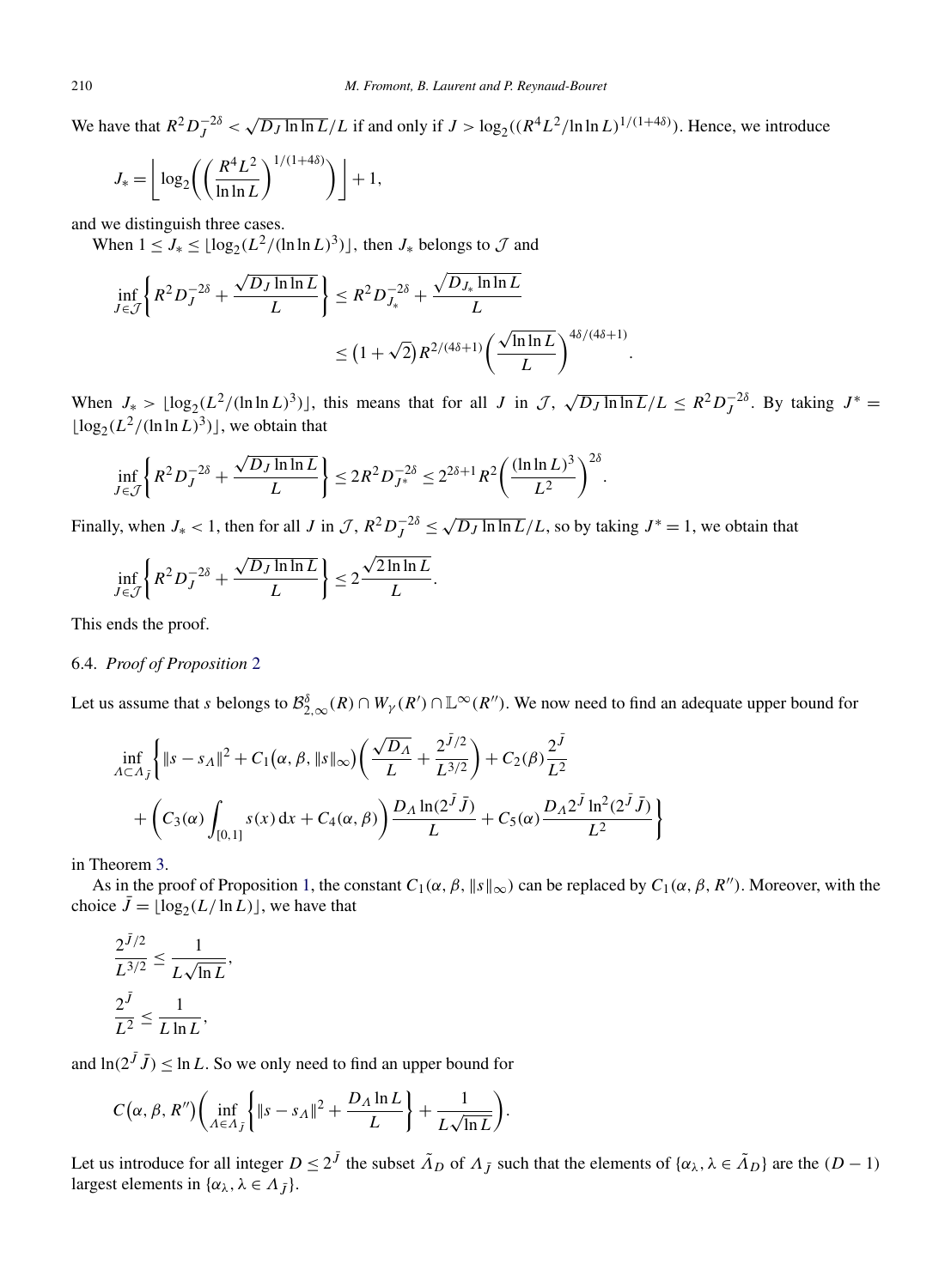We can notice that

$$
\|s - s_{\tilde{A}_D}\|^2 = \|s - s_{\bar{J}}\|^2 + \|s_{\bar{J}} - s_{\tilde{A}_D}\|^2.
$$

On the one hand, since *s* belongs to  $\mathcal{B}_{2,\infty}^{\delta}(R)$ ,

$$
||s - s_{\bar{J}}||^2 \le C(\delta) R^2 \bigg(\frac{L}{\ln L}\bigg)^{-2\delta}.
$$

On the other hand, since *s* belongs to  $W_{\gamma}(R')$ , then for all  $t > 0$ ,

$$
\sum_{j \in \mathbb{N}} \sum_{k=0}^{2^{j}-1} \mathbb{1}_{|\alpha_{(j,k)}| > t/2} \leq \sum_{j \in \mathbb{N}} \sum_{k=0}^{2^{j}-1} \sum_{l \in \mathbb{N}} \mathbb{1}_{(t/2)2^{l} < |\alpha_{(j,k)}| \leq (t/2)2^{l+1}}
$$
\n
$$
\leq \sum_{l \in \mathbb{N}} \sum_{j \in \mathbb{N}} \sum_{k=0}^{2^{j}-1} \left( \frac{|\alpha_{(j,k)}|}{(t/2)2^{l}} \right)^{2} \mathbb{1}_{|\alpha_{(j,k)}| \leq (t/2)2^{l+1}}
$$
\n
$$
\leq 4 \sum_{l \in \mathbb{N}} \frac{2^{-2l}}{t^{2}} \sum_{j \in \mathbb{N}} \sum_{k=0}^{2^{j}-1} \alpha_{(j,k)}^{2} \mathbb{1}_{|\alpha_{(j,k)}| \leq t2^{l}}
$$
\n
$$
\leq 4 \sum_{l \in \mathbb{N}} \frac{2^{-2l}}{t^{2}} R'^{2} (t^{2} 2^{2l})^{2\gamma/(1+2\gamma)}
$$
\n
$$
\leq C(\gamma) R'^{2} t^{-2/(1+2\gamma)}.
$$

Taking *t* such that  $C(\gamma)R^2t^{-2/(1+2\gamma)} = D$  in the above inequality proves that all the coefficients of  $s_{\bar{J}} - s_{\tilde{A}_D}$  are smaller than *t/*2 and

$$
\|s_{\bar{J}}-s_{\tilde{A}_D}\|^2\leq \sum_{j=0}^{\bar{J}-1}\sum_{k=0}^{2^j-1}\alpha_{(j,k)}^21_{|\alpha_{(j,k)}|\leq t/2}\leq C(\gamma)R^{2+4\gamma}D^{-2\gamma}.
$$

Hence,

$$
C(\alpha, \beta, R'') \left( \inf_{A \in \Lambda_{\tilde{J}}} \left\{ \|s - s_A\|^2 + \frac{D_A \ln L}{L} \right\} + \frac{1}{L\sqrt{\ln L}} \right)
$$
  
 
$$
\leq C(\alpha, \beta, R'', \delta, \gamma) \left( \inf_{1 \leq D \leq 2^{\tilde{J}}} \left\{ R'^{2+4\gamma} D^{-2\gamma} + \frac{D \ln L}{L} \right\} + R^2 \left( \frac{L}{\ln L} \right)^{-2\delta} + \frac{1}{L\sqrt{\ln L}} \right).
$$

We have that  $R'^{2+4\gamma} D^{-2\gamma} < D \ln L/L$  if and only if  $D > R'^{2}(L/\ln L)^{1/(1+2\gamma)}$ . Hence, we introduce

$$
D_* = \left\lfloor R'^2 \left( \frac{L}{\ln L} \right)^{1/(1+2\gamma)} \right\rfloor + 1,
$$

and we distinguish two cases.

When  $1 \le D_* \le 2^{\overline{J}}$ , we clearly obtain that

$$
\inf_{1 \leq D \leq 2^{\bar{J}}} \left\{ R'^{2+4\gamma} D^{-2\gamma} + \frac{D \ln L}{L} \right\} \leq R'^{2+4\gamma} D_*^{-2\gamma} + \frac{D_* \ln L}{L}.
$$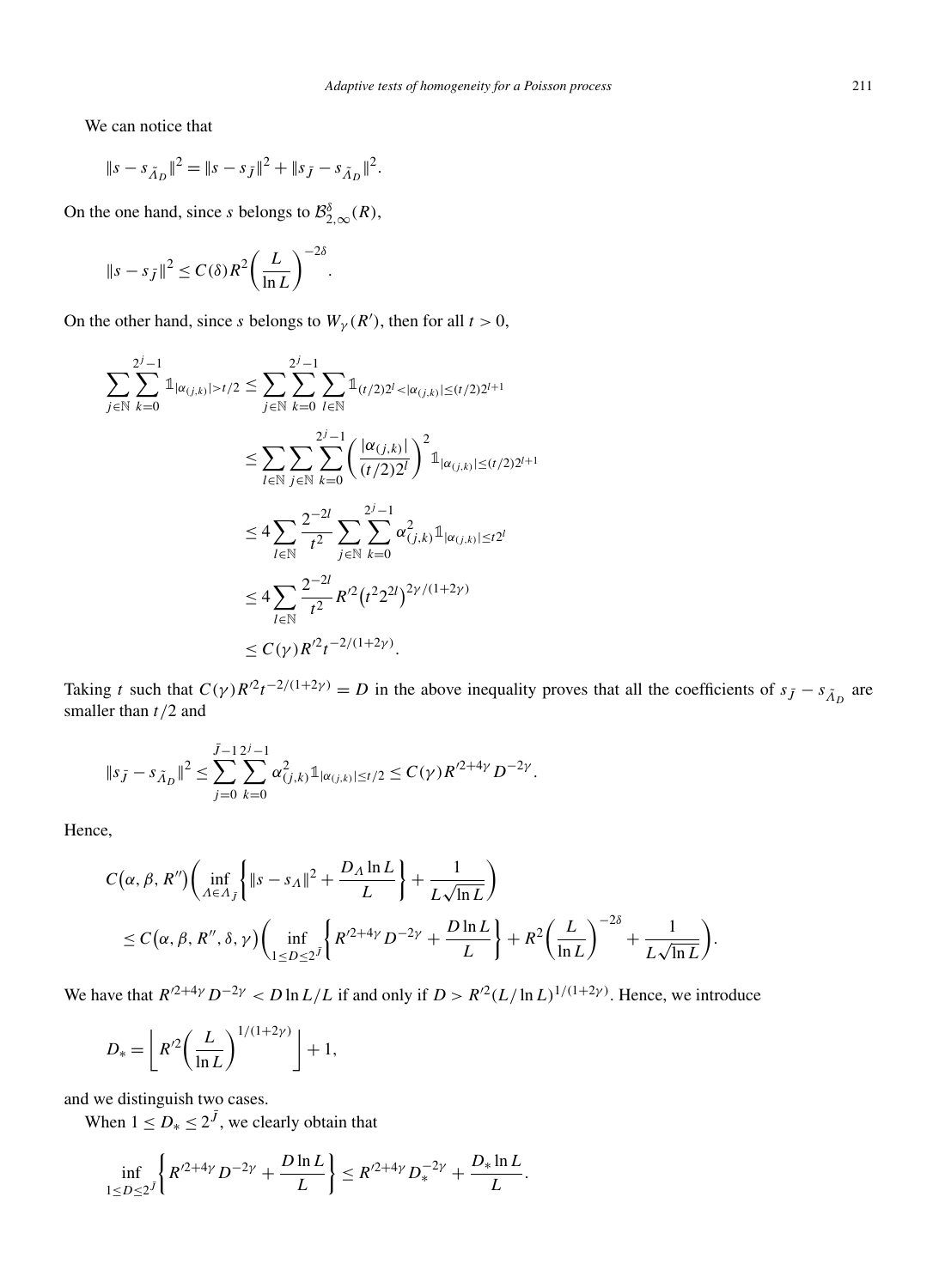<span id="page-36-0"></span>On the one hand, when  $D_* \geq 2$ , this leads to

$$
\inf_{1 \leq D \leq 2^{\bar{J}}} \left\{ R'^{2+4\gamma} D^{-2\gamma} + \frac{D \ln L}{L} \right\} \leq R'^{2+4\gamma} D_*^{-2\gamma} + 2 \frac{(D_* - 1) \ln L}{L} \leq 3R'^2 \left( \frac{L}{\ln L} \right)^{-2\gamma/(1+2\gamma)}.
$$

On the other hand, when  $D_* = 1$ , since  $R'^{2+4\gamma} D_*^{-2\gamma} < D_* \ln L/L$ , one has

$$
\inf_{1 \le D \le 2^{\bar{J}}} \left\{ R'^{2+4\gamma} D^{-2\gamma} + \frac{D \ln L}{L} \right\} \le 2 \frac{\ln L}{L}.
$$

Now, let us consider the case where  $D_* > 2^{\bar{J}}$ . This means that for all *D* such that  $1 \leq D \leq 2^{\bar{J}}$ ,  $D \ln L/L \leq$  $R^{2+4\gamma} D^{-2\gamma}$ . By taking  $D^* = 2^{\bar{J}}$ , we obtain that

$$
\inf_{1 \le D \le 2^{\tilde{J}}} \left\{ R'^{2+4\gamma} D^{-2\gamma} + \frac{D \ln L}{L} \right\} \le 2R'^{2+4\gamma} D^{*-2\gamma} \le 2R'^{2+4\gamma} \left( \frac{L}{2 \ln L} \right)^{-2\gamma}.
$$

This concludes the proof of Proposition [2.](#page-10-0)

#### **Acknowledgments**

We acknowledge the support of the French Agence Nationale de la Recherche (ANR), under grant ATLAS (JCJC06\_137446) "From Applications to Theory in Learning and Adaptive Statistics." We also wish to thank an anonymous referee for careful reading and helpful suggestions.

#### **References**

- [1] D. J. Aldous. Exchangeability and related topics. In *Ecole d'été de probabilité de Saint-Flour XIII* 1–198. *Lecture Notes in Math.* **1117**. Springer, Berlin, 1985. [MR0883646](http://www.ams.org/mathscinet-getitem?mr=0883646)
- [2] L. J. Bain, M. Engelhardt and F. T. Wright. Tests for an increasing trend in the intensity of a Poisson process: A power study. *J. Amer. Statist. Assoc.* **80** (1985) 419–422.
- [3] Y. Baraud. Non asymptotic minimax rates of testing in signal detection. *Bernoulli* **8** (2002) 577–606. [MR1935648](http://www.ams.org/mathscinet-getitem?mr=1935648)
- [4] Y. Baraud, S. Huet and B. Laurent. Adaptive tests of linear hypotheses by model selection. *Ann. Statist.* **31** (2003) 225–251. [MR1962505](http://www.ams.org/mathscinet-getitem?mr=1962505)
- [5] M. Bhattacharjee, J. V. Deshpande and U. V. Naik-Nimbalkar. Unconditional tests of goodness of fit for the intensity of time-truncated nonhomogeneous Poisson processes. *Technometrics* **46** (2004) 330–338. [MR2082502](http://www.ams.org/mathscinet-getitem?mr=2082502)
- [6] C. Butucea and K. Tribouley. Nonparametric homogeneity tests. *J. Statist. Plann. Inference* **136** (2006) 597–639. [MR2181971](http://www.ams.org/mathscinet-getitem?mr=2181971)
- [7] A. Cohen and H. B. Sackrowitz. Evaluating tests for increasing intensity of a Poisson process. *Technometrics* **35** (1993) 446–448. [MR1242781](http://www.ams.org/mathscinet-getitem?mr=1242781)
- [8] D. R. Cox. Some statistical methods connected with series of events. *J. Roy. Statist. Soc. Ser. B* **17** (1955) 129–164. [MR0092301](http://www.ams.org/mathscinet-getitem?mr=0092301)
- [9] L. H. Crow. Reliability and analysis for complex repairable systems. In *Reliability and Biometry* (F. Proschan and R. J. Serfling, eds.) 379–410. Society for Industrial and Applied Mathematics, Philadelphia, 1974. [MR0336857](http://www.ams.org/mathscinet-getitem?mr=0336857)
- [10] S. Dachian and Y. A. Kutoyants. Hypotheses testing: Poisson versus self-exciting. *Scand. J. Statist.* **33** (2006) 391–408. [MR2279649](http://www.ams.org/mathscinet-getitem?mr=2279649)
- [11] K. Fazli. Second-order efficient test for inhomogeneous Poisson processes. *Stat. Inference Stochastic Proc.* **10** (2007) 181–208. [MR2273329](http://www.ams.org/mathscinet-getitem?mr=2273329)
- [12] K. Fazli and Y. A. Kutoyants. Two simple hypotheses testing for Poisson process. *Far East J. Theor. Stat.* **15** (2005) 251–290. [MR2163930](http://www.ams.org/mathscinet-getitem?mr=2163930)
- [13] M. Fromont and B. Laurent. Adaptive goodness-of-fit tests in a density model. *Ann. Statist.* **34** (2006) 680–720. [MR2281881](http://www.ams.org/mathscinet-getitem?mr=2281881)
- [14] G. Gusto and S. Schbath. FADO: A statistical method to detect favored or avoided distances between motif occurrences using the Hawkes' model. *Stat. Appl. Genet. Mol. Biol.* **4** (2005) Article 24. [MR2170440](http://www.ams.org/mathscinet-getitem?mr=2170440)
- [15] C. Houdré and P. Reynaud-Bouret. Exponential inequalities, with constants, for U-statistics of order 2. In *Stochastic Inequalities and Applications* 55–69. *Progr. Probab.* **56**. Birkhauser, Basel, 2003. [MR2073426](http://www.ams.org/mathscinet-getitem?mr=2073426)
- [16] Y. I. Ingster. Asymptotically minimax testing for nonparametric alternatives I–II–III. *Math. Methods Statist.* **2** (1993) 85–114, 171–189, 249–268. [MR1257978](http://www.ams.org/mathscinet-getitem?mr=1257978)
- [17] Y. I. Ingster. Adaptive chi-square tests. *J. Math. Sci.* **99** (2000) 1110–1119. [MR1700386](http://www.ams.org/mathscinet-getitem?mr=1700386)
- [18] Y. I. Ingster and Y. A. Kutoyants. Nonparametric hypothesis testing for intensity of the Poisson process. *Math. Methods Statist.* **16** (2007) 217–245. [MR2356819](http://www.ams.org/mathscinet-getitem?mr=2356819)
- [19] G. Kerkyacharian and D. Picard. Thresholding algorithms, maxisets and well-concentrated bases. *Test* **9** (2000) 283–344. [MR1821645](http://www.ams.org/mathscinet-getitem?mr=1821645)
- [20] B. Laurent. Adaptive estimation of a quadratic functional of a density by model selection. *ESAIM Probab. Stat.* **9** (2005) 1–18. [MR2148958](http://www.ams.org/mathscinet-getitem?mr=2148958)
- [21] P. Reynaud-Bouret. Adaptive estimation of the intensity of inhomogeneous Poisson processes via concentration inequalities. *Probab. Theory Related Fields* **126** (2003) 103–153. [MR1981635](http://www.ams.org/mathscinet-getitem?mr=1981635)